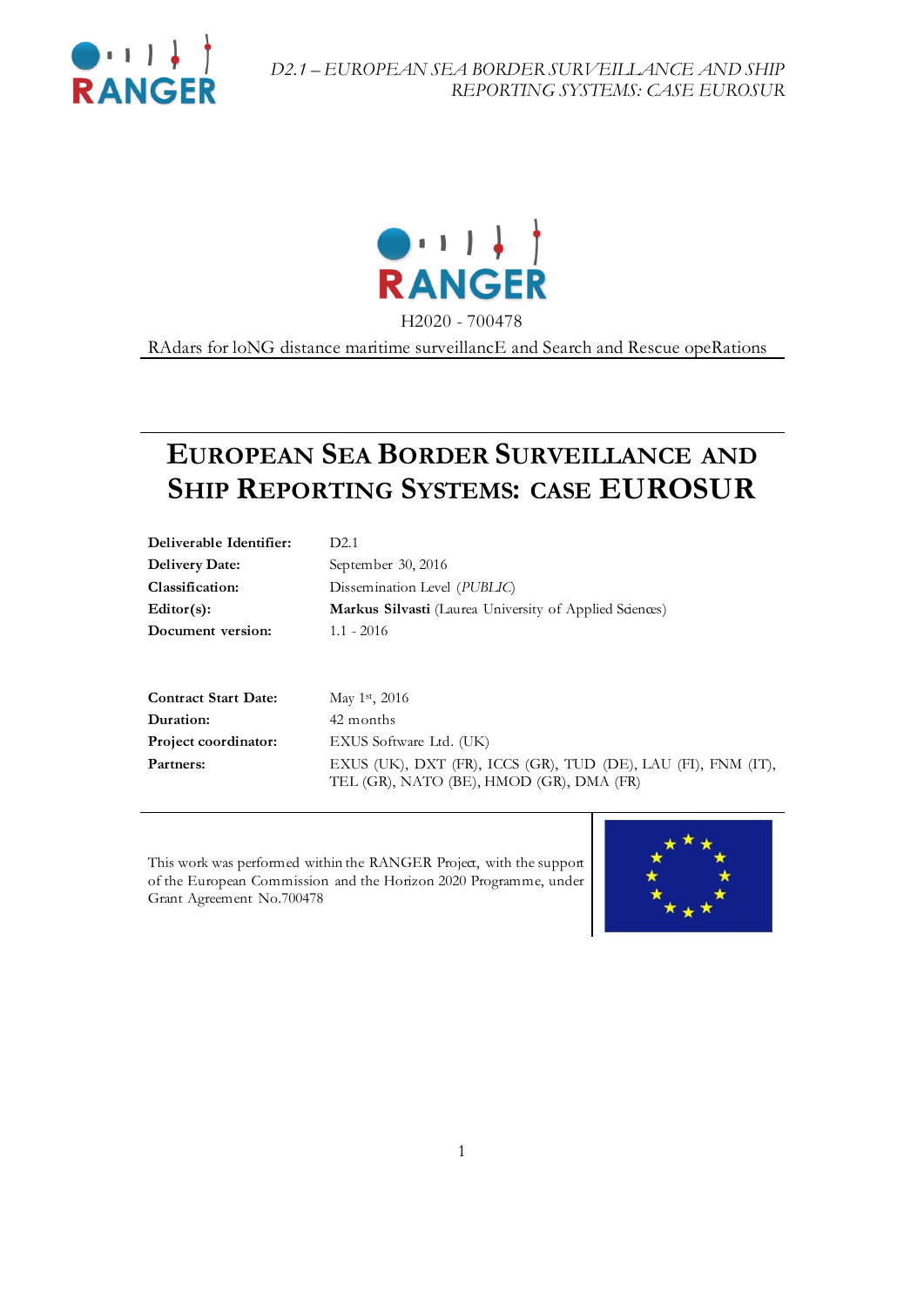

#### **Document Control Page**

| <b>Title</b>                                   | European Sea Border Surveillance and Ship reporting Systems: case<br><b>EUROSUR</b> |             |  |
|------------------------------------------------|-------------------------------------------------------------------------------------|-------------|--|
| <b>Editors</b>                                 | Name                                                                                | Partner     |  |
|                                                | Markus Silvasti                                                                     | LAU         |  |
|                                                |                                                                                     |             |  |
| Contributors                                   | Name                                                                                | Partner     |  |
|                                                | Giovanni Soldi                                                                      | <b>NATO</b> |  |
|                                                | Vincent Lassourd                                                                    | <b>DMA</b>  |  |
| <b>Peer Reviewers</b>                          | Name                                                                                | Partner     |  |
|                                                | Marco Evangelista                                                                   | <b>FNM</b>  |  |
|                                                | Nikos Chrisopoulos                                                                  | <b>HMOD</b> |  |
| <b>Security Assessment</b>                     | $\boxtimes$ passed                                                                  |             |  |
|                                                | $\Box$ rejected                                                                     |             |  |
|                                                | Comments:                                                                           |             |  |
| Format                                         | Text - Ms Word                                                                      |             |  |
| Language                                       | en-UK                                                                               |             |  |
| <b>Work-Package</b>                            | WP <sub>2</sub>                                                                     |             |  |
| Deliverable number                             | D.2.1                                                                               |             |  |
| <b>Due Date of Delivery</b>                    | 30/09/2016                                                                          |             |  |
| <b>Actual</b><br>Date<br>of<br><b>Delivery</b> | 10/10/2016                                                                          |             |  |
| <b>Dissemination Level</b>                     | One of the following:                                                               |             |  |
|                                                | Public                                                                              |             |  |
|                                                |                                                                                     |             |  |
| <b>Rights</b>                                  | <b>RANGER</b> Consortium                                                            |             |  |
| <b>Audience</b>                                | $\boxtimes$ public                                                                  |             |  |
|                                                | restricted                                                                          |             |  |
|                                                | internal                                                                            |             |  |
| Date                                           | 10/10/2016                                                                          |             |  |
| Revision                                       | Marco Evangelista (FNM) and Nikos Chrisopoulos (HMOD)                               |             |  |
| <b>Version</b>                                 | 1.1                                                                                 |             |  |
| <b>Edited</b> by                               | Markus Silvasti                                                                     |             |  |
| <b>Status</b>                                  | draft                                                                               |             |  |
|                                                | $\boxtimes$ Consortium reviewed                                                     |             |  |
|                                                | $\boxtimes$ WP leader accepted                                                      |             |  |
|                                                | $\boxtimes$ Project coordinator accepted                                            |             |  |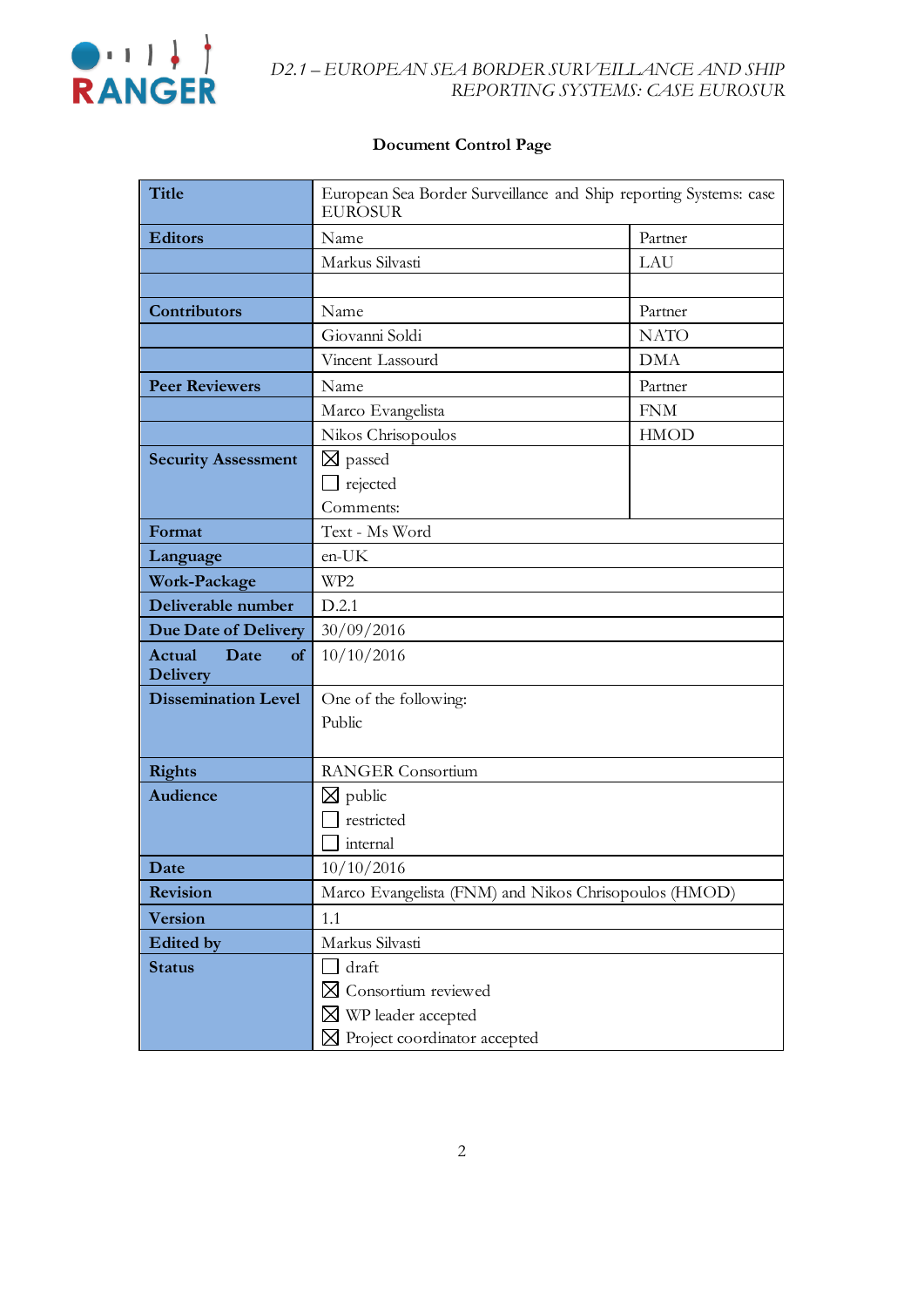

#### **Revision History**

| <b>Version</b> | Date       | <b>Description and comments</b>                       | <b>Edited by</b> |
|----------------|------------|-------------------------------------------------------|------------------|
| 0.1            | 08/07/2016 | Document blueprint drafted                            | LAU              |
| 0.2            | 10/08/2016 | Draft version sent for comments                       | LAU              |
| 0.3            | 24/08/2016 | First version sent for contribution                   | LAU              |
| 0.4            | 02/09/2016 | Second version sent for contribution                  | LAU              |
| 0.5            | /09/2016   | Partner contribution                                  | NATO, DMA        |
| 0.6            | 23/09/2016 | Third version sent for review                         | LAU              |
| 0.7            | 26/09/2016 | Final version sent for review                         | LAU              |
| 0.8            | 28/09/2016 | Final version reviewed                                | LAU, FNM         |
| 0.9            | 3/10/2016  | Final version reviewed                                | LAU, HMOD        |
| 0.95           | 5/10/2016  | Coordinator<br>check<br>final<br>and<br>modifications | <b>EXUS</b>      |
| 1.0            | 6/10/2016  | Final version                                         | LAU              |
| 1.1            | 10/10/2016 | Coordinator<br>check<br>final<br>and<br>modifications | <b>EXUS</b>      |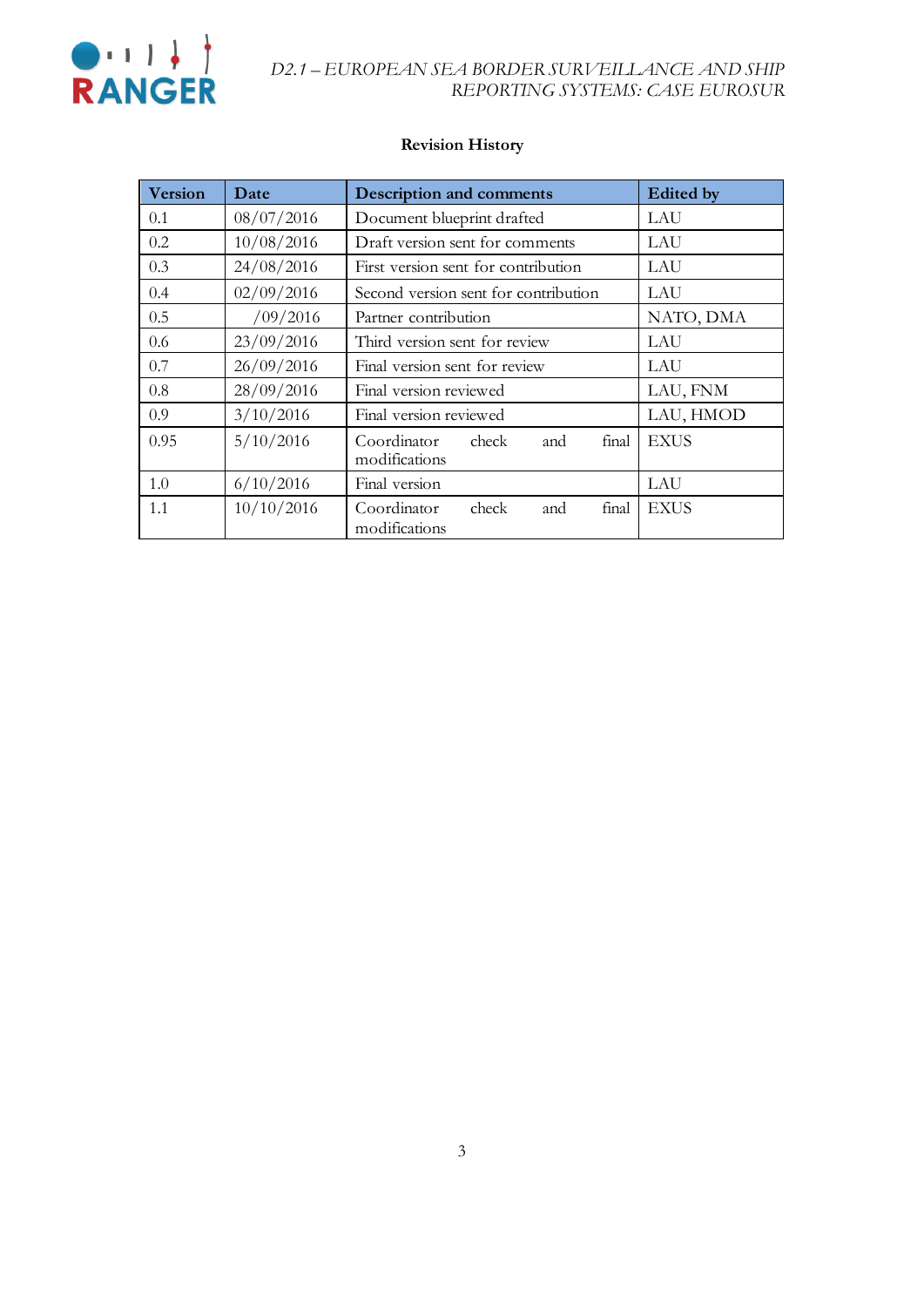

#### **Executive summary**

This document analyses current state of the European Border Surveillance System (EUROSUR). EUROSUR will be assessed in the light of the RANGER project objectives in order to ensure that RANGER will contribute and maximise its impact at the very same time when promoting the implementation of EUROSUR.

The analysis of EUROSUR is based on desktop study, reviewing relevant policy papers and academic reports. Deliverable 2.1 will focus on EUROSUR's operational and technical aspects, while other aspects of EUROSUR (e.g. political, social, ethical) will be assessed in other reports (e.g. D3.1, D3.3).

This report will define the criteria for benchmarking the RANGERproject against EUROSUR framework. These common requirements for benchmarking will be drafted based on EUROSUR Regulation (EU) No 1052/2013 and technical features of the EUROSUR system as described in Regulation above. By providing a comparative SWOT analysis of EUROSUR and RANGER, means for strengthening EUROSUR through RANGER project can be identified.

RANGER project aims to establish new knowledge and to explore the feasibility that RANGER solution can serve as improved technology, product, and service for EUROSUR. As a part of research and innovation action this report is based on academic research. It has been interesting to note that when public bodies (EU Commission, Frontex) have viewed EUROSUR mainly in positive terms, civil society (research, social interest groups) have been highly critical against it. Where official reports have highlighted the benefits of EUROSUR, research has mainly focused on EUROSUR's disadvantages for individuals and societies as a "surveillance behemoth". Criticism has focused on:

- negative side-effects of current border policies (human tragedies, criminalization of migration, militarization of border, etc.)
- expanded role of Frontex in maritime surveillance at the expense of Member States
- infringement of fundamental and human rights (privacy, data protection, right to asylum, non-refoulement)
- efficiency and proportionality of such multi-purpose system
- costs that are significantly higher than expected.

Criticism against intensified maritime surveillance and use of the-state-of-the-art technology has to be taken seriously in RANGER project. It seems obvious to disseminate relevant data (e.g. through project website, leaflets, presentations, articles, etc.) and communicate the benefits of RANGER (enhanced situational awareness and reaction capability, cost-efficiency, etc.). Use of participatory measures (surveys, interviews, workshops) for end-user involvement whenever possible may promote RANGER solution implementation in the future. Concerns regarding data protection and privacy can be taken into account by adhering to privacy by design approach.

In many EU countries law enforcement are struggling with ever-diminishing public funding. It is highly important that future technological applications demonstrate not only improved performance but improved cost efficiency. Frontex has also emphasized adapting EUROSUR to the declining resources. According to Frontex report (2015) on the functioning of EUROSUR: "For the development of Operational Layer further integration work will be carried out as requested by the Member States aiming at increased effectiveness, reduced operator workload and improved user experience (ibid. 12). In order RANGER to achieve its objectives and become part of the future EUROSUR system, it is important to demonstrate the operational, functional, and economic benefits of RANGER solution during the project, and thereafter.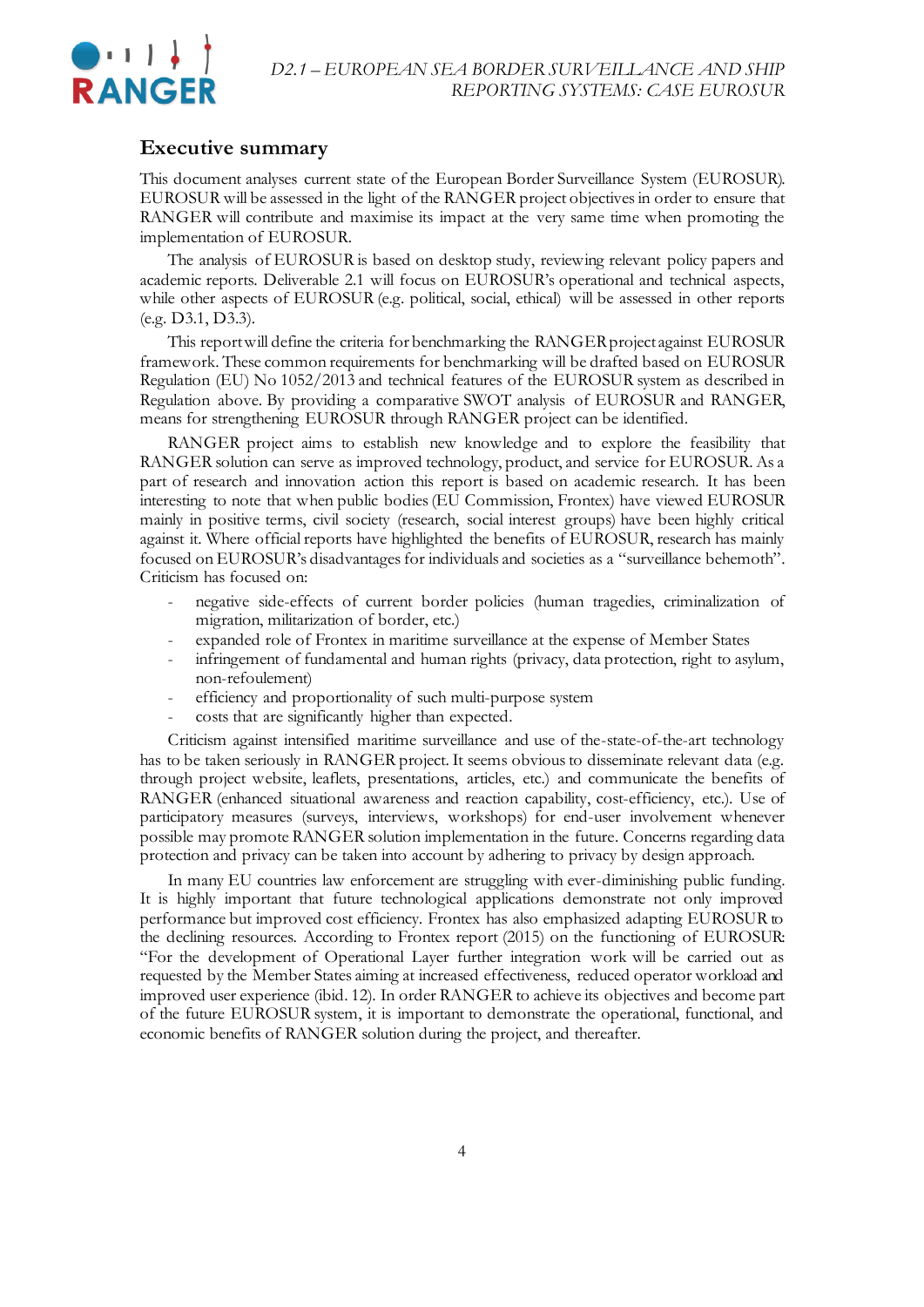

# **Table of Contents**

| 4.1.2 European Situational Picture (ESP) and Common Pre-Frontier Intelligence |  |
|-------------------------------------------------------------------------------|--|
|                                                                               |  |
|                                                                               |  |
|                                                                               |  |
|                                                                               |  |
|                                                                               |  |
|                                                                               |  |
|                                                                               |  |
|                                                                               |  |
|                                                                               |  |
|                                                                               |  |
|                                                                               |  |
|                                                                               |  |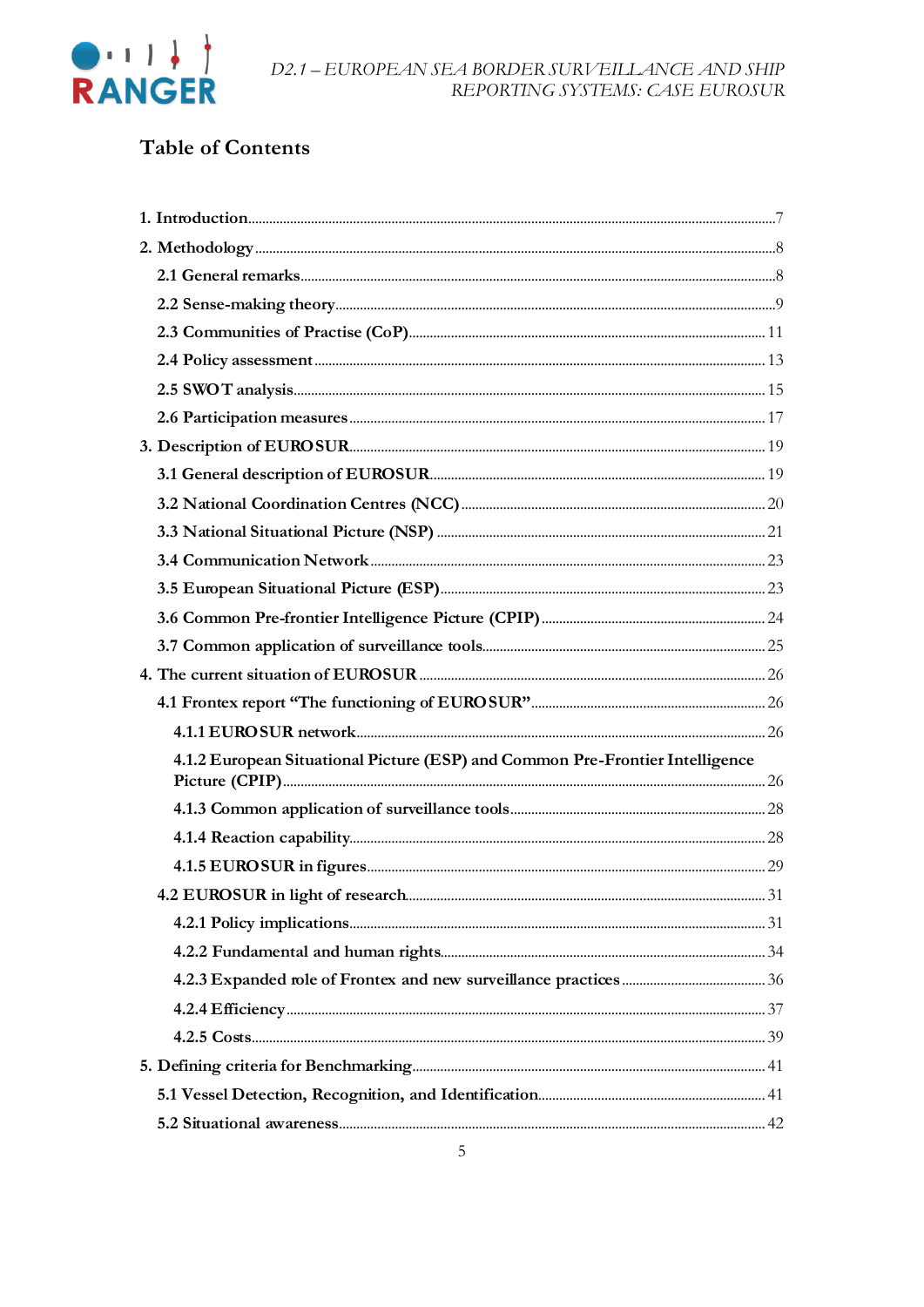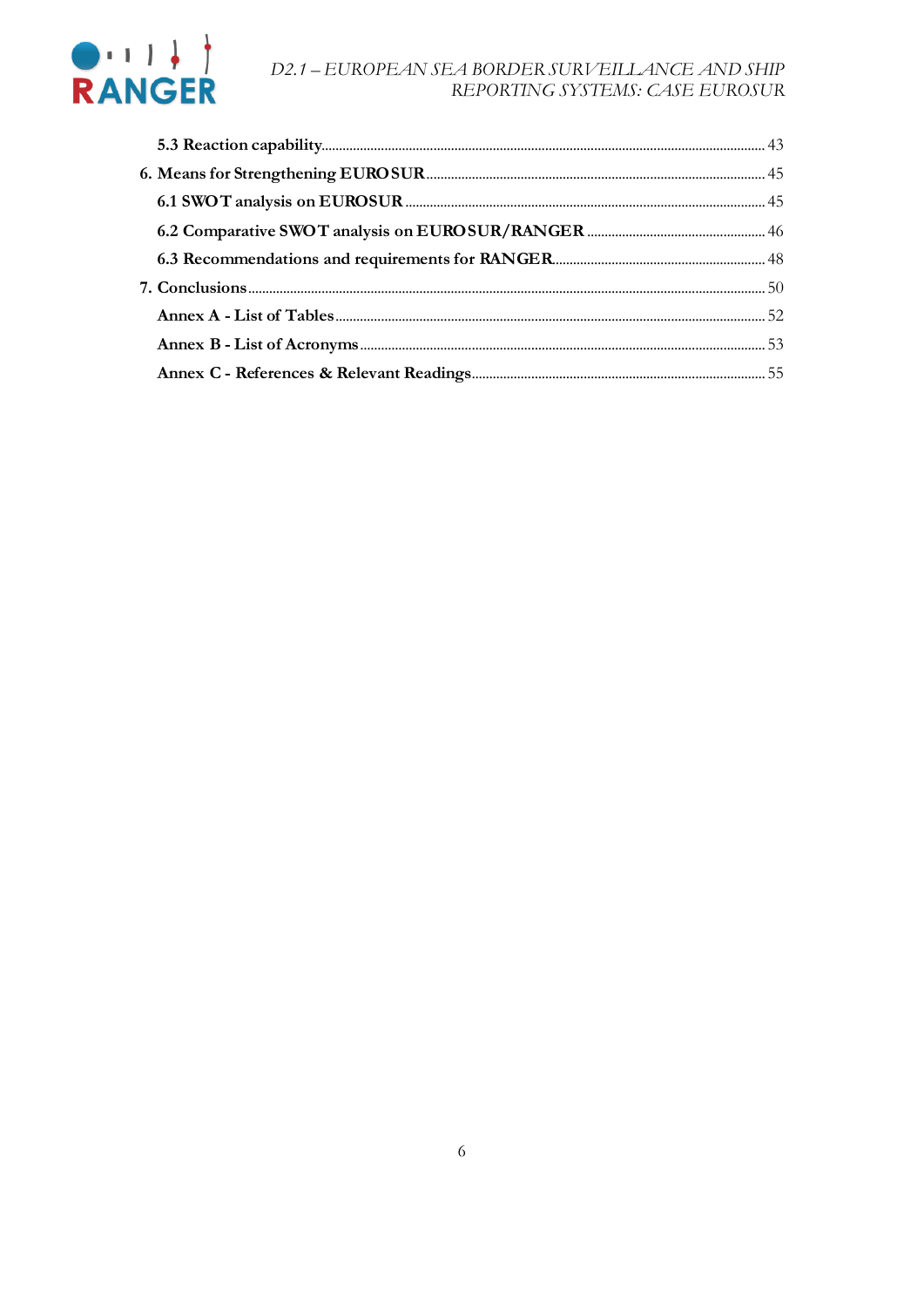

# <span id="page-6-0"></span>**1. Introduction**

The purpose of this report is to make a state of the art assessment of EUROSUR. RANGER project is planned to improve vessel detection, recognition and identification, hence, improving EUROSUR systems situational awareness and reaction capability. In order to ensure that RANGER will meet its pre-set objectives it is important to analyse current state of EUROSUR. Analysis is done based on official reports and research findings. The purpose of analysis is to set benchmarking criteria both for the objectives and for the final results of RANGER project. This is achieved by making SWOT analysis both for EUROSUR and RANGER project.

EUROSUR (framework) is composed of both national and European components. National component includes national coordination centre (NCC) and national situational picture (NSP). Other parts of EUROSUR (communication network, European situational picture (ESP), European pre-frontier intelligence picture (EPIP) and common application of surveillance tools) fall into responsibility of Frontex. Formation of an overview of the EUROSUR would require examination of implementation on EUROSUR both national and EU level. Due to the fact that national implementation of EUROSUR will be discussed in Deliverable 3.7, this document examines things only at the EU level.

The structure of this document is as follows:

- Section 2 describes theoretical tools used for analysis of EUROSUR. The same methodology is used providing information on EUROSUR roadmap within WP3 in Deliverables 3.7 and 3.8.
- Section 3 presents EUROSUR based on European Commission Regulation (EU) No 1052/2013.
- Section 4 illustrates the current situation of EUROSUR in the light of official reports and academic research. Official "status quo" will be defined based on Frontex report on the functioning of EUROSUR while academic research is mainly interested in the societal side effects caused by EUROSUR.
- Section 5 defines criteria for benchmarking RANGER project against EUROSUR framework.
- Section 6 assess both EUROSUR and RANGER project with the help of SWOT-analysis mapping means for strengthening EUROSUR through RANGER. The last section 6.3 translates research findings into recommendations and requirements for RANGER project.
- Section 7 presents the most important findings and discuss their importance for the RANGER project.
- Annexes present list of references (Annex A) and used Acronyms in the document (Annex B).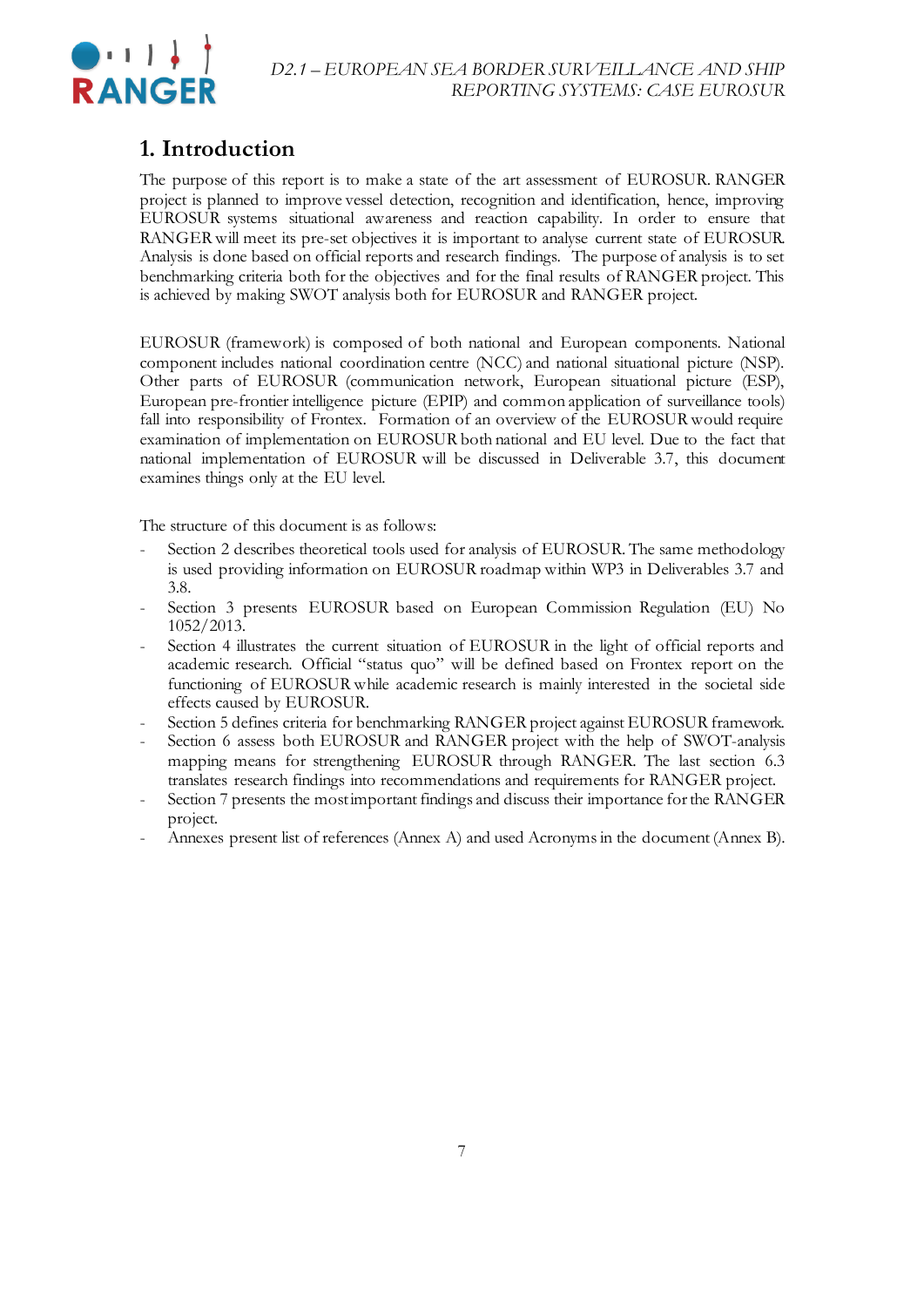

 $\overline{a}$ 

# <span id="page-7-0"></span>**2. Methodology**

### <span id="page-7-1"></span>**2.1 General remarks**

RANGER project is funded by Horizon 2020 Programme aiming among others to establish new knowledge and to explore the feasibility of RANGER solution as improved technology, product, and service for EUROSUR. As a part of research and innovation action it shall be based on research, meaning that argumentation and validation of the end results (e.g. deliverables) have to be based on academic research and scientific methodology. This is the main reason for the chosen approach in this report.

This chapter will describe the methodology used in this report. The main methodology is qualitative analysis which is used for reviewing policy papers and research reports. This qualitative analysis is enriched with Affinity Diagram method (see below). Due to all people judge EUROSUR from their own perspective, sense-making theory is used to understand different views and to reach a rich debate around EUROSUR. Communities of Practice (CoP) approach helps to understand practical, law enforcement view on EUROSUR. Respectively, policy analysis is required to review EUROSURand its implementation. Participation measures contribute providing views of different stake holders. SWOT analysis is used for mapping recognized strengths, weaknesses, opportunities and threats both of EUROSUR and RANGER, in order to define benchmarking criteria and means for strengthening EUROSUR by RANGER Project.

It is noteworthy to say that theoretical and methodological decisions affect the structure and the results of the report. Many researchers (Torraco 2002; Storberg-Walker 2008) have pointed out how different theories, research methods and approaches produce different knowledge. Furthermore, sense-making and CoP approaches underline how meaning is negotiated through a process of participation and reification (Wenger 1998). This may help to understand if findings documented in this report differ from previous research findings due to knowledge on EUROSUR is coproduced with consortium partners with a joint effort.

One major challenge to produce report on EUROSUR is to get public or qualified data (Bellanova & Duez 2016). Security - in the field of inquiry or area of knowledge – is considered as concealed with secrecy and restricted availability. This is due to the nature of security knowledge (Ekblom 2014) and self-restraint practices of security communities (Adler 2008). Knowledge on state security and functioning of law enforcement (e.g. EUROSUR system) is classified information not available for the public. Organizational culture of security authorities have a role, too. According to Adler (2008, 204) security members share rational and moral expectations and dispositions of self-restraint. Hence, it is not surprising why very little is publicly known about EUROSURs operative status to date. Most official reports on functioning of EUROSUR(technical studies, pilot projects) have not been made fully available for the public. Furthermore, only few academic publications have engaged<sup>1</sup>. For this reason this document is based on scarce public material as EU policy papers (e.g. Regulation, legislative proposals, Commission staff working papers like impact assessments), Frontex reports, and academic research on EUROSUR. The system as such

<sup>&</sup>lt;sup>1</sup> In Web of Science portal one can get only two hits with term "EUROSUR" when running a search. Web of Science is most comprehensive and versatile research platform available containing more than 10.000 journals and over 1 billion  $(1x10<sup>9</sup>)$  reviewed articles.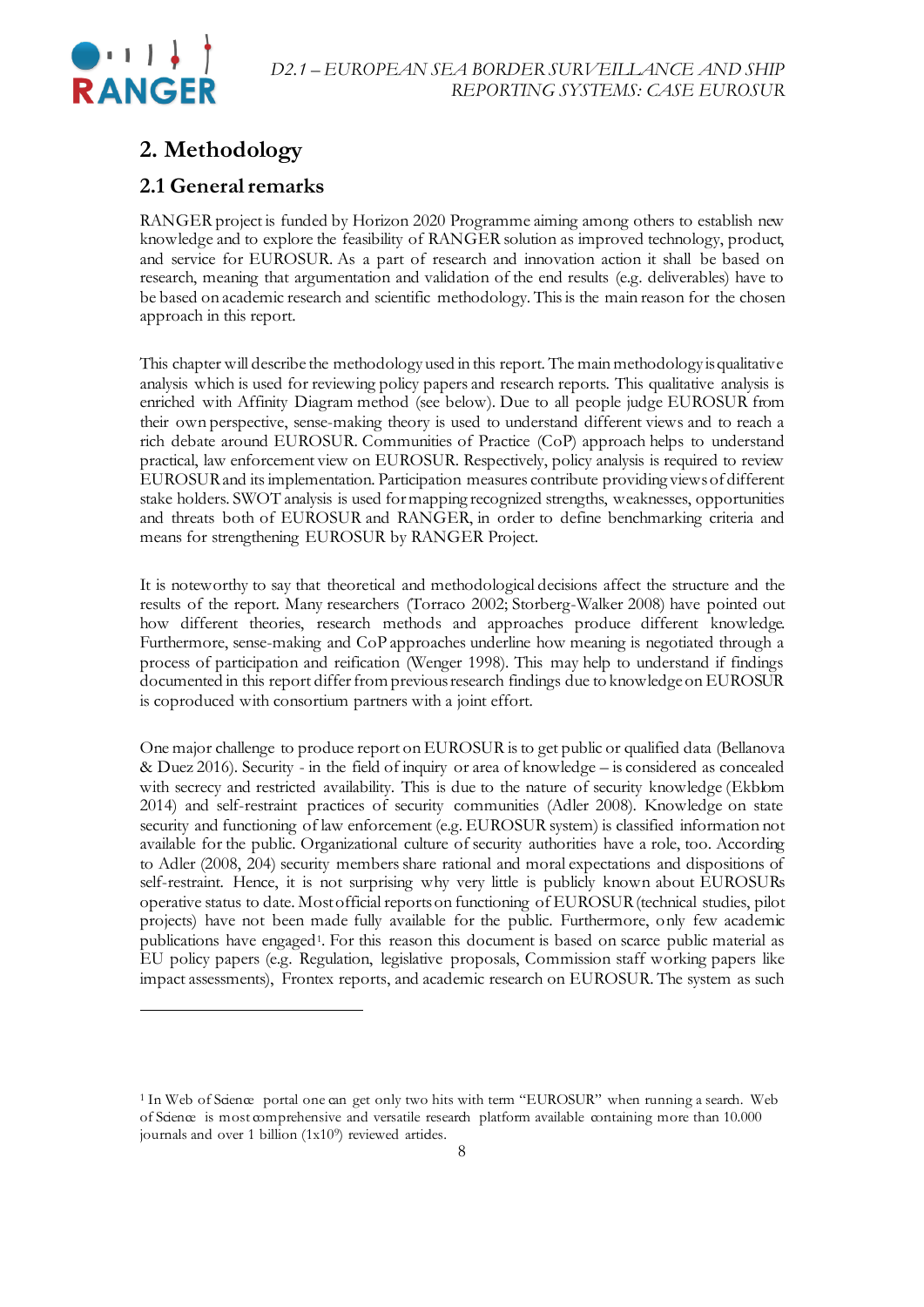

 $\overline{a}$ 

### *D2.1 – EUROPEAN SEA BORDER SURVEILLANCE AND SHIP REPORTING SYSTEMS: CASE EUROSUR*

is introduced based on Commission Regulation (EU) No 1052/2013 that defines the functionalities of EUROSUR system.

Research papers and official reports will be analyzed with Affinity Diagram (AD) method (sometimes referred to as the KJ Method according to its discoverer Kawakita Jiro). It is originally a business tool used to organize ideas and data. The tool is commonly used i[n project management](https://en.wikipedia.org/wiki/Project_management) and allows large numbers of ideas stemming to be sorted into groups. Grouping data into groups is based on natural relationships through brainstorming. It is also used i[n contextual inquiry](https://en.wikipedia.org/wiki/Contextual_inquiry) as a way to organize notes and insights from surveys, interviews, or other qualitative research (Foster 2010).

### <span id="page-8-0"></span>**2.2 Sense-making theory**

**Sense-making** is a social process by which people give [meaning](https://en.wikipedia.org/wiki/Semantics) to [experience.](https://en.wikipedia.org/wiki/Experience) Sense-making describes the processes by which individuals interpret and reinterpret events which take place, and put them in a context to make sense of what is happening. This process occurs at the sub-conscious and conscious levels. In organizing their understanding of what is happening, individuals create plausible, but not necessarily correct, explanations, which lead to action. (Weick 1993; 1995.) This process has been studied in many disciplines under other names. The term "sense-making"<sup>2</sup> has primarily marked three distinct but related research areas: human–[computer interaction](https://en.wikipedia.org/wiki/Human%E2%80%93computer_interaction) b[y PARC](https://en.wikipedia.org/wiki/PARC_(company)) researchers Russell, Stefik, Pirolli and [Card;](https://en.wikipedia.org/wiki/Stuart_Card) [information science](https://en.wikipedia.org/wiki/Information_science) by [Brenda Dervin,](https://en.wikipedia.org/wiki/Brenda_Dervin) and to [organizational studies](https://en.wikipedia.org/wiki/Organizational_studies) b[y Karl E. Weick.](https://en.wikipedia.org/wiki/Karl_E._Weick)

Some basic concepts such as situational awareness and "cognitive cap" that individuals experience when attempting to make sense of observed data may provide information science as promising approach. In addition, Weick's ideas on organizational knowledge and sense-making as a tool in working with complexity, ambiguity and uncertainty helps to construct 'sense' while analyzing incompatible data. Besides sound theoretical support for analysis, sense-making approach is used as diagnostic tool in the analysis of qualitative data. It outlines how anomalous data ("what is going on here?") led to deeper interpretation, and an important finding relating to the phenomenon under investigation.

According to Weick (1993; 1995) sense-making has seven properties. Identity and identification is central shaping how people interpret events. Retrospection affects what people notice and how they enact the environment. As people speak, and built narrative accounts, it helps them understand what they think, and how they organize their experiences. Sense-making is social and ongoing process where individuals simultaneously shape and react to the environment. The basic idea of sense-making is that reality is an ongoing accomplishment that emerges from efforts to create order and make retrospective sense of what occurs. Finally, people extract cues from the context to help them decide on what information is relevant and what explanations are acceptable.

<sup>&</sup>lt;sup>2</sup> In information science the term is most often written as "sense-making." For the sake of consistency sense-making is written in this document with hyphenated spelling regardless of its theoretical orientation. Both in information science and organizational studies, the concept has been used to bring together insights drawn from philosophy, [sociology,](https://en.wikipedia.org/wiki/Sociology) and [cognitive science](https://en.wikipedia.org/wiki/Cognitive_science) (especially [social psychology\)](https://en.wikipedia.org/wiki/Social_psychology). Hence, sense-making research is often presented as an [interdisciplinary](https://en.wikipedia.org/wiki/Interdisciplinary) [research program.](https://en.wikipedia.org/wiki/Research_programme)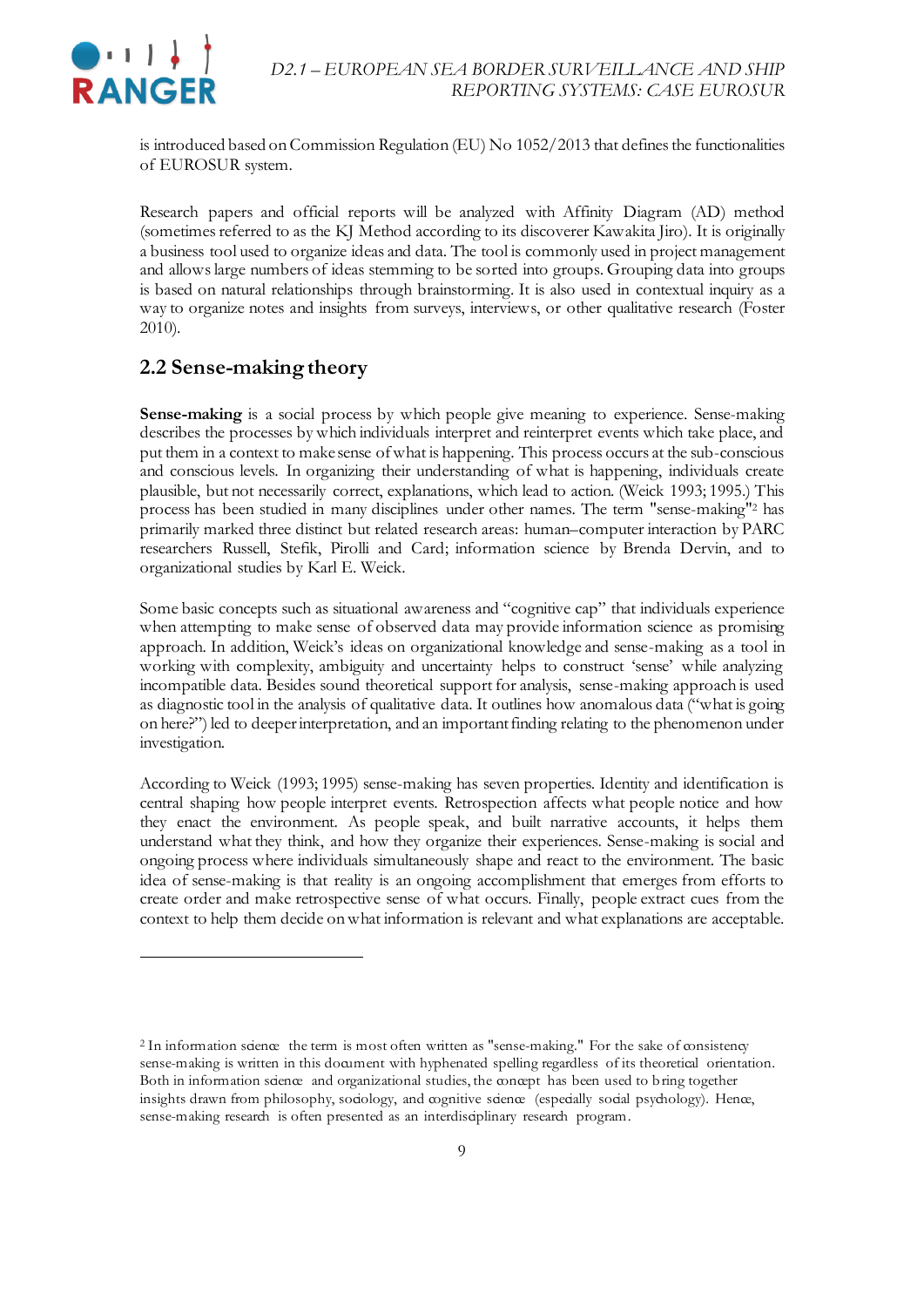

Extracted cues provide points of reference for linking ideas to broader networks of meaning and are 'simple, familiar structures that are seeds from which people develop a larger sense of what may be occurring.

One basic assumptions of sense-making is that of discontinuity. Sense-making respond to ambiguity and uncertainty. There are gaps between entities, time, and spaces. Each individual is an entity moving through time and space, dealing with other entities which include other people, artefacts, systems, or institutions. The individual's making of sense as a strategy for bridging these gaps is the central metaphor of the sense-making approach. (Spurgin 2006.) In other words, inadequacy of their current understanding of events is one of the key findings of sense-making. Furthermore, sense-making is an active two-way process of fitting data into a frame (mental model) and fitting a frame around the data. Neither data nor frame comes first; data evoke frames and frames select and connect data. When there is no adequate fit, the data may be reconsidered or an existing frame may be revised. (Klein et al. 2006.) Discontinuity of information - or "gappiness" may explain why different stake holders (policy makers, law enforcement, interest groups, citizens, researchers) have such contradicting views concerning border control and European border surveillance system EUROSUR.

It is noteworthy that sense-making do not make any distinction between knowledge and information. Primary emphasis is placed on moving conceptualizations of users, information and reality from the noun-based knowledge of the past to verb based frameworks emphasizing diversity, complexity and sense-making potentials. Sense-making (and sense-unmaking) is an activity, embedded in time and space, moving from a history toward a horizon, made at the juncture between self and culture, society, and organization. In this way sense-making conceptualized knowledge and information not as a noun, as a thing or a commodity that can be captured, but as a verb which is always in the state of becoming. (Dervin 1998.)

In the same way Spurgin (2006) has claimed, the conceptualization of information as process leads directly to sense-making's focus on "verbings" rather than nouns. A sense-making approach requires a focus on what people do, how they do it, and why they do it that way, rather than on the objects that people do things with. Sense-making is about action - what's going on here - followed by what do I do next? Because people are always in the middle of things, sense-making involves updating and is progressive. Hence, knowledge is uncertain and something that always is sought in mediation and contest. Respectively, information as a static absolute term (information-as-thing), is a disappearing category and should be qualified with a phrase like 'information as defined by the expert'. (information-as-construction) (Agarwal 2012).

For any inquiry and report aims to generate new knowledge. Inspired and informed by a sensemaking view of organizations (Weick 1995; Wiley 1994), this report focuses on knowledge as both a subject and a product of sense-making by individuals, groups and organizations. By referring to four different levels of sense-making in organizations (intra-subjective, inter-subjective, generic subjective and extra-subjective), a model of knowledge management that identifies four respective types of knowledge can be presented: individual, collective, organizational and cultural knowledge. At each level, a point of view is different and meanings are created differently. Consequently, the nature of knowledge and its creation at each level are different. (Cecez-Kecmanovic et al. 2003). This may be one reason why knowledge on EUROSUR differs when it is pictured in individual (research), organizational (Frontex), or cultural (EU) level.

Discussion above have illustrated how sense-making mandates attention to sense-making very broadly. It does not distinguish, for example, data from information from knowledge and instead looks for fodder that informs sense-making by whatever name it might be called. To this end, ideas and cognitions, feelings and emotions, questions and muddles, angst and hunches, dreams and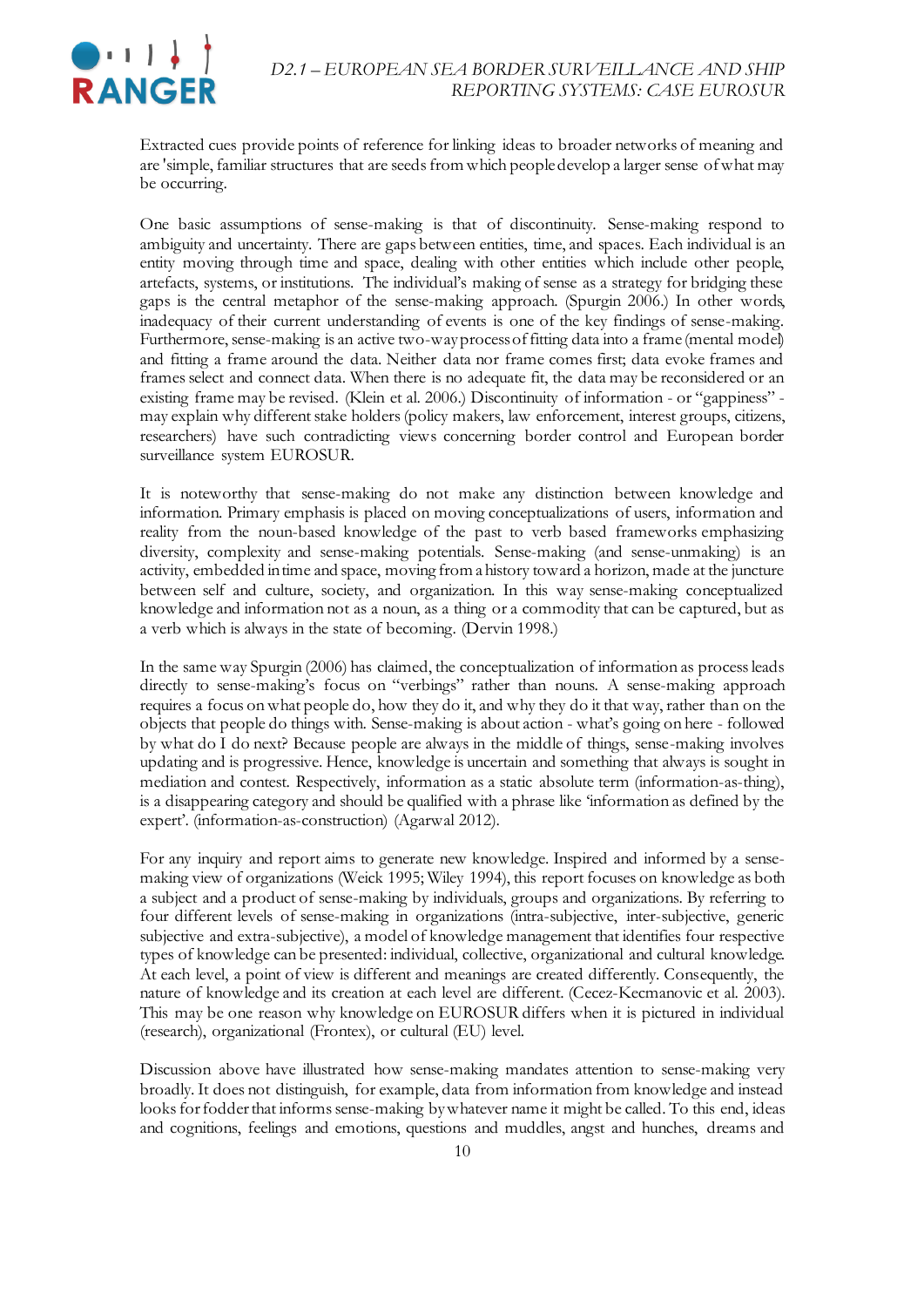

wishes are all elicited. Sense making mandates attention not only to the material embodiment of knowing, but to the emotional/feeling framings of knowing as well. Sense making assumes that the entire human package – body, mind, heart, soul – is simultaneously verbed, constantly evolving and becoming, and intricately intertwined." (Dervin 1998.) Importance on feelings and emotions in human knowledge creation process may shed some light to understand why EUROSUR have been heavily criticized by social interest groups and advocates.

Sense-making mandates the embodiment of knowing by paying attention to arenas of maximum disagreement and maximum agreement. Sense-making never focusses on arriving at right answers or best knowledge. Hence, sense making forces attention to the full range of diversities that pertain to a situation. Besides this new potential for knowledge creation through releasing creativity and diversity, sense making approach is useful to empower people to engage. Several studies indicate when diversity is treated within sense making's approach, users do not need to know all perspectives on a question to be usefully informed and satisfied with participation.

As discussed in this section, sense-making is promising approach to view and manage different data and understand various perspectives and interpretations of reality – e.g. "what's going on here", "how things are" or "how they should be". In addition, sense-making approach promotes wide participation of different stakeholders which helps achieving established project goals and validating the results. It is noteworthy to say that sense-making approach has been used for assessment of extensive data systems. For example, Boin et al. (2014) use sense-making approach in their study while analyzing European crisis management systems. EUROSUR was one of the four case studies under scrutiny.

### <span id="page-10-0"></span>**2.3 Communities of Practise (CoP)**

The concept of Communities of Practice (CoP) has become popular in several academic fields like organizational studies (particularly the topics of knowledge management and organizational learning), education, communication studies, information science, and linguistics. However, the usage of the term is very diverse and there are many readings on CoP. Sometimesit is a conceptual lens through which to examine the situated social construction of meaning (cf. sense-making). At other times it is used to refer to a virtual community or informal group sponsored by an organization to facilitate knowledge sharing or learning. Many of the transnational communities and networks discussed in the IR literature (e.g. 'security communities') may be seen as subsets of communities of practice.

According to Wenger et al. (2002, 4) CoP can be defined as "groups of people who share a concern, a set of problems, or a passion about a topic, and who deepen their knowledge and expertise in this area by interacting on an ongoing basis". Hence, CoPs may not normally work together, but who are acting and learning together in order collectively to achieve a common task while acquiring and negotiating appropriate knowledge (Gabbay et al. 2003, 285). CoP refocus on innovation and creative insights on problems. One reason why CoP is regarded as useful approach for this study is that the community of practice concept has a continuing appeal for likeminded groups of practitioners (Cox 2005). Furthermore, CoP foster new groupings of people who work on similar or parallel, not joint, enterprises (practices), effectively to invent new practices. Community of practice is linked to the notion of new forms of less hierarchical, 'virtual organizations', especially relevant in 'knowledge industries' like management consultancies and software development houses, supposedly a new paradigm of organizational structure (Alvesson 2004).

As discussed above CoP "consists of people who are informally as well as contextually bound by a shared interest in learning and applying a common practice" (Snyder 1997, cited in Adler 2008, 199). More specifically, it is a configuration of a *domain of knowledge* that constitutes like-mindedness,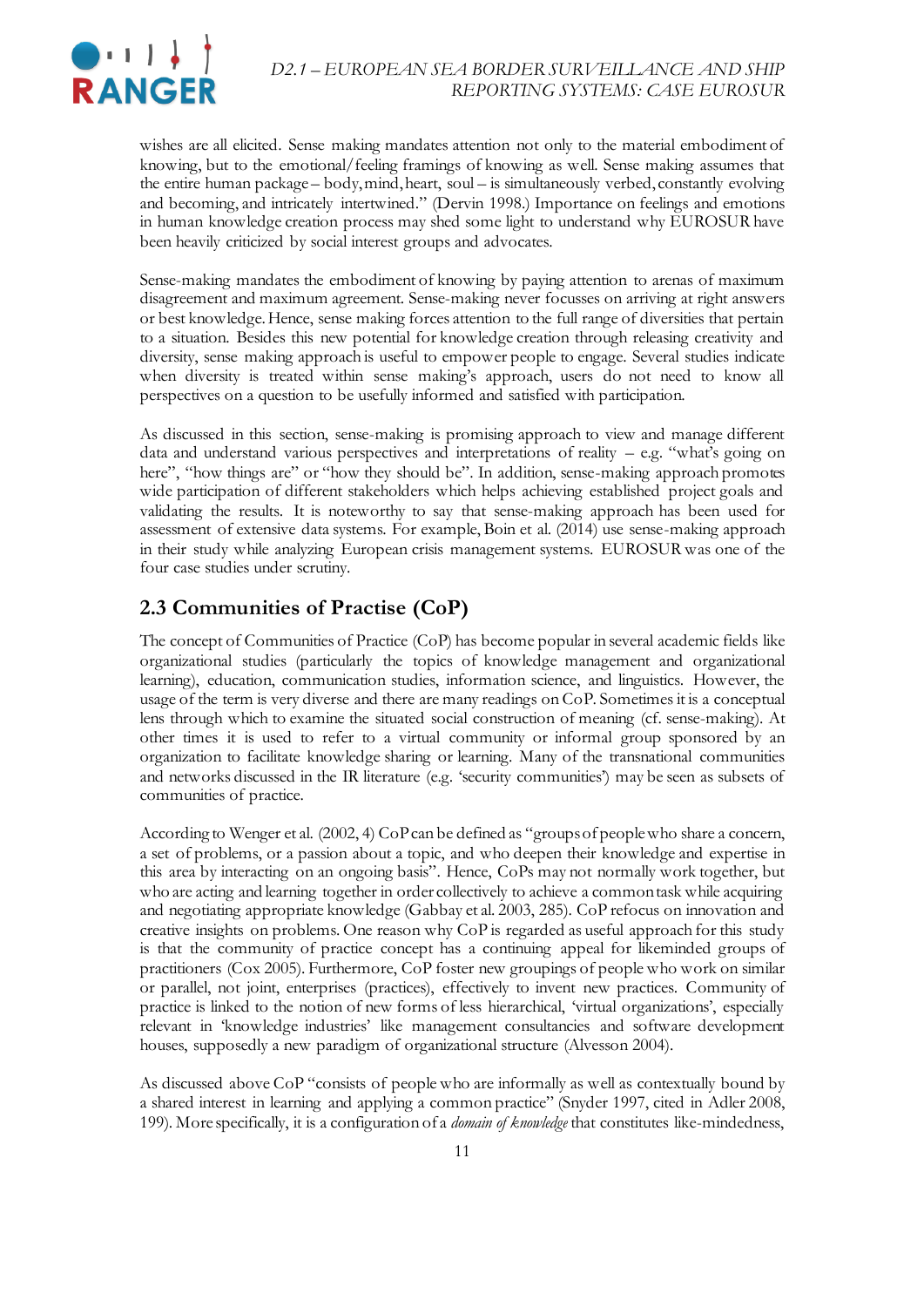

a *community of people* that 'creates the social fabric of learning', and a *shared practice* that embodies 'the knowledge the community develops, shares, and maintains' (Wenger et al. 2002, 28–9). The knowledge domain endows practitioners with a sense of *joint enterprise*, which 'brings the community together through the collective development of a shared practice' and is constantly being renegotiated by its members. People function as a community through relationships of *mutual engagement* that bind 'members together into a social entity'. Shared practices, in turn, are sustained by a *repertoire of communal resources*, such as routines, sensibilities, and discourse (Wenger 1998, 72– 85, 209).

CoP can incorporate so many concepts because it encompasses not only the conscious and discursive dimensions and the actual doing of social change, but also the social space where *structure*  and *Frontex* overlap and where knowledge, power, and community intersect. CoP are intersubjective social structures that constitute the normative and epistemic ground for action, but they also are agents, made up of real people, who — working via network channels, across national or organizational lines, and in the halls of government — affect political, economic, and social events. As such, CoP helps mediate between structure and social action, especially when background knowledge becomes reified in practice.

Although CoP are everywhere, they transcend our obvious classifications of social phenomena. They may be grasped only analytically and relationally, as social spaces that are organized around practices and in which meaningful social relations take place on the basis of 'weak ties'; where practitioners 'are known only in one very limited respect and ... may *never* be encountered face to face' (Urry 2004, 116; Granovetter 1973). Still, CoP are grounded in places and represented in the material world (Sassen 2000). They differ from the oft-used concept of 'network' (Castells 1996), mainly because they involve not only the functional interpersonal, inter-group, and interorganizational transmission of information as networks do, but also processes of social communication and identity formation through which practitioners bargain about and fix meanings, learn practices, and exercise political control.

Because the boundaries of CoP are determined by people's knowledge and identity and by the discourse associated with a specific practice, CoP, unlike networks, are not necessarily "congruent with the reified structures of institutional affiliations, divisions and boundaries" (Wenger 1998, 118–9). As boundaries form in and around practice, CoP link up with their social environments and with other CoP to form community-of-practice constellations (Wenger 1998, 129); e.g. diplomats and security analysts or brokers and financial consultants. CoP are not international actors in any formal sense, but they coexist and overlap with them.

According to Wenger (1998, 55), within CoP, meaning is negotiated through a process of participation and reification. Wenger (ibid. 58) defines the concept of reification as the process of giving form to experience by producing objects. "Any community of practice produces abstractions, tools, symbols, stories, terms, and concepts that reify something of that practice in a congealed form" (ibid. 59). Such forms take on a life of their own outside their original context where their meaning can evolve or even disappear.

Finally, we must establish yet another argument, which argues in favor of CoP approach - *shared documents*. The major point of interest to come out of the study is the use of project documents as shared artefacts for communicating and sharing soft knowledge within the community and across national and cultural boundaries. The process of creating documents allowed the members of CoP (RANGER Project) to share their soft knowledge through interaction. The creation of the documentinvolved the consortium members in meeting and collaborating. They discuss issues and apply their knowledge to solve the problems and create new knowledge and understanding of EUROSUR. They benefit from the *process*, rather from simply making a document.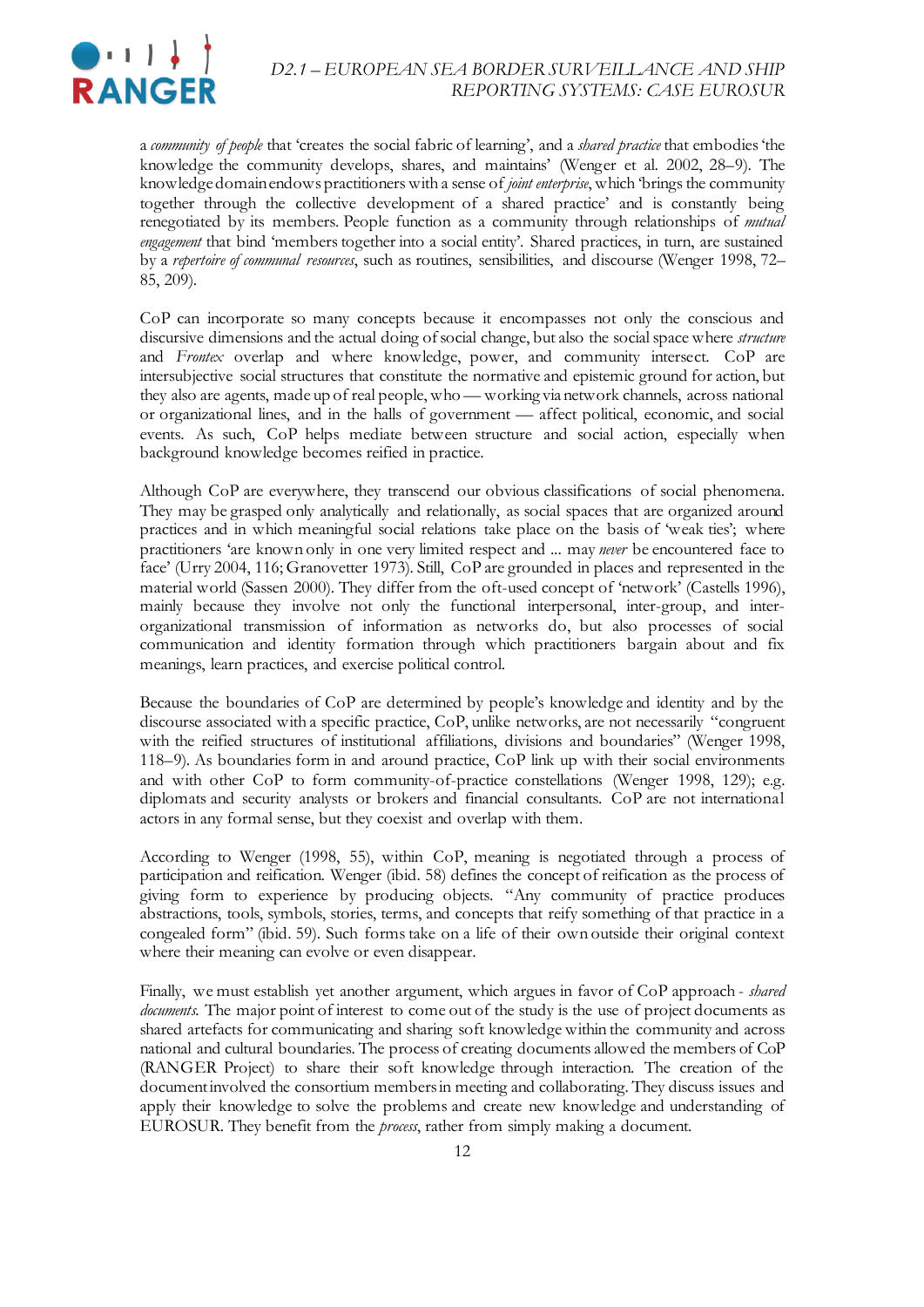

 $\overline{a}$ 

### <span id="page-12-0"></span>**2.4 Policy assessment**

Evaluation of the policy outcomes is key question and main concern in policy assessment. It can take many forms and theoretical approaches. Different conceptions and theoretical frameworks have been developed for analytical purposes. Even in the highest conceptual level there are not consensus whether one should speak policy assessment, analysis, evaluation, or something else. This chapter makes a short cross-section of the most used approaches.

Policy assessment is most commonly practiced as one or several types of 'impact assessment'. There is a range of policy assessment tools and methods such as cost-benefit analysis (CBA), performance audit or performance management, PEST analysis<sup>3</sup>, scenario analysis, multi-criteria analysis (MCA), means-ends analysis, and computer modelling (Adelle & Weiland 2012). Hence, there is no 'one way' of conducting policy assessment, or even one 'best way'. There are also quantitative methods for public policy evaluation like causality (causation through regression models), estimating the impact of policy interventions and cost benefit analysis in public policy evaluation.

Then there are more 'practical' approaches. According to Kugler (2006) the key questions to be answered in *policy analysis* is as follows:

- What goals does a particular policy seek to achieve, and why?
- What activities will this policy carry out, what resources will it need, and what will they cost?
- What are the reasons for believing that the policy's proposed actions will attain its goals?
- What are the potential consequences of this policy, intended and otherwise?
- To what degree is the policy likely to be effective?
- What will be its cost-effectiveness—the balance between resources expended and goals attained?
- What is the risk that the policy will fail or even make the situation worse?
- What are the risks that, even if it achieves its own aims, the policy will damage other goals in other arenas, and perhaps do more harm than good?
- All things considered, will this policy yield a satisfactory achievement of its goals at an acceptable price?
- How does it compare to other policy options that seek the same goals with different activities and costs?
- Would another policy be equally effective and cost less, or cost the same and achieve more?
- If no clear winner emerges among several options, how can their tradeoffs be assessed?
- On balance, which option makes best sense?

<sup>&</sup>lt;sup>3</sup> PEST analysis (political, economic, social and technological) describes a framework of macroenvironmental factors used in the [environmental scanning](https://en.wikipedia.org/wiki/Environmental_scanning) component o[f strategic management.](https://en.wikipedia.org/wiki/Strategic_management) It is part of an external analysis when conducting a strategic analysis or doing [market research,](https://en.wikipedia.org/wiki/Market_research) and gives an overview of the different macro-environmental factors to be taken into consideration. It is a strategic tool for understanding market growth or decline, business position, potential and direction for operations. It is used in many forms such as **PESTEL** or **PESTLE** (which adds legal and environmental factors), **SLEPT** (adding legal factors), **STEEPLE** and **STEEPLED** (adding ethics and demographic factors), **DESTEP** (adding demographic and ecological factors) and **SPELIT** (adding legal and intercultural factors).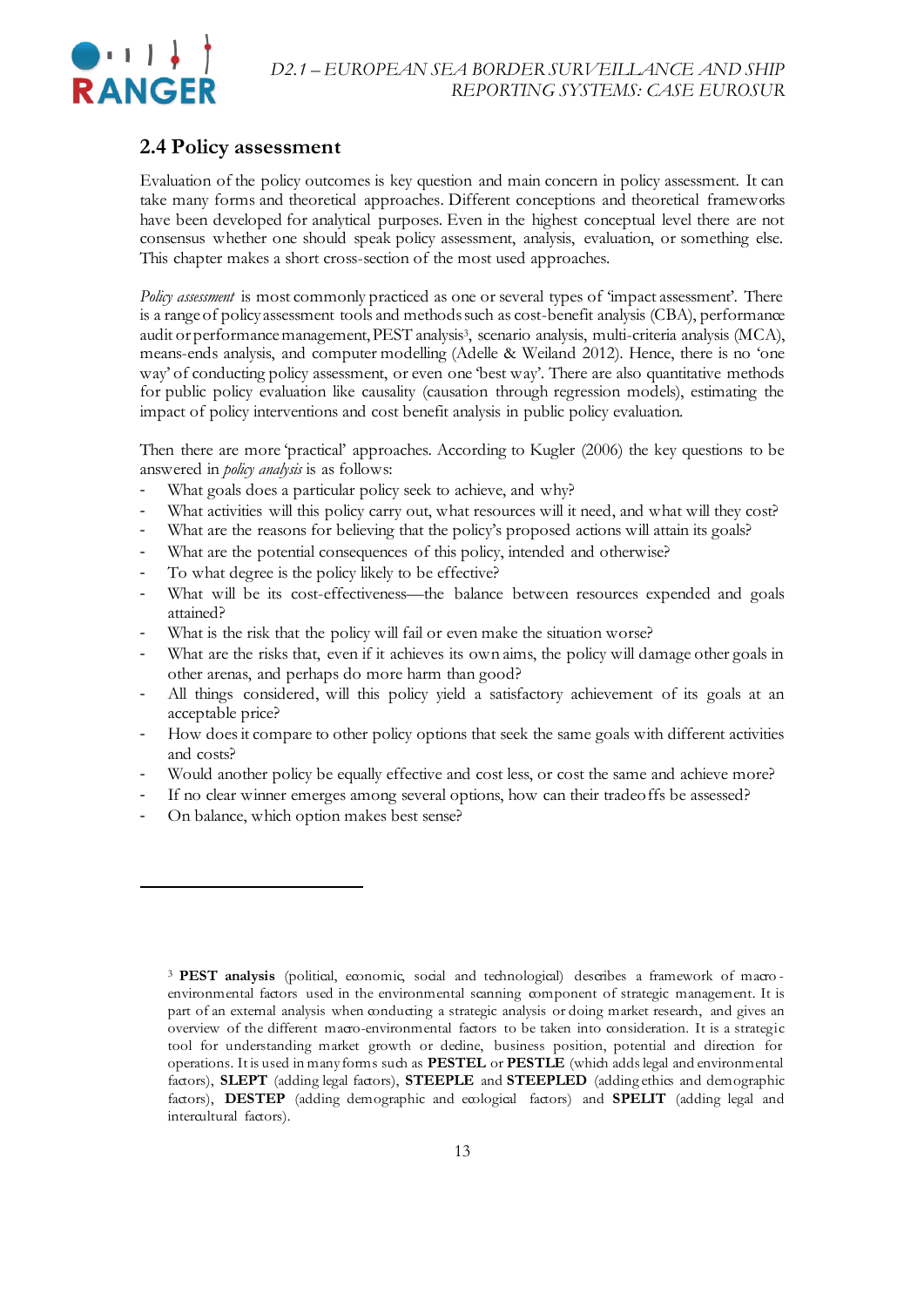

In the same way the field of *policy evaluation* is characterized by a wide variety of approaches, due to "infinite potential configurations of purpose, technique, concepts, actors served and institutional forms" (Hellstern 1986, 290). However, the taken-for-granted, common sense approach to policy evaluation derives its logic from the conceptualization of the process of policy formulation and implementation as a rational cycle of goal specification, design, implementation, evaluation and redesign – what Jenkins-Smith and Sabatier (1993) call the 'stages heuristic'. (Sanderson 2000.) Using *empirical* assessment (Caragliu & Bo 2015) or integrating quasi-experimental and inductive designs in evaluation of 'policy experiments' (pilot projects) (Green et al. 2015) have been recommended to strengthening both internal and external validity in evaluations.

One of the perennial issues in policy literature is the tension between policy analysis and evaluation. In broad terms, policy analysis is understood to be shot through with value conflicts, political decisions and priorities, but evaluation is typically seen as the application of relatively neutral, social scientific research techniques to policy issues. Hence, evaluation is a subset or phase of policy analysis that is primarily research-oriented. There are important differences between evaluation and analysis in terms of conceptualization, function, target audiences, research methods, problem definition and data presentation and argumentation. These differences do not make one superior to the other. (Geva-May & Pal 1999.)

Normally, evaluation tries to provide answers to causal questions. Typically these will be questions of impact (what was the effect of program X on outcome Y? or of goal A on object B?) or efficiency (cost/benefit). Evaluation is usually conducted *post facto*, or may be a preliminary exercise probing costs and effects of a range of policy options. Good evaluations answer questions that must be answered as objectively as possible, whatever the normative wishes of the evaluator or the client. In principle, evaluation should not make recommendations based on the answers obtained but merely present data – since recommendations depend on more than the evaluation results. Policy analysis, however, is primarily about making recommendations on preferred or best options. These recommendations will be based on research (much of which is provided by previous evaluation studies) but will typically go well beyond it. (Geva-May & Pal 1999, 261.)

To speak of 'evaluation' and of 'policy analysis' implies a firm distinction that sometimes does not exist in practice. As House (1993) notes, evaluation has recently moved from monolithic to 'pluralist conceptions, to multiple methods, multiple measures, multiple criteria, multiple perspectives, multiple audiences, and even multiple interests' (ibid. 3). The increasing reliance on qualitative techniques and methods is one example.

Focus on temporal dimension of analysis can act as one of dividing line between different forms of analysis. Analysis, assessment or evaluation can be done *ex ante*, *ex post* or in *real-time*. Ex ante assessment informs decision makers before policies are agreed and implemented while ex post assessment is used afterwards to evaluate impact of policy measures. Real-time evaluation (RTE) refers, in this report, to progressive forms of policy evaluation that follow policy processes underway. RTE scrutinizes dynamic processes. A basic characteristic of such policy evaluation is that changes generally take place throughout the policy process: the object of evaluation is a moving target.

Currently stakeholders have not been involved in policy assessment. More recently, many researchers (Randaelli 2004; van der Knaap 2011; Adelle & Weiland 2012) have recognized the need to be more open and responsive to the needs and preferences of target groups and stakeholders. This is one reason why views of different stakeholders are collected and participatory measures are used to provide multi-dimensional knowledge on EUROSUR.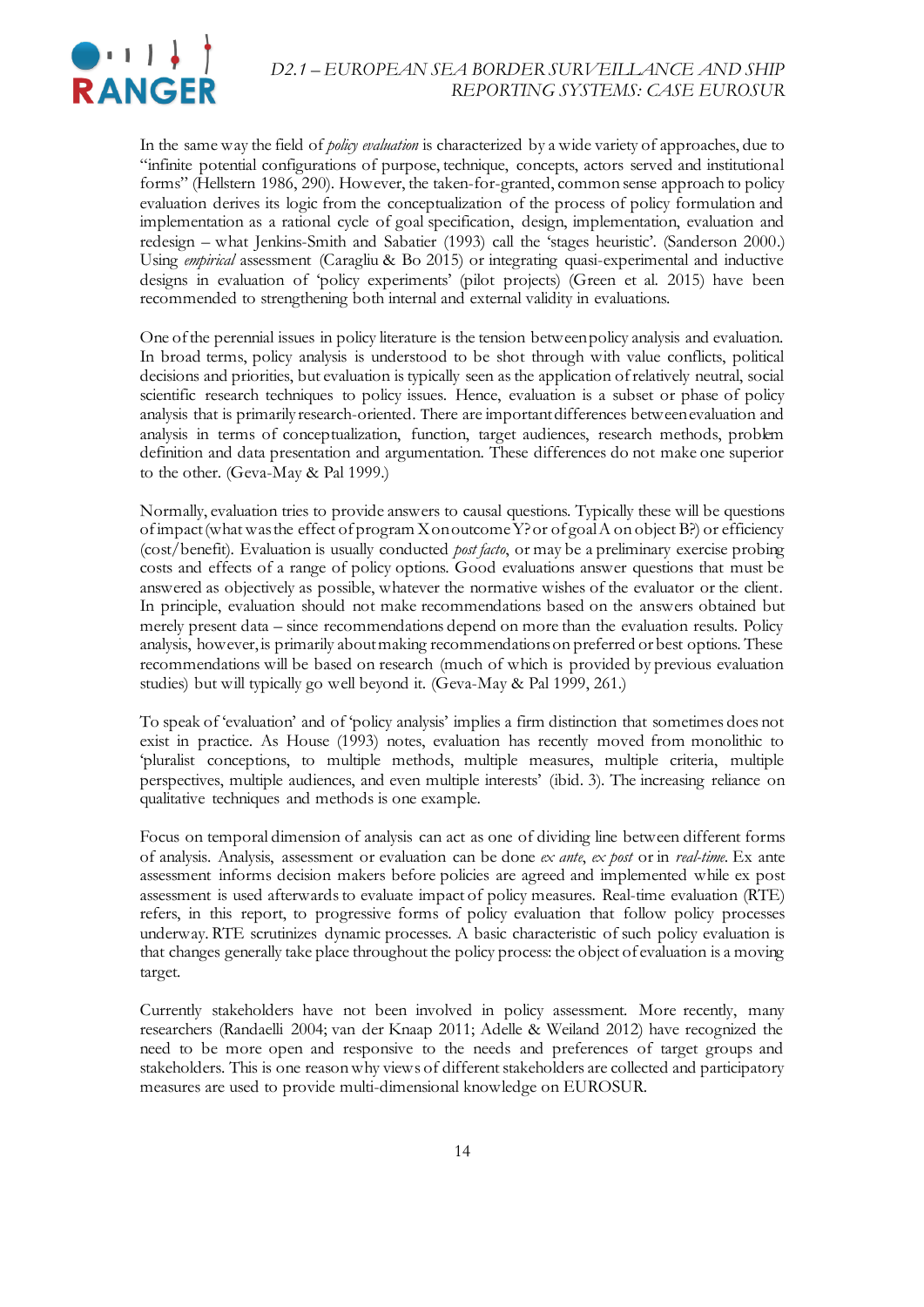

In social science research evidence is central to development and evaluation of policy. But evidence-based policy making presents challenges for researchers as the delivery of the right information. In order to understand and explain public policy, different stakeholders' perceptions of the policy problem need to be scrutinized. That is because public policy is generally developed in multi-actor contexts. A policy evaluation should also facilitate the interpretation of policy in a broader context. Contemporary concern to address 'cross-cutting' issues has been taken into account.

Boaz and Hayden (2002) have in their article "Pro-active Evaluators: Enabling Research to Be Useful, Usable and Used" developed evaluation framework for action research.

In contrast to a perceived culture of externally imposed checks and league tables, they have promoted creation of formative, action-research evaluation framework which:

- understand why change is needed through collection of baseline information on demographic and socio-economic trends, issues facing target groups, gaps in services etc.
- inform on what is possible through recording good practice examples with evidence of effective outcomes in terms of improved information, services, opportunities etc.
- learn how change can be introduced through tracking processes to determine critical factors for a successful strategic approach, e.g. partnership development, stakeholder's engagement, leadership etc. (Boaz & Hayden 2002)

In the same way GRANGER & Maynard (2015) have emphasized this "what works" approach to policymaking and practices for improving impact evaluations. They suggest three ways to make impact evaluations more relevant to policy and practice:

- Emphasize learning from all studies over sorting out winners and losers.
- Collect better information on the conditions that shape an initiative's success or failure.
- Learn more about the features of programs and policies that influence effectiveness.

"What works" is closely connected to policy failure. McConnell (2015) provides a working definition of failure, namely that a policy fails, even if it is successful in some minimal respects, if it does not fundamentally achieve the goals that proponents set out to achieve, and opposition is great and/or support is virtually non-existent. One of the most prevalent is single case studies of failure. According to research, examples include Hurricane Katrina, Australian asylum seeker policy, and US Department of Homeland Security, anti-money laundering (AML) policies, the 'war on drugs', such as costs outweighing benefits (Sharman 2011), the non-achievement of policy making goals, and the 'implementation gaps'. Hogwood and Gunn (1984) describe policy failure as either non-implementation where the policy is not put into effect as intended, or unsuccessful implementation where, the policy is enacted but circumstances are such that the policy fails to achieve the desired outcomes or results.

These various approaches of policy assessment are used, not in a rigor sense but as a heuristic tool aspiring more comprehensive and holistic approach, an open evaluation framework which loose mix of criteria. They can facilitate a broader interpretation of the policy process providing more nuanced picture of EUROSUR. For that purpose EUROSUR will be assessed against its policy goals and main objectives. This may help RANGER project to avoid some potential hardships when aspiring towards its ambitious goals.

### <span id="page-14-0"></span>**2.5 SWOT analysis**

SWOT is an acronym for a strategic planning tool used to evaluate in a systematic way the internal strengths (S) and weaknesses (W) and the external opportunities (O) and threats (T) of a project or business venture. Though originally designed for planning and strategy development, SWOT has been widely used for business and marketing. It can be also used in ex post evaluations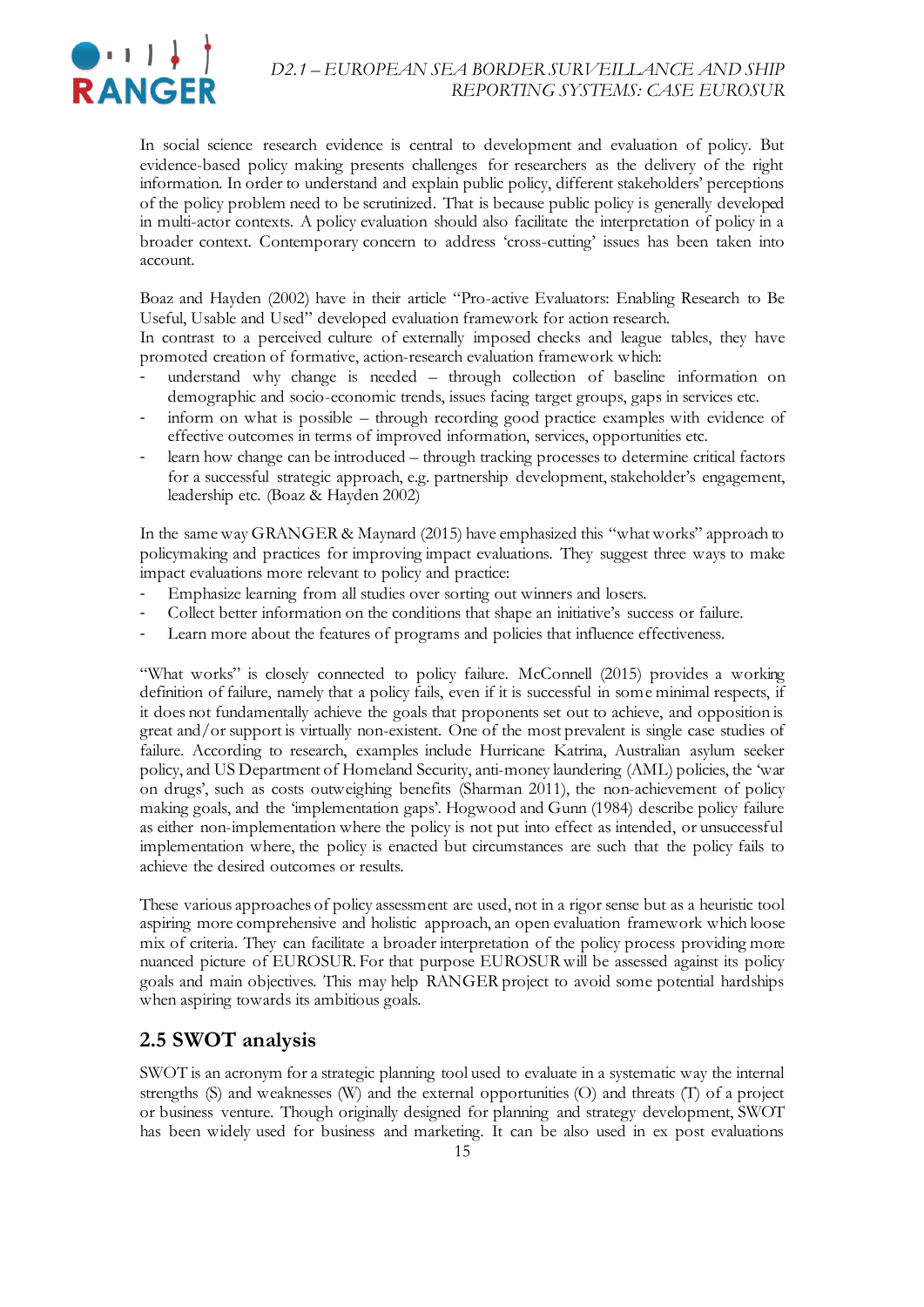

(Wezemael et al. 2012) and competitor evaluation (cf. EUROSUR vs. RANGER). SWOT analysis may also be used in creating a recommendation during a [viability study](https://en.wikipedia.org/wiki/Viability_study) or survey. In addition, it has been utilized in community work as a tool to identify positive and negative factors within organizations, communities, and the broader society that promote or inhibit successful implementation of social services and social change efforts.

In research it has been used in many domains, like evaluation of mixed participatory measures, business process outsourcing and evaluation of information enabled services. Some researchers regard SWOT as an atheoretic classificatory system. Anyway, the main advantages of using SWOT analysis relate to its user-friendly application, the simple format, and the adaptability to a variety of situations, people, and events (Nicholls et al. 2008, cited in Wezemael et al. 2012, 126). Choosing SWOT as an evaluation method enables the formulation of clear guidelines on how and what to take care of when applying this participatory method in an alternative context. This is evident in RANGER project where RANGER objectives will be evaluated against EUROSUR and CISE frameworks to provide maximal added-value for the development of European maritime surveillance and Search and Rescue operations.

SWOT analysis is normally structured so that a 2x2 matrix grid can be produced according to two pairs of dimensions:

- strengths and weaknesses
- opportunities and threats

Strengths and weaknesses are regarded as internal factors like the situation in the company, organization or project (RANGER). Opportunities and threats are regarded as external factors like the external environment outside the company or organization. Table 3 below illustrates what the internal and external factors may contain.

| <b>Strengths</b>                                                                                                                                                                                                                                                                                                                                                                                                                                                                                         | Weaknesses                                                                                                                                                                                                                                                                                                                                                                                               |
|----------------------------------------------------------------------------------------------------------------------------------------------------------------------------------------------------------------------------------------------------------------------------------------------------------------------------------------------------------------------------------------------------------------------------------------------------------------------------------------------------------|----------------------------------------------------------------------------------------------------------------------------------------------------------------------------------------------------------------------------------------------------------------------------------------------------------------------------------------------------------------------------------------------------------|
| new capabilities<br>competitive advantages<br>unique selling points (USP)<br>$\qquad \qquad \blacksquare$<br>resources, assets, people<br>$\qquad \qquad \blacksquare$<br>experience, knowledge, data<br>innovative aspects<br>-<br>location and geographical aspects<br>-<br>price, value, quality<br>-<br>accreditations,<br>qualifications,<br>-<br>certifications<br>processes, systems<br>-<br>IT, communications<br>$\overline{\phantom{a}}$<br>attitudinal,<br>cultural,<br>behavioural<br>values | gaps in capabilities<br>lack of competitive strength<br>reputation, presence and reach<br>financials<br>own known vulnerabilities<br>timescales, deadlines and pressure<br>continuity, supply chain robustness<br>effects on core activities, distraction<br>reliability of data, plan predictability<br>-<br>morale, commitment, leadership<br>-<br>accreditations, etc.<br>processes and systems, etc. |
| Opportunities                                                                                                                                                                                                                                                                                                                                                                                                                                                                                            | <b>Threats</b>                                                                                                                                                                                                                                                                                                                                                                                           |
| technology<br>development<br>and<br>innovation<br>policy development<br>development<br>market<br>and<br>new<br>markets<br>market need for new USP's                                                                                                                                                                                                                                                                                                                                                      | political effects<br>legislative effects<br>environmental effects<br>IT developments<br>-<br>competitor intentions<br>market demand                                                                                                                                                                                                                                                                      |
| industry or lifestyle trends                                                                                                                                                                                                                                                                                                                                                                                                                                                                             | new technologies, services, ideas<br>-                                                                                                                                                                                                                                                                                                                                                                   |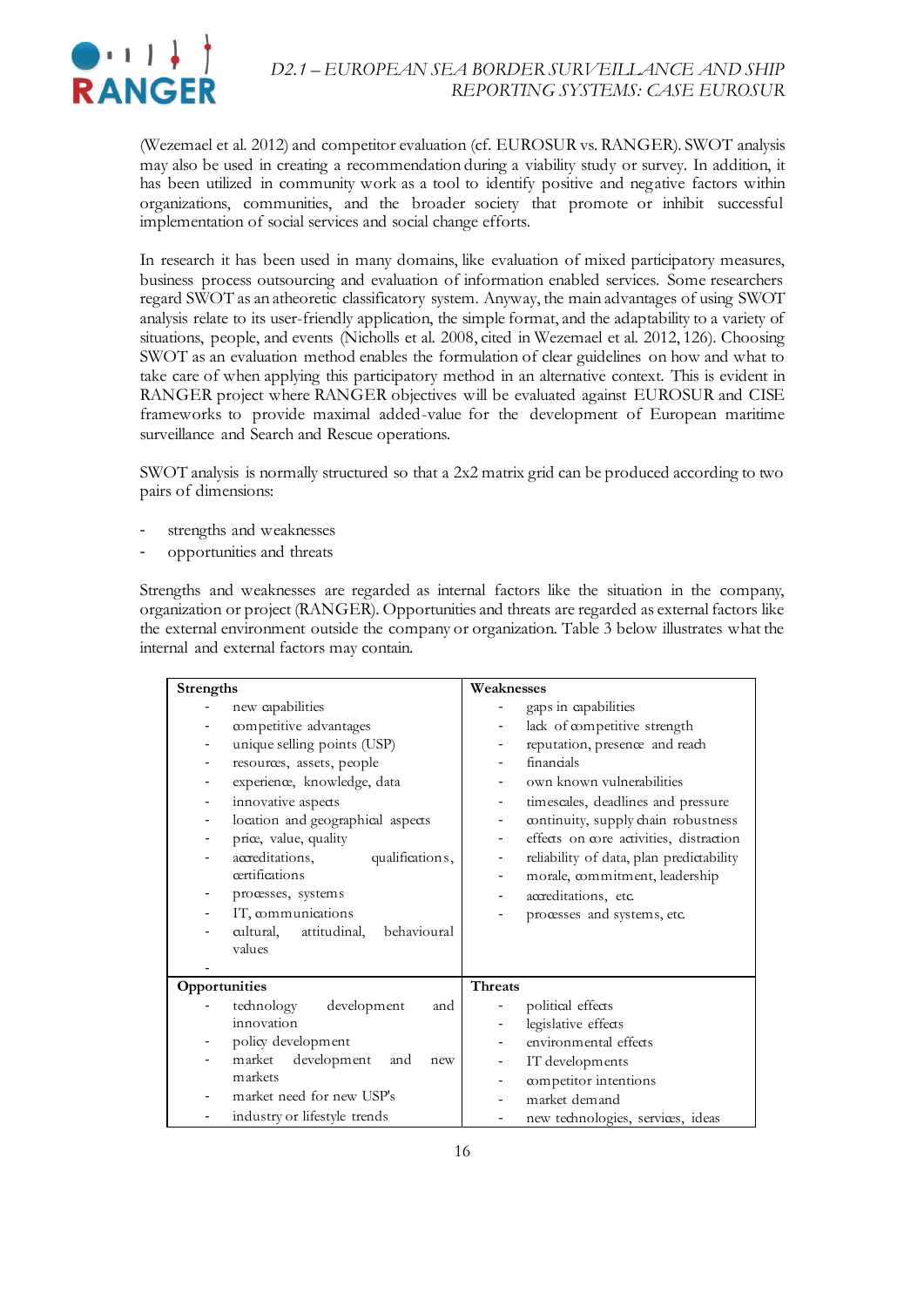

| global trends and influences<br>$\overline{\phantom{a}}$<br>competitors' vulnerabilities<br>business and product development<br>$\overline{\phantom{a}}$<br>information and research<br>$\overline{\phantom{a}}$<br>new partnerships and agencies<br>$\overline{\phantom{a}}$ | obstades faced<br>insurmountable weaknesses<br>economy - home, abroad |
|-------------------------------------------------------------------------------------------------------------------------------------------------------------------------------------------------------------------------------------------------------------------------------|-----------------------------------------------------------------------|
|                                                                                                                                                                                                                                                                               |                                                                       |
|                                                                                                                                                                                                                                                                               |                                                                       |

#### **Table 1: SWOT analysis<sup>4</sup> matrix**

SWOT analysis is a very flexible tool. It is important to note that strict categorization of the SWOT dimensions (according to 'internal' and 'external' factors) can be limiting and cause loss of important aspects of the issue. Hence, a more open interpretation of the model can be helpful. For example, limiting the assessment of threats and opportunities to external factors only may miss certain threats and opportunities that can exist (internally) within the company/organization/project. Some internal threats and opportunities can be substantial, for example, opportunities such as: energy-saving, process-improvement, training, advertising, or discontinuing loss-making products, or threats such as: desertion of key staff, the loss of major contracts, to name just a few.

SWOT analysis is typically done by people who are well familiar with a project, situation, or environment (Chapman 2010). In this project SWOT analysis is used by some project partners and the results of analysis will be reviewed and verified by the whole consortium. Hence, the diversity in the backgrounds of the respondents ensured variability in the obtained SWOT components. The limited sample size does not endanger the quality of the results of the SWOT analysis. The significance of the results of a SWOT analysis is determined by the high decision-making position and involvement of the participants rather than by the number of participants. As Langer et al. (2005) have noticed, a SWOT analysis can be legitimately performed by a single analyst, a few managerial participants, or by a group of managerial or highly involved respondents. In this evaluation study, the limited size of the group of individuals who were actively involved in the participatory method led to the limited sample size, though without imperilling the required high position and involvement of the respondents in the project.

### <span id="page-16-0"></span>**2.6 Participation measures**

 $\overline{a}$ 

In recent years, there has been growing call for greater public involvement in establishing policy. Involvement may be achieved in different ways: at the lowest level, the public may be targeted with enhanced information (e.g., about risks). At higher levels, public views may be actively solicited through such mechanisms as consultation exercises, focus groups, and questionnaires. At the highest levels, members of the public may be selected to take part in exercises that provide them with a degree of decision-making authority. In this report public participation methods are used to include the public in policy analysis at least to the level of gathering their opinions.

A variety of public participation procedures exist that aim to consult and involve the public (see Petts et al. 1996; Petts & Leach 2000; Rowe & Frewer 2000; Abelson & Gauvin 2006). Some

<sup>4</sup> Table have been modified (simplified) from free templates retrieved from <http://www.businessballs.com/swotanalysisfreetemplate.htm> [Accessed 25 September 2016].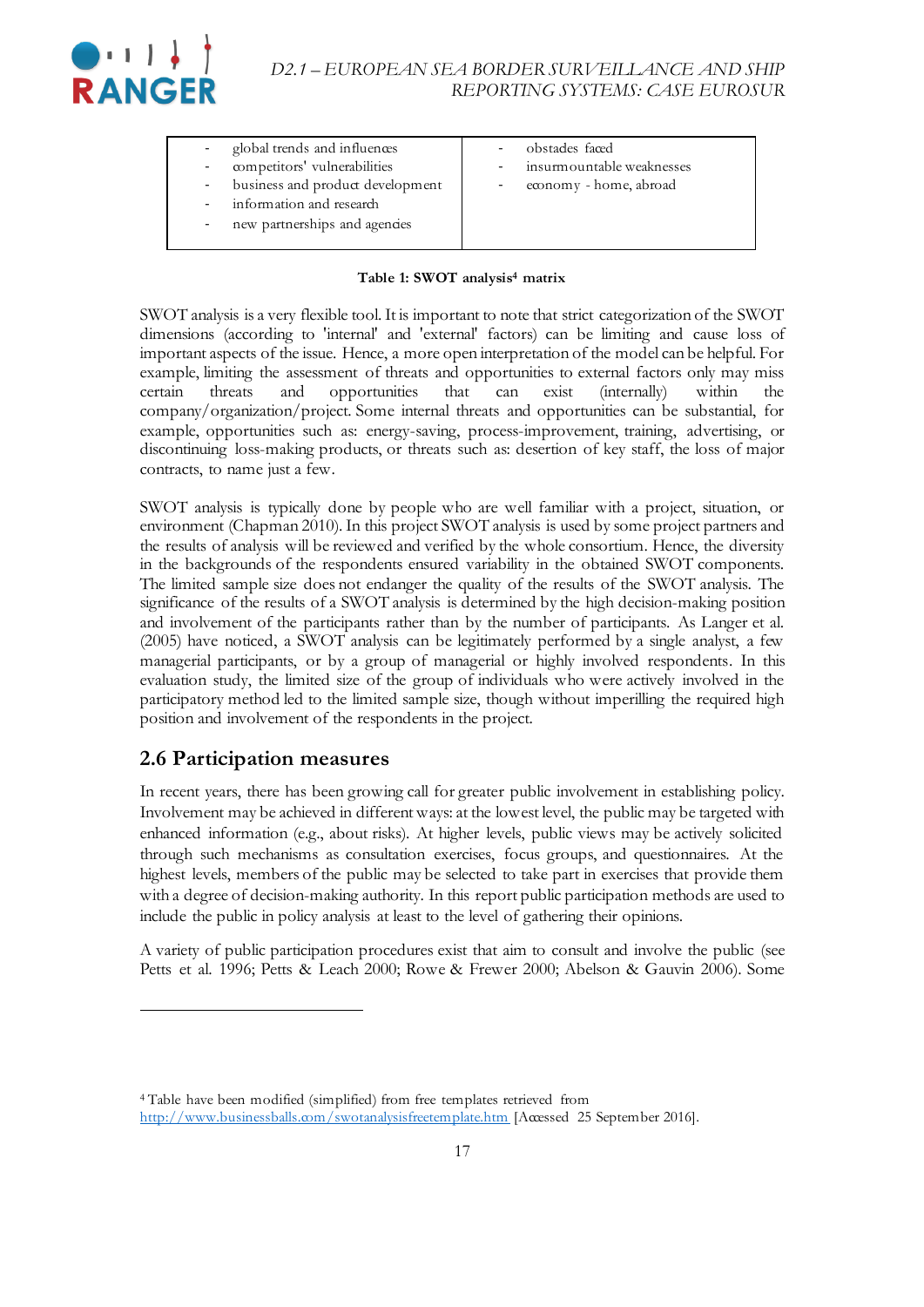

methods are traditional (e.g. public meetings, surveys, interviews, questionnaires) while others are more innovative (e.g. community advisory committee, citizens' jury, visioning); some are aimed at eliciting views (e.g. workshops, focus groups/forums) while others are aim to empower the community (e.g. negotiated rule making); some are used for generating opinions at a strategymaking stage (e.g. community advisory groups, focus groups) while others are used for specific decisions such as option selection (e.g. referenda); some require participants to give an immediate view (public opinion surveys) while others allow time for deliberation (e.g. public hearings); and some are based around particular service areas (e.g. virtual consultation, diagnostic without a doctor) while others are more general in nature (Petts & Leach 2000).

Research literature emphasizes the importance of fitting the method to purpose. Barnes et al. (1997) propose to consider the following questions when selecting participatory methods:

- whose participation is being sought? (e.g. all citizens, or all consumers, or certain groups of citizens or consumers)
- what type of knowledge is being assessed? (e.g. expert, interested, informed, uninformed, factual, value-based)
- what is the source of action to secure participation? (e.g. political systems, service systems, organized groups of citizens)
- what is the purpose of participation? (e.g. empower citizens, improve services, increase accountability, transform views through discussion, satisfy statutory requirements)
- what degree of power-sharing is implied? (e.g. offer advice on options, option generation, take decisions)
- at what level will views be expressed? (e.g. individual, collective)
- at what level will change deriving from participation occur? (e.g. individual, group, neighborhood, social programme, organization)

According to research use of multi-disciplinary approach and multiple methods will maximize impact of public participation (Abelson & Gauvin 2006; Wezemael et al. 2012). In addition, many studies (Chilvers 2007; O'Cathain 2010; Rowe & Frewer 2000; Wezemael et al. 2012) have proposed to establish criteria for public participation. Usually criteria measure issues like participation rate, representativeness and inclusivity, transparency and accountability, dialogue and interaction, process openness, fairness and flexibility, feasibility and efficiency, to name but a few. Due to research economy and limited time available for the deliverable (M5) multiple methods are used, but criteria for implementation of participation methods and use of mixed methods will not be defined. In this report the voice of public is mainly heard by research reports. Regarding EUROSUR more intense use of participatory measures are used in Deliverable 2.4 (Gap analysis) and Deliverable 3.8 which (among other things) reports national implementation of EUROSUR.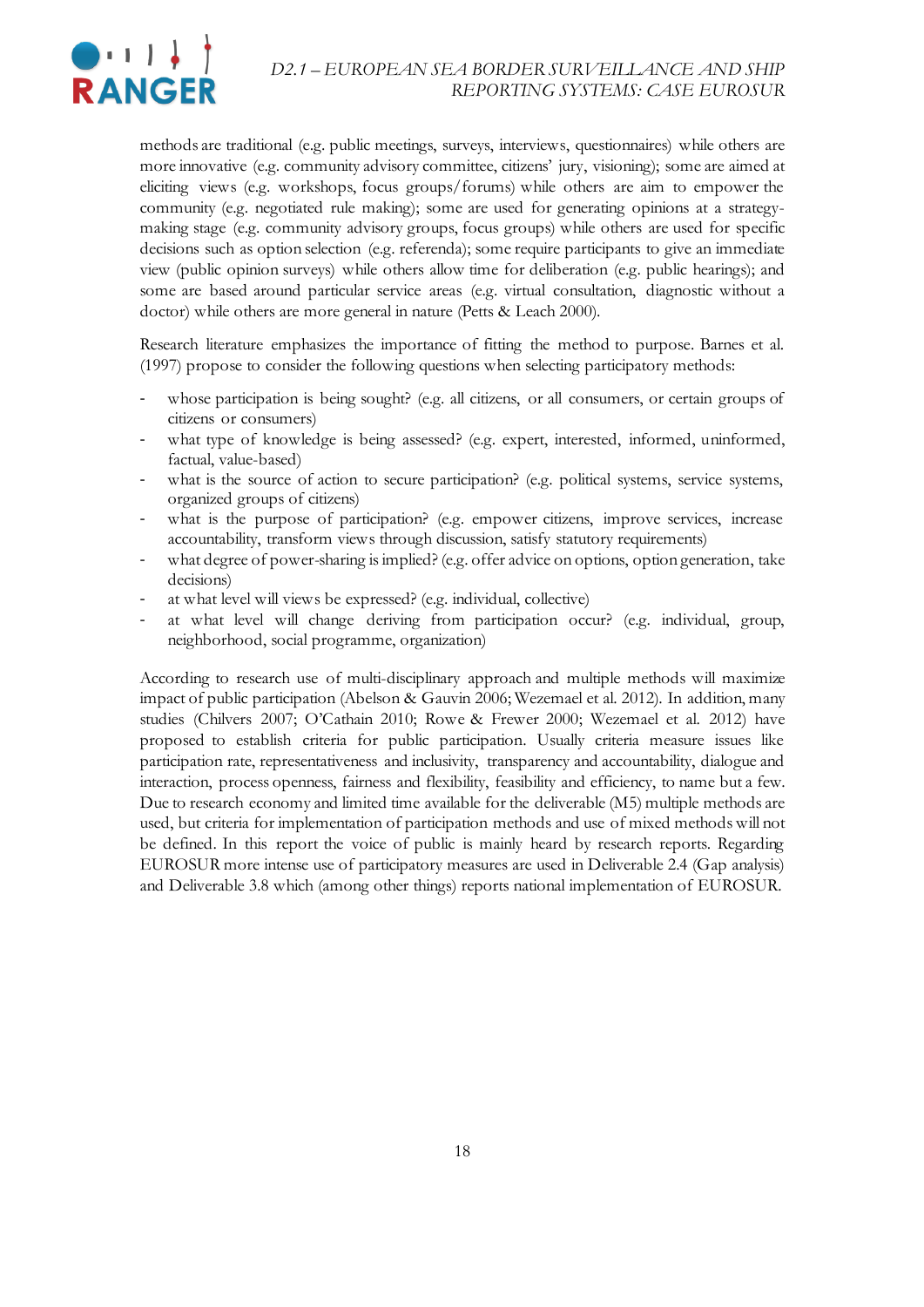

 $\overline{a}$ 

# <span id="page-18-0"></span>**3. Description of EUROSUR**

The main purpose of EUROSUR is to improve the "situational awareness" and reaction capability of the member states and assist FRONTEX to prevent irregular migration and cross-border crime at the EU's external land and maritime borders. EUROSUR is based on near-real time information exchange between national, European and international border authorities. To provide an up-todate situational awareness picture and 'early warning' system EUROSUR capitalize on intelligencedriven approach in border surveillance.

Due to difficulties to get public data on European maritime border surveillance description of EUROSUR, this document is based on Regulation (EU) NO 1052/20135. Reference, if not mentioned otherwise in this report, is done in above-mentioned Regulation.

### <span id="page-18-1"></span>**3.1 General description of EUROSUR**

EUROSUR is a common framework for the exchange of information and for the cooperation of Member States among themselves and with Frontex. It was designed to improve situational awareness and increase reaction capability at the external borders of the Member States of the Union. In addition to maintaining and sharing the situational pictures, Frontex also provides information collected from satellites and other surveillance tools at the European level. Member states can use such information to further improve their situational awareness. The collection of these services, called EUROSUR Fusion Services, facilitates access to state of the art technologies, help reduce the duplication of efforts by member states and reduces costs.

With the EUROSUR framework, Frontex has established a technical basis for delivering a European Situational Picture and a Common Pre-Frontier Intelligence Picture respectively at the external borders of the EU and outside. These complementary pictures make the common application of surveillance tools under one single umbrella possible. Frontex coordinates the use of these tools and contributes to coordinated reaction capacity as a main possible operational priority. It is supported by a communication network.

European Border Surveillance System (EUROSUR) is a multi-purpose system designed to improve the management of Europe's external borders. According to Regulation (EU) No 1052/2013 EUROSURis a common framework for exchangeof information and for the cooperation between the Member States and Frontex (Frontex). It has been launched in 2008 and established by Regulation (EU) No 1052/2013.

Hence, EUROSUR aims to support Frontex (the European Frontex for the Management of Operational Cooperation at the External Borders of the Member States of the European Union) and the Member States by increasing their situational awareness and reaction capability providing a joint response to challenges. EUROSUR will provide Frontex and 'national' border control authorities with the infrastructure and tools:

detecting, preventing and combatting cross-border crime

<sup>5</sup> Regulation (EU) No 1052/2013 of the European Parliament and the Council of 22 October 2013 establishing the European Border Surveillance System (EUROSUR).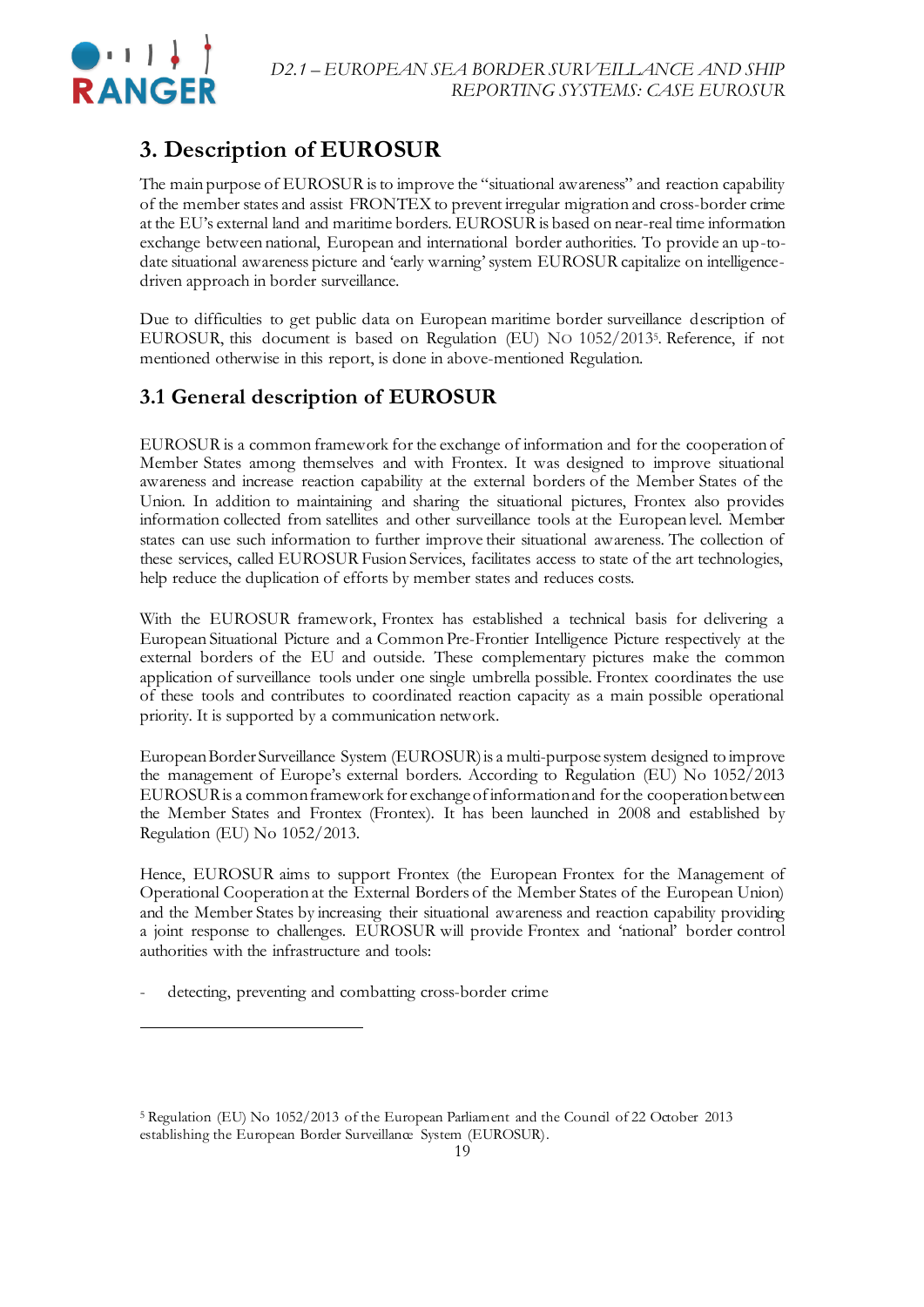

- detecting and preventing irregular migration
- protecting and saving lives of migrants at sea.

According to Article 4 EUROSUR framework includes the following components:

- national coordination centres
- national situational pictures
- communication network
- European situational picture
- common pre-frontier intelligence picture
- common application of surveillance tools.

Description of the main components of EUROSUR framework is done in the following subsections.

### <span id="page-19-0"></span>**3.2 National Coordination Centres (NCC)**

Each Member State shall designate, operate and maintain a national coordination centre (NCC) which shall coordinate, and exchange information among, all authorities with a responsibility for external border surveillance at national level, as well as with the other national coordination centres and Frontex.

NCC shall be the single point of contact for the exchange of information and for the cooperation with other NCCs and with Frontex.

Article 5 defines the main tasks of NCC as follows:

(a) ensure the timely exchange of information and timely cooperation between all national authorities with a responsibility for external border surveillance, as well as with other national coordination centres and Frontex;

(b) ensure the timely exchange of information with search and rescue, law enforcement, asylum and immigration authorities at national level;

(c) contribute to an effective and efficient management of resources and personnel;

(d) establish and maintain the national situational picture in accordance with Article 9;

(e) support the planning and implementation of national border surveillance activities;

(f) coordinate the national border surveillance system, in accordance with national law;

(g) contribute to regularly measuring the effects of national border surveillance activities for the purposes of this Regulation;

(h) coordinate operational measures with other Member States, without prejudice to the competences of Frontex and of Member States.

The national coordination centres shall provide Frontex, via the communication network, with information from their national situational pictures which is required for the establishment and maintenance of the European situational picture and of the common pre-frontier intelligence picture. NCC shall operate twenty-four hours a day and seven days a week.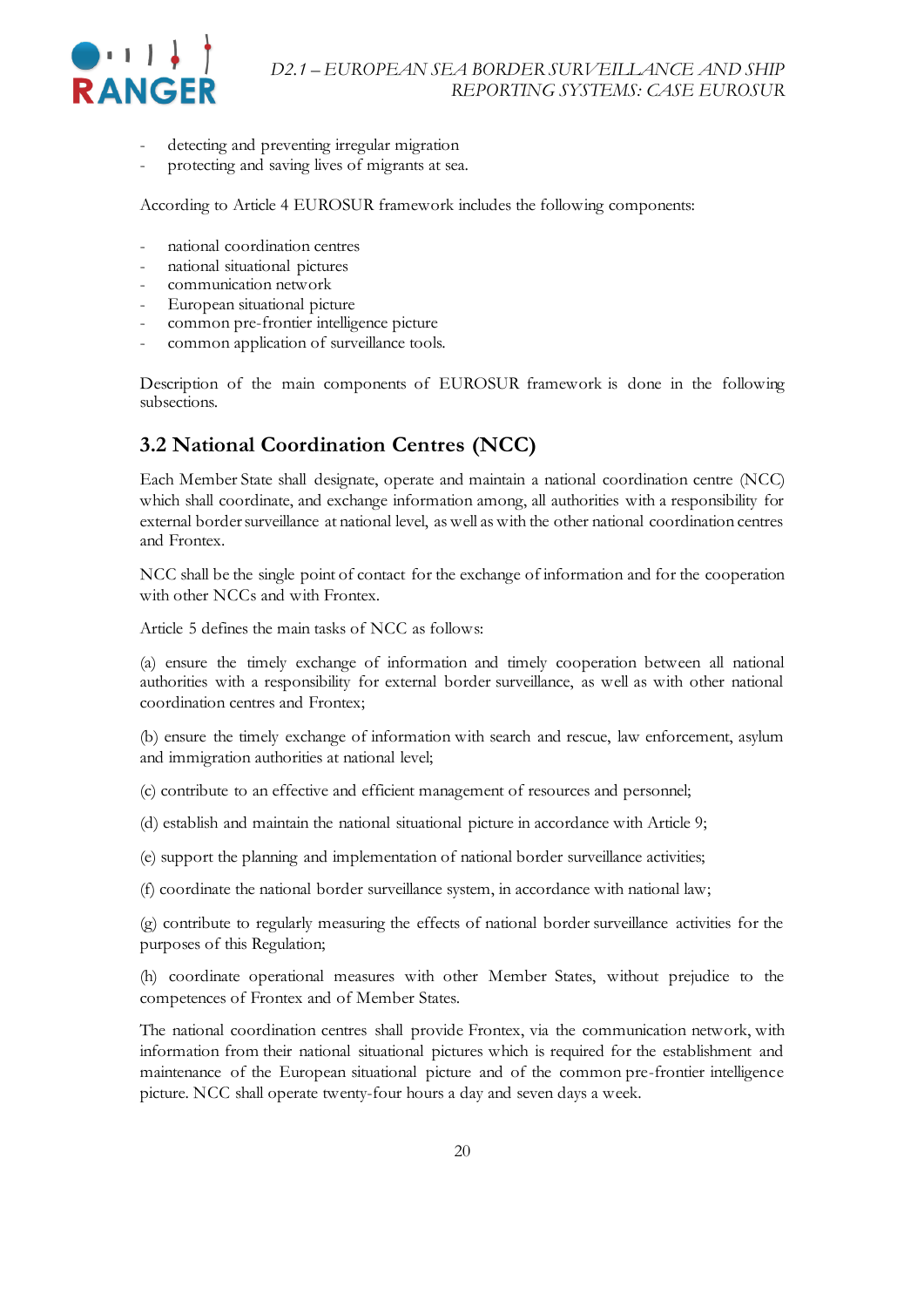



### <span id="page-20-0"></span>**3.3 National Situational Picture (NSP)**

Situational awareness is based on situational pictures. Every Member States shall have national situational picture (NSP) which shall be produced through the collection, evaluation, collation, analysis, interpretation, generation, visualization and dissemination of information from national maritime surveillance authorities. In EU level, along with NSPs, there will be the European situational picture and the common pre-frontier intelligence picture. According to Article 8 all above-mentioned pictures shall consist of the following layers:

- (a) an events layer;
- (b) an operational layer;
- (c) an analysis layer.

Hence, these layers are discussed only in the context of national situational picture.

According to Article 9 the national coordination centre shall establish and maintain a NSP, in order to provide all authorities with responsibilities for the control and, in particular, surveillance of external borders at national level, with effective, accurate and timely information. NSP shall be composed of information collected from the following sources:

(a) the national border surveillance system in accordance with national law;

(b) stationary and mobile sensors operated by national authorities with a responsibility for external border surveillance;

(c) patrols on border surveillance and other monitoring missions;

(d) local, regional and other coordination centres;

(e) other relevant national authorities and systems, including liaison officers, operational centres and contact points;

(f) Frontex;

(g) national coordination centres in other Member States;

(h) authorities of third countries, on the basis of bilateral or multilateral agreements and regional networks as referred to in Article 20;

(i) ship reporting systems in accordance with their respective legal bases;

(j) other relevant European and international organisations;

(k) other sources.

The events layer of NSP shall consist of the following sub-layers:

(a) a sub-layer on unauthorised border crossings, including information available to the national coordination centre on incidents relating to a risk to the lives of migrants;

(b) a sub-layer on cross-border crime;

(c) a sub-layer on crisis situations;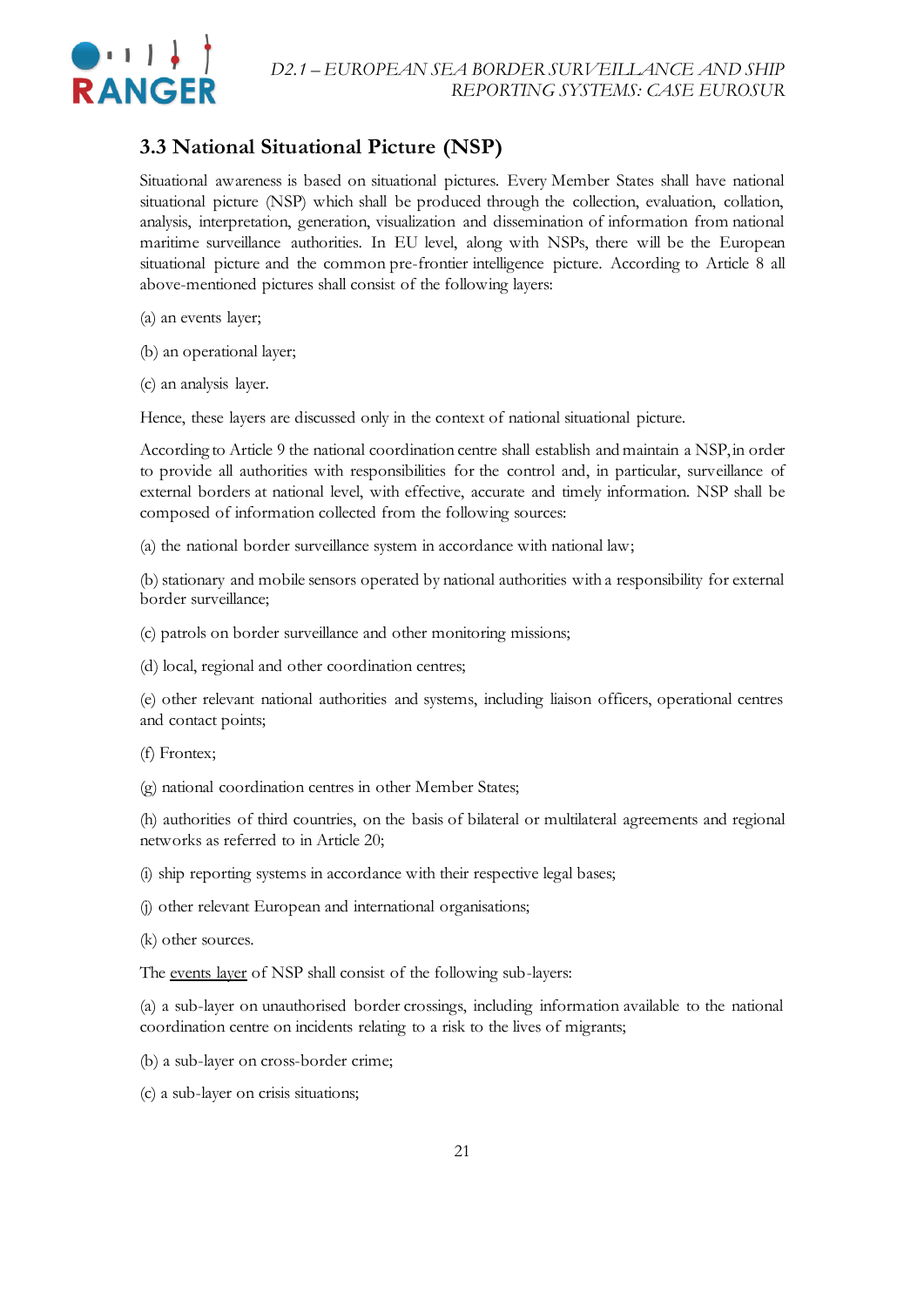# $\bigcirc$  : 1 |  $\biguparrow$   $\biguparrow$ **RANGER**

### *D2.1 – EUROPEAN SEA BORDER SURVEILLANCE AND SHIP REPORTING SYSTEMS: CASE EUROSUR*

(d) a sub-layer on other events, which contains information on unidentified and suspect vehicles, vessels and other craft and persons present at, along or in the proximity of, the external borders of the Member State concerned, as well as any other event which may have a significant impact on the control of the external borders.

The national coordination centre shall attribute a single indicative impact level, ranging from 'low' and 'medium' to 'high', to each incident in the events layer of the national situational picture. All incidents shall be shared with Frontex.

The operational layer of NSP shall consist of the following sub-layers:

(a) a sub-layer on own assets, including military assets assisting a law enforcement mission, and operational areas, which contains information on the position, status and type of own assets and on the authorities involved. With regard to military assets assisting a law enforcement mission, the national coordination centre may decide, at the request of the national authority responsible for such assets, to restrict access to such information on a need-to-know basis;

(b) a sub-layer on environmental information, which contains or gives access to information on terrain and weather conditions at the external borders of the Member State concerned.

The information on own assets in the operational layer shall be classified as RESTREINT UE/EU RESTRICTED.

The analysis layer of NSP shall consist of the following sub-layers:

(a) an information sub-layer, which contains key developments and indicators which are relevant for the purposes of this Regulation;

(b) an analytical sub-layer, which includes analytical reports, risk rating trends, regional monitors and briefing notes which are relevant for the purposes of this Regulation;

(c) an intelligence sub-layer, which contains analysed information which is relevant for the purposes of this Regulation and, in particular, for the attribution of the impact levels to the external border sections;

(d) an imagery and geo-data sub-layer, which includes reference imagery, background maps, validation of analysed information and change analysis (Earth observation imagery), as well as change detection, geo-referenced data and external border permeability maps.

The information contained in the analysis layer and on environmental information in the operational layer of the national situational picture may be based on the information provided in the European situational picture and in the common pre-frontier intelligence picture.

The national coordination centres of neighbouring Member States shall share with each other, directly and in near-real-time, the situational picture of neighbouring external border sections relating to:

(a) incidents and other significant events contained in the events layer;

(b) tactical risk analysis reports as contained in the analysis layer.

The national coordination centres of neighbouring Member States may share with each other, directly and in near-real-time, the situational picture of neighbouring external border sections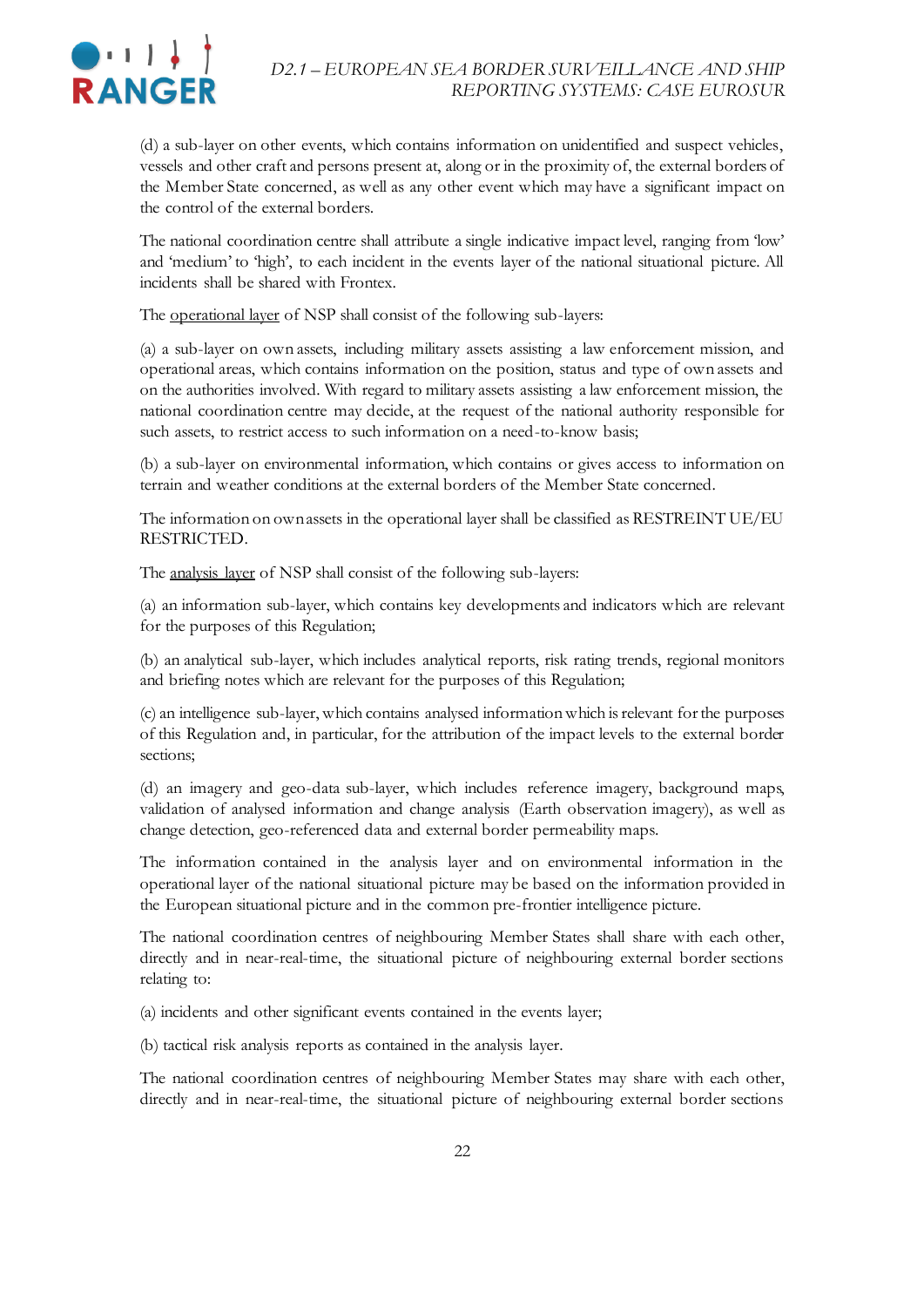

relating to the positions, status and type of own assets operating in the neighbouring external border sections as contained in the operational layer.

### <span id="page-22-0"></span>**3.4 Communication Network**

According to Article 7, Frontex shall establish and maintain a communication network in order to provide communication and analytical tools and allow for the exchange of non-classified sensitive and classified information in a secure manner and in near-real-time with, and among the NCCs. The network shall be operational twenty four hours a day and seven days a week and shall allow for:

(a) bilateral and multilateral information exchange in near-real- time;

(b) audio and video conferencing;

(c) secure handling, storing, transmission and processing of non-classified sensitive information;

(d) secure handling, storing, transmission and processing of EU classified information up to the level of RESTREINT UE/EU RESTRICTED or equivalent national classification levels, ensuring that classified information is handled, stored, transmitted and processed in a separate and duly accredited part of the communication network.

Frontex shall provide technical support and ensure that the communication network is interoperable with any other relevant communication and information system managed by Frontex. Furthermore, Frontex shall exchange, process and store non-classified sensitive and classified information in the communication network in accordance with Article 11d of Regulation (EC) No 2007/2004. NCCs shall exchange, process and store non-classified sensitive and classified information in the communication network in compliance with rules and standards which are equivalent to those set out in the Rules of Procedure of the Commission. Member States' authorities, agencies and other bodies using the communication network shall ensure that equivalent security rules and standards as those applied by Frontex are complied with for the handling of classified information.

### <span id="page-22-1"></span>**3.5 European Situational Picture (ESP)**

Common characteristics for European Situational Picture (ESP) has been regulated in Article 10. Frontex shall establish and maintain ESP in order to provide the NCCs with effective, accurate and timely information and analysis.

The European situational picture shall be composed of information collected from the following sources:

(a) national situational pictures, to the extent required by this Article;

(b) Frontex;

(c) the Commission, providing strategic information on border control, including shortcomings in the carrying-out of external border control;

(d) Union delegations and offices;

(e) other relevant Union bodies, offices and agencies and international organisations as referred to in Article 18;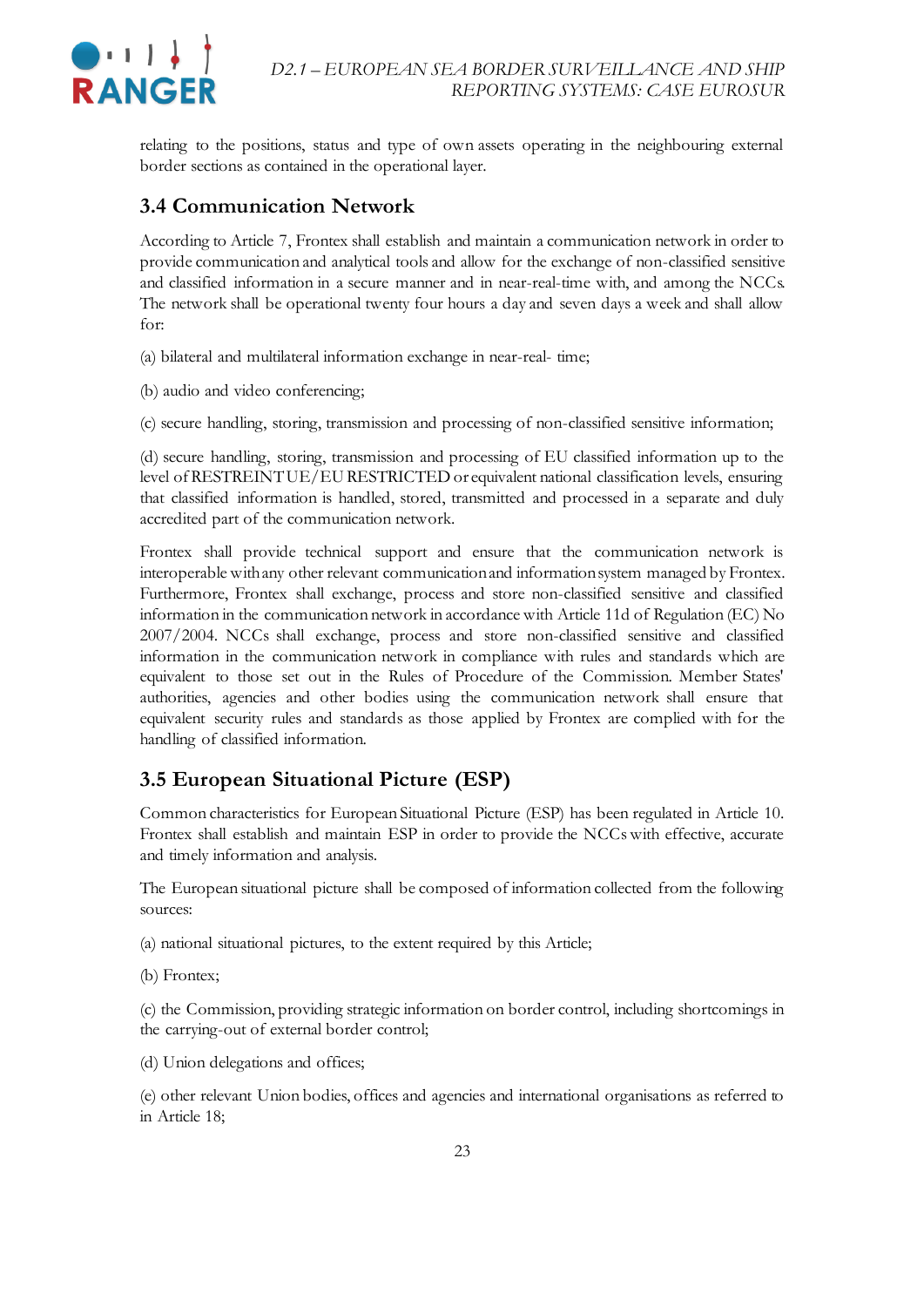

(f) other sources.

The events layer of ESP shall include information relating to:

(a) incidents and other events contained in the events layer of the national situational picture;

(b) incidents and other events contained in the common pre- frontier intelligence picture;

(c) incidents in the operational area of a joint operation, pilot project or rapid intervention coordinated by Frontex.

In the European situational picture, Frontex shall take into account the impact level that was assigned to a specific incident in the national situational picture by the NCC.

The operational layer of ESP shall consist of the following sub-layers:

(a) a sub-layer on own assets, which contains information on the position, time, status and type of assets participating in Frontex joint operations, pilot projects and rapid interventions or at the disposal of Frontex, and the deployment plan, including the area of operation, patrol schedules and communication codes;

(b) a sub-layer on operations, which contains information on the joint operations, pilot projects and rapid interventions coordinated by Frontex, including the mission statement, location, status, duration, information on the Member States and other actors involved, daily and weekly situational reports, statistical data and information packages for the media;

(c) a sub-layer on environmental information, which includes information on terrain and weather conditions at the external borders.

The information on own assets in the operational layer of ESP shall be classified as RESTREINT UE/EU RESTRICTED.

The analysis layer of ESP shall be structured in the same manner as that of the national situational picture set out in Article 9(7).

### <span id="page-23-0"></span>**3.6 Common Pre-frontier Intelligence Picture (CPIP)**

According to Article 11 Frontex shall establish and maintain a common pre-frontier intelligence picture (CPIP) in order to provide the NCCs with effective, accurate and timely information and analysis on the pre-frontier area.

The CPIP shall be composed of information collected from the following sources:

(a) national coordination centres, including information and reports received from Member States' liaison officers via the competent national authorities;

(b) Union delegations and offices;

(c) Frontex, including information and reports provided by its liaison officers;

(d) other relevant Union bodies, offices and agencies and international organisations as referred to in Article 18;

(e) authorities of third countries, on the basis of bilateral or multilateral agreements and regional networks as referred to in Article 20, via the national coordination centres;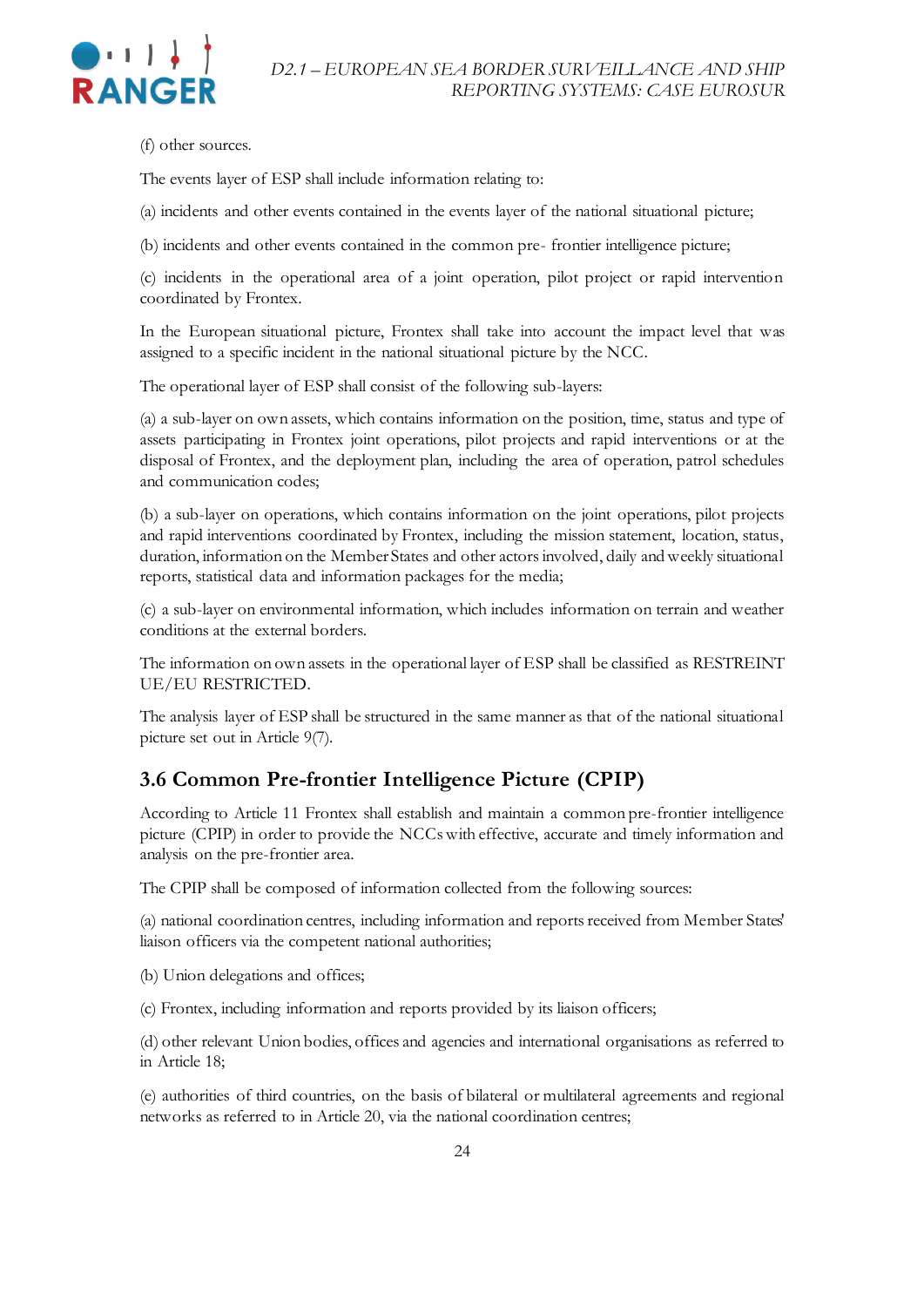

(f) other sources.

The CPIP may contain information which is relevant for air border surveillance and checks at external border crossing points. The events, operational and analysis layers of CPIP shall be structured in the same manner as those of the European situational picture set out in Article 10.

Frontex shall assign a single indicative impact level to each incident in the events layer of the common pre-frontier intelligence picture. Frontex shall inform the national coordination centres of any incident in the pre-frontier area.

### <span id="page-24-0"></span>**3.7 Common application of surveillance tools**

According to Article 12 Frontex shall coordinate the common application of surveillance tools in order to supply the NCCs and itself with surveillance information on the external borders and on the pre-frontier area on a regular, reliable and cost-efficient basis.

Frontex shall provide NCC, at its request, with information on the external borders of the requesting Member State and on the pre-frontier area which may be derived from:

(a) selective monitoring of designated third-country ports and coasts which have been identified through risk analysis and information as being embarkation or transit points for vessels or other craft used for illegal immigration or cross-border crime;

(b) tracking of vessels or other craft over high seas which are suspected of, or have been identified as, being used for illegal immigration or cross-border crime;

(c) monitoring of designated areas in the maritime domain in order to detect, identify and track vessels and other craft being used for, or suspected of being used for, illegal immigration or crossborder crime;

(d) environmental assessment of designated areas in the maritime domain and at the external land border in order to optimise monitoring and patrolling activities;

(e) selective monitoring of designated pre-frontier areas at the external borders which have been identified through risk analysis and information as being potential departure or transit areas for illegal immigration or cross-border crime.

Frontex shall provide the information by combining and analysing data which may be collected from the following systems, sensors and platforms:

(a) ship reporting systems in accordance with their respective legal bases;

(b) satellite imagery;

(c) sensors mounted on any vehicle, vessel or other craft.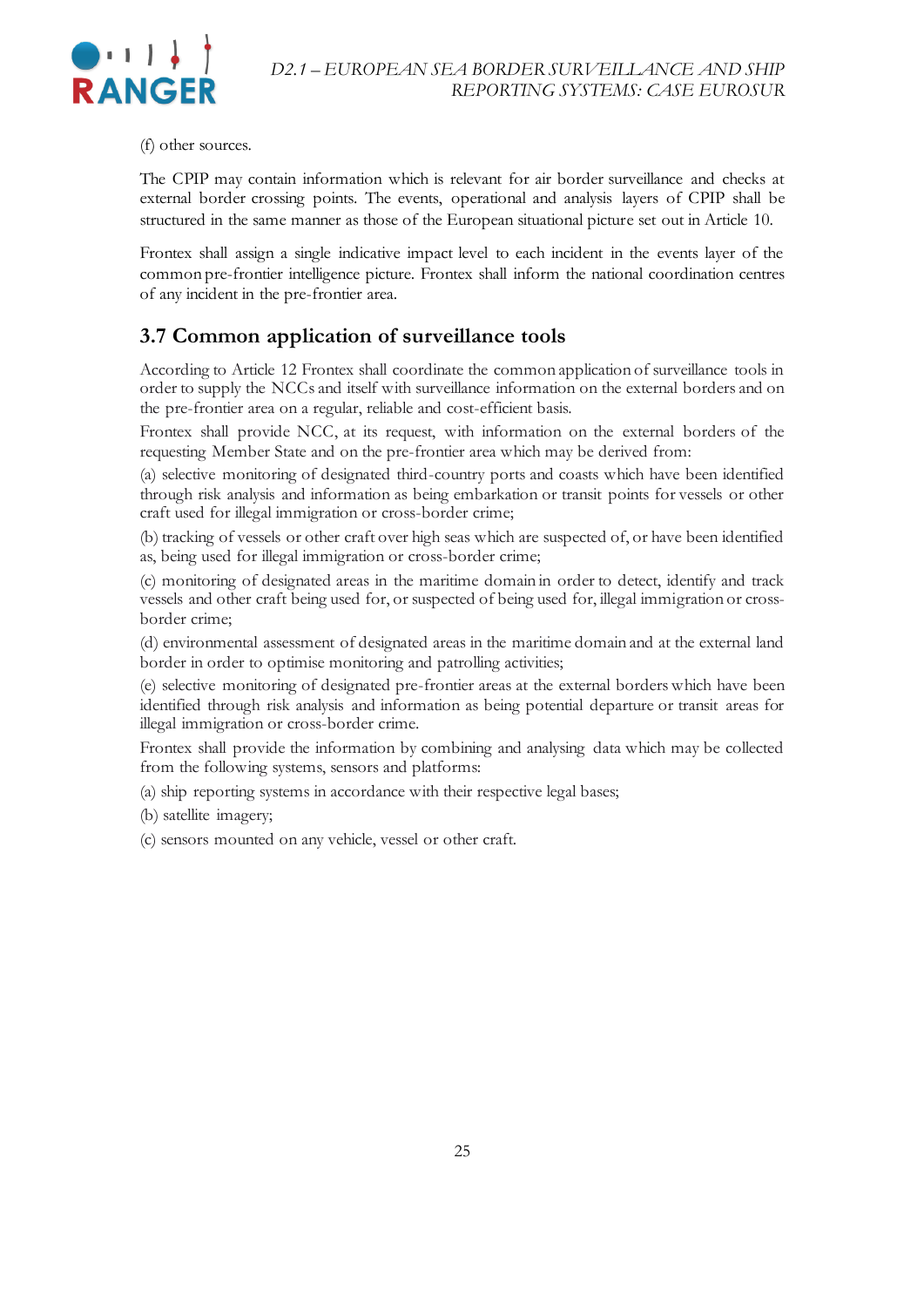

 $\overline{a}$ 

# <span id="page-25-0"></span>**4. The current situation of EUROSUR**

EUROSUR system has been developed since 2008. EUROSUR framework has been imposed on Regulation (EU) NO 1052/2013 of the European Parliament and the Council of 22 October 2013 establishing the European Border Surveillance System (EUROSUR). All 30 Schengen states are now connected to EUROSUR (Frontex 2015). This report describes the current state of the EUROSUR system. EUROSUR Roadmap is discussed in Deliverable 3.7

### <span id="page-25-1"></span>**4.1 Frontex report "The functioning of EUROSUR"**

Frontex released a report on functioning of EUROSUR<sup>6</sup> in December 2015 two years after the EUROSUR Regulation entered into force and the EUROSUR framework became 'up and running'. Report analyzed only those components of EUROSURfor which Frontex is responsible. Besides short description of Frontex-run EUROSUR components (communication network, European situational picture, pre-frontier intelligence picture, application of surveillance tools) report presented selected figures and facts on operation of the system 'on the ground' indicating its success. The implementation of EUROSUR in the Member States (National Coordination Centres, National Situational Pictures) will be covered by the report of the Commission scheduled for December 2016.

#### <span id="page-25-2"></span>**4.1.1 EUROSUR network**

Over the period 2008 to 2011, the Member States, Frontex and the European Commission have tested the project and established the main technical component, the EUROSUR network. All the 30 NCCs had been connected to the EUROSURCommunication Network on time and within the estimated financial framework. The six initial NCCs and Frontex were connected 2011, additional 12 NCCs were connected in 2012 and the last 12 MSs in 2014. The further provision of maintenance and support to the network (including installing nodes, hardening of network, adding functionalities, potential upgrading of the network security to a higher security level, providing training and materials as well as support for technical users) is mainly of technical nature and is achieved by Frontex within the regular ICT business process.

Personal data within Joint Operations was not exchanged using the EUROSUR communication network.

As the EUROSUR Communication Network is not accredited yet for exchange EU classified information up to RETREINT UE/EU RESTRICTED, it is not possible to test all EUROSUR Operational Layers functionalities.

#### <span id="page-25-3"></span>**4.1.2 European Situational Picture (ESP) and Common Pre-Frontier Intelligence Picture (CPIP)**

Articles 10 and 11 defines the conditions for implementing ESP and CPIP. One of the main goals achieved during the development and maintenance of the system was to ensure the proper feeding of different kinds of information under one single umbrella by both Frontex and Member States. This is done in three layers (events, operational, analysis). This section describes shortly

<sup>6</sup> Frontex report to the European parliament and the Council based on Art 22(2) of Regulation (EU) No 1052/2013 - The functioning of EUROSUR, Warsaw, 1 December 2015.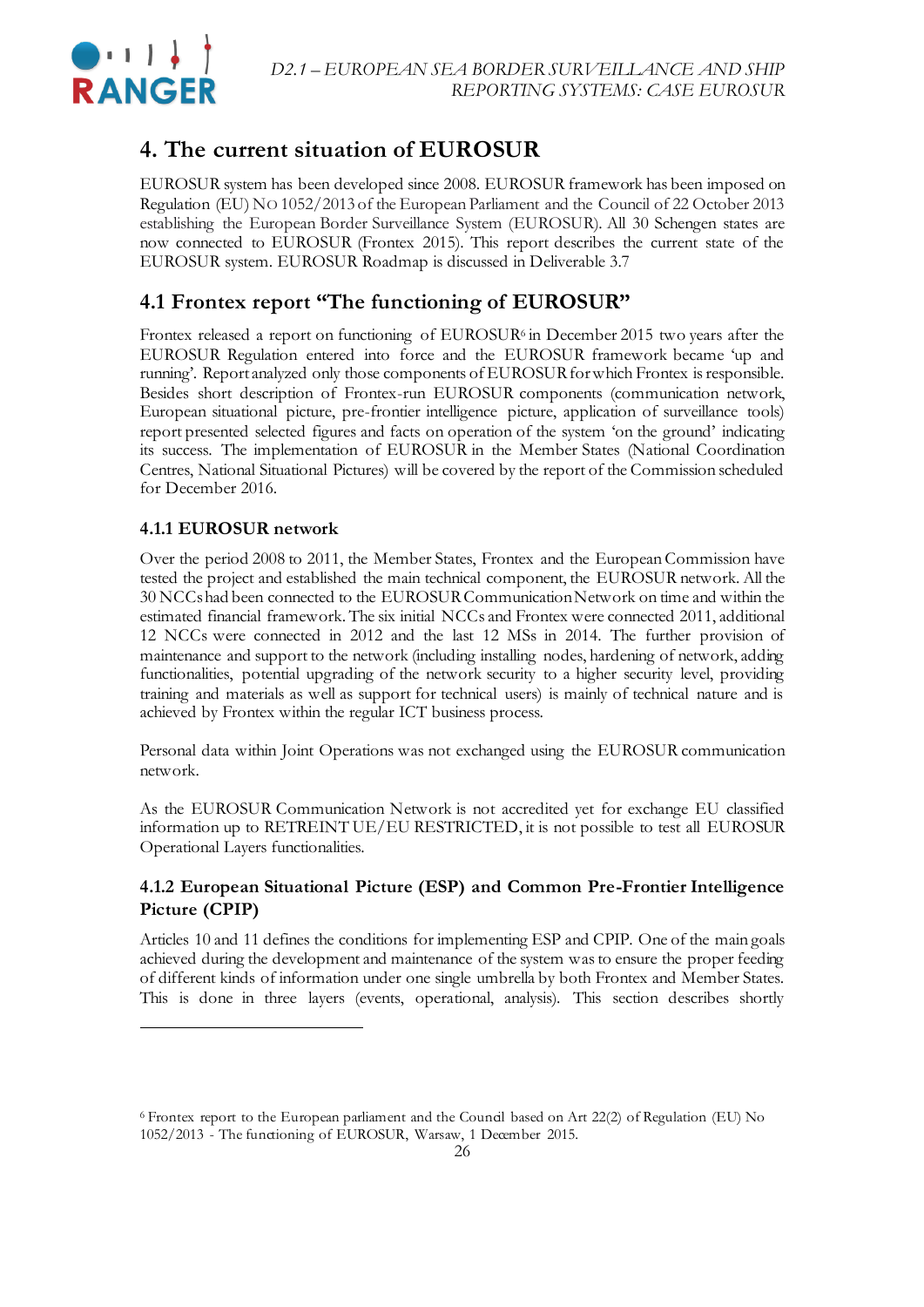

development work in operational layer and analysis layer. The information on the events layer as a statistical summary can be found in chapter 4.1.4.

From the very beginning of the EUROSUR implementation, emphasis was put on the integration between the existing JORA incident reporting and the EUROSUR network application. Frontex ensured early that there is no duplication of incident reporting during Frontex coordinated Joint Operations (JO), which contributed significantly to the compilation of the a reliable and coherent European Situational Picture. During JOs Frontex insert incidents and other data in the ESP and CPIP regarding illegal migration and cross-border crime. Member State's National Coordination Centres are responsible to insert incidents taking place outside the operational area of Joint Operations.

The elements of the operational layer were tested within selected Joint Operations. For example, during the implementation of the JO Idalo 2015, operational area was drawn and shared with all the Member States (Host and Home Member States) participating in the operation. Operational lay consist of several functionalities/modules. The core idea of Frontex Compatible Operational Image (FCOI) is to provide secured transmission of the operational data from the technical equipment deployed in the JO's to the Coordination Centres in Host MS and Frontex in real or close real time. Position of assets is displayed via the JORA Visualisation Module.

Operational layer is supported by Frontex Positioning System (FPS). It is a single, real-time automated system for tracking assets deployed in Frontex coordinated JO by displaying the position of the assets and calculating running costs of assets, thus providing automated procedures for assimilating and reporting financial data within JO. For this purpose assets deployed in JO will be equipped with a portable GPS/satellite/GSM transceiver to be installed on board of the asset. Information on assets (time, position, speed, course, height, type) sent via portable equipment is received in ICC/NCC or other locations defined in the operational plan and is displayed on screen of the portable operational module in close to real time, thus increasing the awareness on resources and providing responsible officials with timely, accurate and complete information on which they can base decisions.

The EUROSUR Analysis Layer was established in order to support a risk and intelligence driven approach for border management. Since its activation it has been constantly evolving based on the Member States and Frontex' long-term analytical requirements. Given the importance of risk analysis activities, the EUROSUR risk analysis community established a mechanism to engage its stakeholders. This was accomplished in 2012 through the establishment of the EUROSUR Analysis Layer User Group (ALUG). This working level group has since served to organize the cooperation between the analytical entities and/or relevant national department representing that role in the NCCs and Frontex. One of the main contributions of this community has been the facilitation of discussion on risk analysis by offering a platform for sharing experiences and exchanging views and methodological approaches. Regular EUROSUR ALUG meetings and tailored workshops have been essential for the work conducted under its framework.

Since 2012 RAU has been populating and maintaining the Analysis Layer. In all 1073 Analytical reports have been shared with all the NCCs since the establishment of EUROSUR. MSs have so far shared 12 analytical reports. Based on the work conducted within the ALUG, in 2015 the Analysis Layer was redefined to better serve the NCCs and Frontex analytical requirements.

In 2013 within the ALUG Frontex coordinated and supported /MSs/NCCs in the determination of almost 180 EUROSUR Border Sections.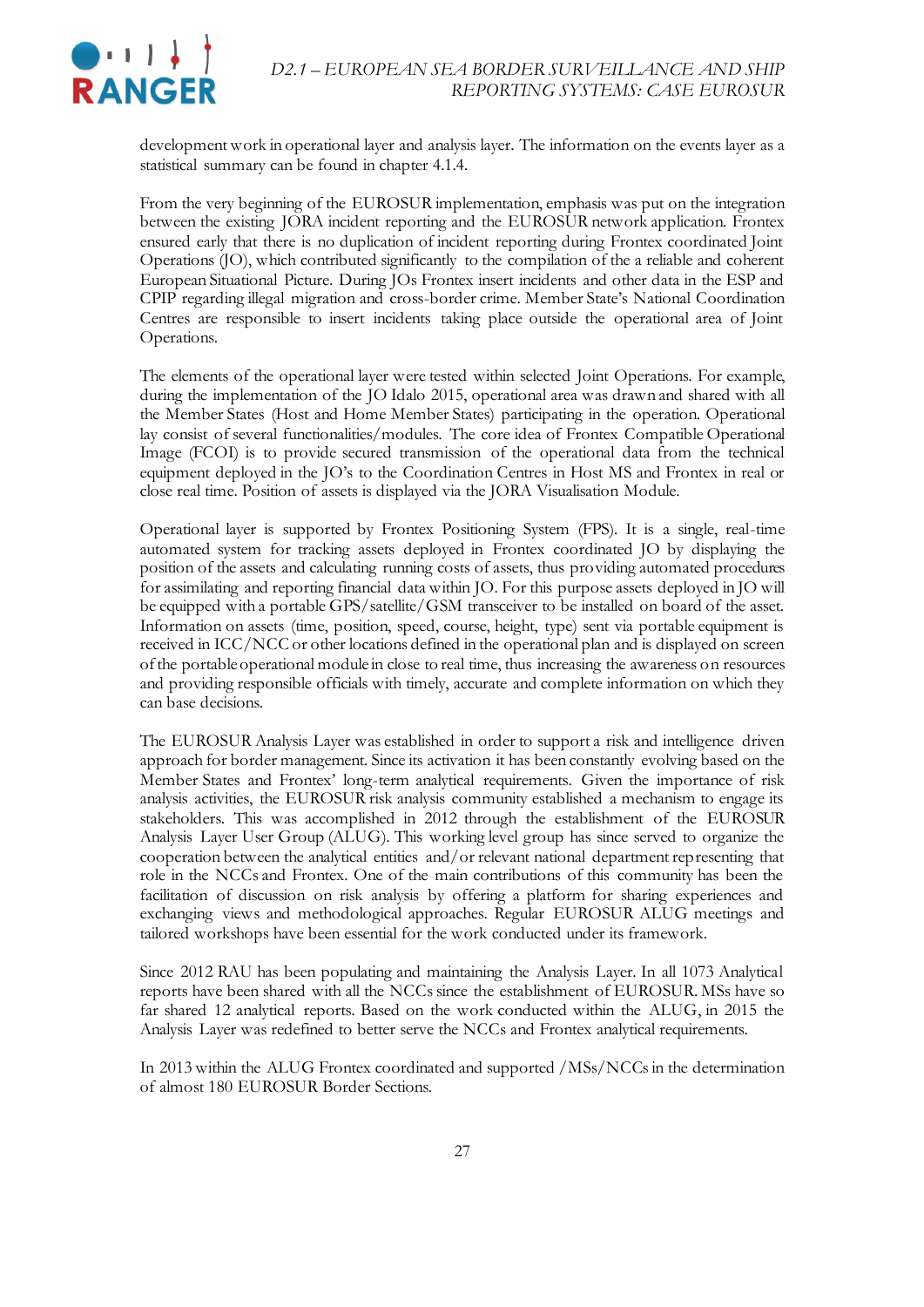

#### <span id="page-27-0"></span>**4.1.3 Common application of surveillance tools**

Based on Article 12 Frontex coordinate the common application of surveillance tools. For that purpose Frontex has launched product development with other European agencies (e.g. European Maritime Safety Frontex (EMSA), the EU Satellite Centre (EU SAT CEN)) to develop EUROSUR Fusion Services (EFS) which effectively enhances situational awareness of the EU Member States. The EUROSUR Fusion Services include automated vessel tracking and detection capabilities, software functionalities allowing complex calculations for detecting anomalies and predicting vessel positions, as well as precise weather and oceanographic forecasts. Fusion Services use optical and radar satellite technology to locate vessels suspected to be engaged in people smuggling that often puts the lives of migrants in danger. At the moment EFS are comprising a set of 13 services offered to MS and Schengen Associated Countries, enhancing their situational awareness at the external borders (Frontex 2015).

In the maritime domain users are provided with a set of vessel information services. *Vessel Detection Service* detects objects at sea thanks to an advanced satellite radar technology. *Vessel Monitoring and Tracking Service* provides a constantly updated database on vessels and their positions, whereas *Tracking Vessels of Internet Service* delivers daily situational reports on selected suspicious vessels. Given the position and past track of such vessel, *Anomaly Detection Service* can point to anomalous behavior of objects at sea and alert the user. Based on the position of a vessel of interest, taking into account its type and meteorological conditions, the *Maritime Simulation Module Service* can provide a prediction of a vessel's position in a given time frame. All these services in the maritime domain contribute to providing daily support especially in the context of SAR for saving lives at sea.

EFS delivers also a range of earth observation services. Satellite Imagery Service provides satellite images of areas of interest to Member States. *Coastal Monitoring Service*, *Pre-Frontier Monitoring Service*, and *Reference Imagery / Mapping Service* provide an in-depth analysis of such imagery. Furthermore, *Visual Data Discovery Service* provides Member States with sets of detailed statistical information, while *Meteo Service* is a source of an advanced meteorological forecasts.

Since December 2013, Frontex has provided the Environmental Layer as an integral part of the EUROSUR Fusion Services in compliance with Article 10 (European Situational Picture) and Article 12 (Common application of surveillance tools) of the EUROSUR Regulation. The layer contains information about atmospheric as wel as oceanographic conditions and forecasts. The information is used for different purposes, such as operational activities and satellite acquisition planning. The information contained in the Environmental layer is also used for supporting prediction about potential disembarkation areas, and supporting in the education of Search and Rescue (SAR) operations. According to Frontex report, additional content will be provided in the Environmental layer and in addition, historical data for risk analysis and an alerting feature for email & SMS notification will be included into the services.

Besides close-to-real-time services, Frontex also makes available a wide range of analytical products tailored for operational use within EUROSUR.

#### <span id="page-27-1"></span>**4.1.4 Reaction capability**

Reaction capability means the ability to perform actions aimed at countering illegal cross-border activities at, along, or in the proximity of the external borders, including the means and time to react appropriately. At the same time it is one of the key factors contributing to protecting and saving migrants' lives. National authorities with responsibility for external border surveillance need to be able to re-allocate resources, such as staff, equipment and assets to quickly react to any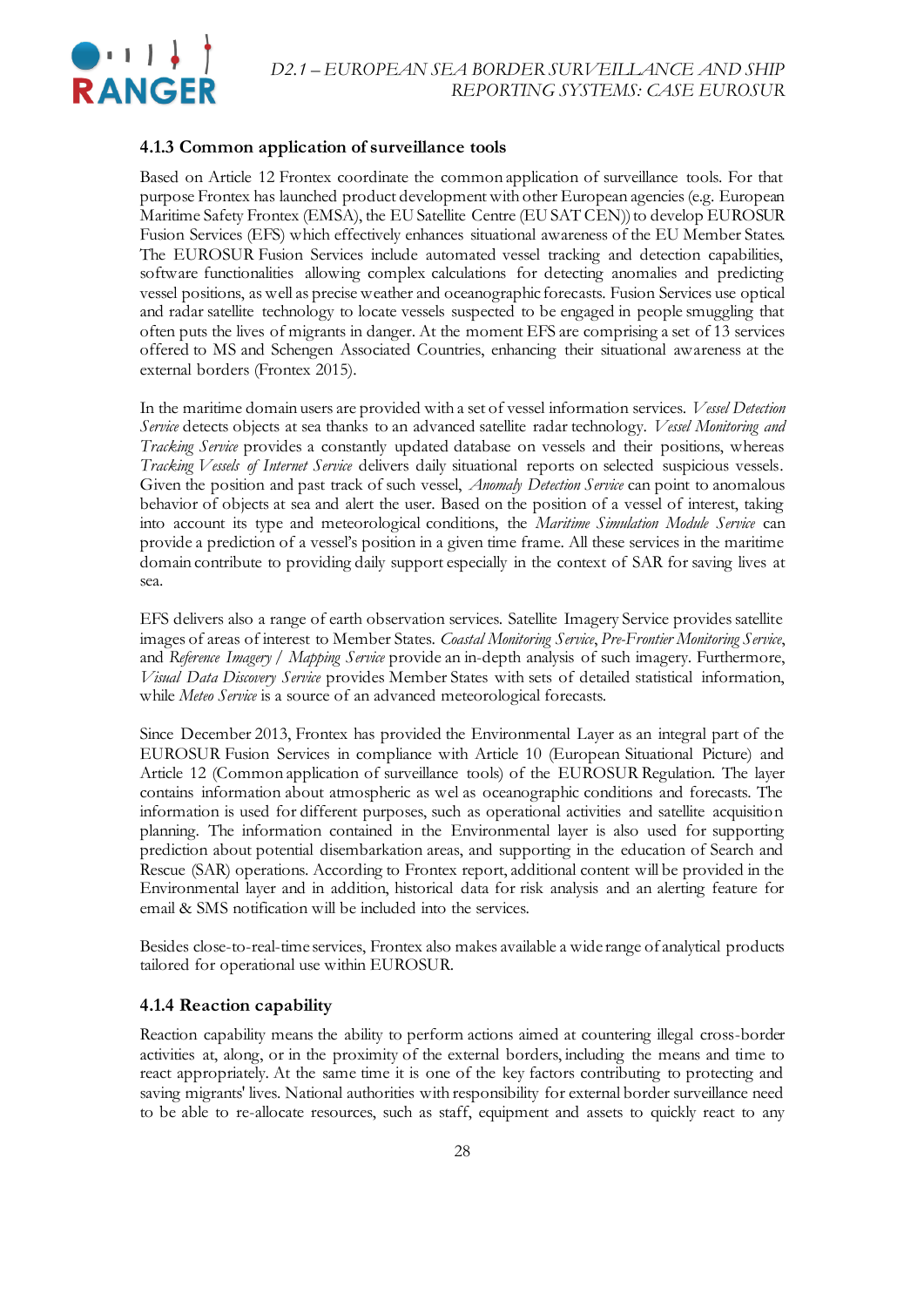

changes at sea and land external borders and, if applicable, at border crossing points. (EUROSUR Handbook 2015, 29).<sup>7</sup>

According to Article 14 of EUROSUR Regulation each Member State shall divide its external land and sea borders into border sections, and notify them to Frontex. In each section impact level shall be defined based on a three-fold classification - low, medium or high - which refer to the security of a given border section assessed against identified risk levels for illegal border crossing or crossborder crime. Measures to be taken to reduce the risks remain the responsibility of individual Member States, although in the case of "high impact level" border areas they may request operational assistance from Frontex in the form of prioritised spatial services, a joint operation or rapid intervention.

Apart from one exception (Greece) impact levels for all border sections were agreed. Since May 2014 the impact level assessments have been visualized in EUROSUR and updated in monthly basis. The process of impact level of attribution has become a major component of the work of operational analysts on the basis of a predefined methodology. The update of impact level attribution takes place on a monthly basis for all sea and land border sections and is to be uploaded in EUROSUR, where Member States have direct access and can evaluate the findings.

The attribution of the level of impact has to be understood as attribution of the level of risk, in line with Common Integrated Risk Analysis Model (CIRAM) methodology. It is important to note that data introduced to EUROSURis lacking structural consistency and so does not provide a solid basis for the assessment. Therefore, operational analysts use an all-source approach, using all types of data available at Frontex, such as JORA, FRAN, regional analytical networks and the findings and, in addition the analytical output of other Frontex analysts.

In the case of impact level change, a designated analyst is responsible for the communication with the National Contact Point in the Member State, following an established process that has been agreed with the Member State. So far in 2015 there have been only two occasions when the impact level of EUROSUR border section was requested to be changed; one in the case of Spain and one in the case of Croatia.

#### <span id="page-28-0"></span>**4.1.5 EUROSUR in figures**

 $\overline{a}$ 

Since adoption of the Regulation EUROSUR framework has become a well-established tool for improving Member States awareness and increase their reaction capability at the external borders of the EU. From its launch and until 4 November 2015, the EUROSUR network application has recorded a total of 117.721 events, while 9.125 documents were stored in its repository. Also within this timeframe, a total of 68.105 incidents were inserted into to JORA (Joint Operations Reporting

<sup>7</sup> ANNEX 1 to the COMMISSION RECOMMENDATION adopting the Practical Handbook for implementing and managing the European Border Surveillance System (EUROSUR Handbook). European Commission, 15.12.2015 C(2015) 9206 final.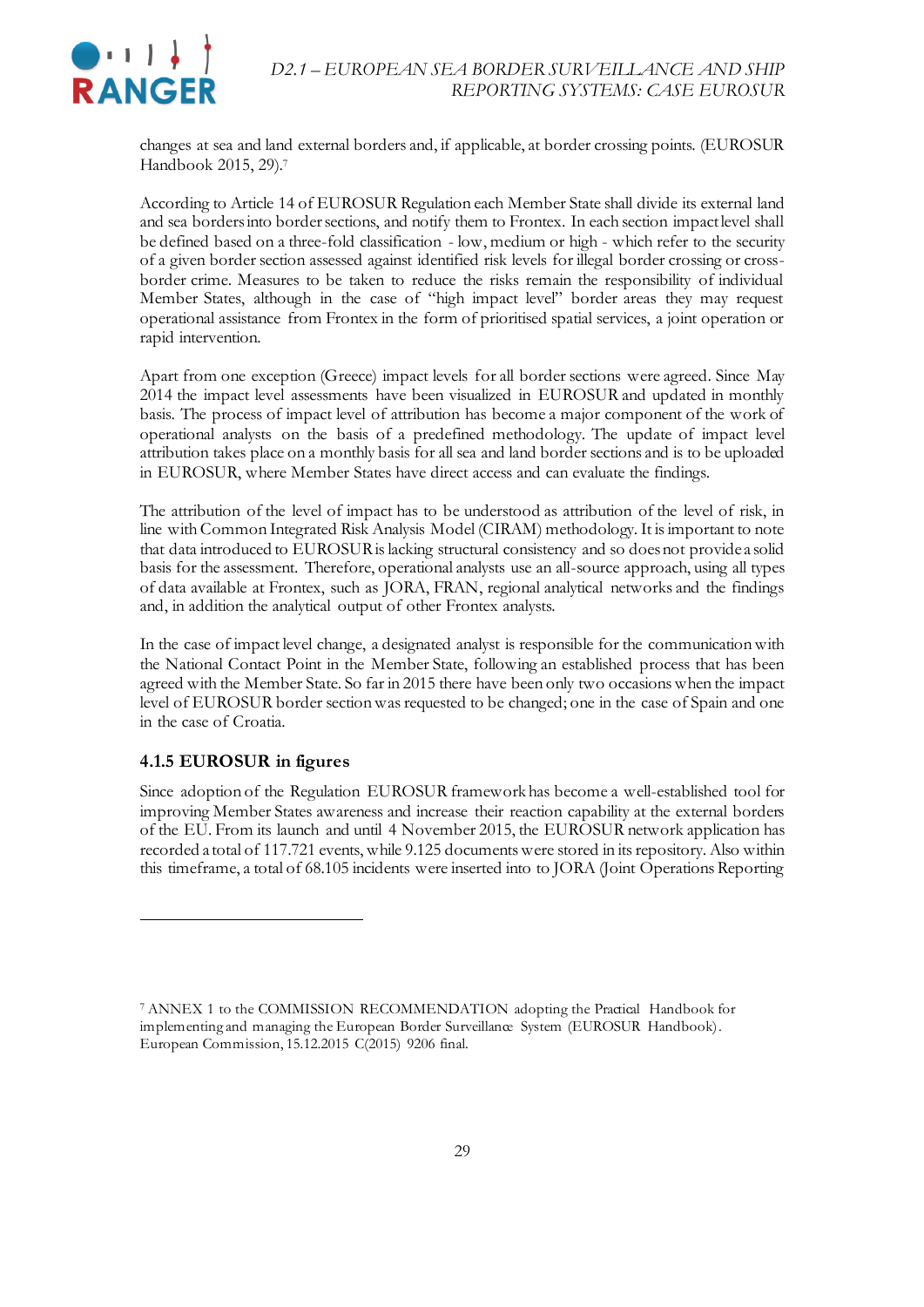

 $\overline{a}$ 

Application) system, from a total of 37 Joint Operations. The incidents reported into JORA are being fed by Frontex into the EUROSUR network application.

| <b>EUROSUR</b><br><b>Node</b> | Crisis | Irregular<br>migration <sup>8</sup> | Related<br>cross-<br>border<br>crime <sup>9</sup> | Other <sup>10</sup> | Total<br>events |
|-------------------------------|--------|-------------------------------------|---------------------------------------------------|---------------------|-----------------|
| <b>MS</b>                     | 50     | 41521                               | 11011                                             | 321                 | 52903           |
| SACs                          |        | 451                                 | 10                                                |                     | 463             |
| Frontex                       | 72     | 52028                               | 9700                                              | 2555                | 64355           |
| Total                         | 123    | 94000                               | 20721                                             | 2877                | 117721          |

#### **Table 2: Events inserted in EUROSUR network application either by MS, SAC or Frontex node and type**

Table 2 illustrates a total amount and type of incidents from 18 Joint Operations uploaded in JORA, since the entering into force of the EUROSUR Regulation and until 4 November 2015.

| <b>Joint Operations</b>                             | Irregular<br>migration | Cross-border<br>crime | Other    |
|-----------------------------------------------------|------------------------|-----------------------|----------|
| Coordination Points Land 2014-15                    | 542                    | 103                   | 118      |
| EPN Aeneas 2014                                     | 29                     | $\overline{4}$        | 1        |
| EPN Hera 2014-2015                                  | 24                     | 6                     | 8        |
| EPN Hermes 2014                                     | 753                    | 1                     | 3        |
| EPN Indalo 2014-2015                                | 595                    | 181                   | 12       |
| EPN Minerva 2014-2015                               | 433                    | 2093                  | 457      |
| EPN Triton 2014-2015                                | 1057                   | 4                     | 7        |
| EU COM Amber light 2015 Air                         | 825                    | $\Omega$              | $\Omega$ |
| <b>EUROSUR</b> Croatia                              | 11                     | $\overline{2}$        | $\Omega$ |
| Flexible Operational Activities (all) 2014-<br>2015 | 9636                   | 321                   | 20       |
| Flight tracking                                     | 126                    | $\Omega$              | $\Omega$ |
| Focal Points Air 2014-2015                          | 1074                   | $\Omega$              | $\Omega$ |
| Focal Points Land 2014-2015                         | 22600                  | 6585                  | 2706     |
| Focal Points Sea 2014-2015                          | 600                    | 1424                  | 45       |
| Pegasus 2014-2015                                   | 312                    | $\theta$              | $\theta$ |

<sup>10</sup> Under "Other": Administrative, Asylum request, Illegal fishing, Migrants deterred, Other, Pollution.

<sup>8</sup> JORA incident categories used in Frontex report are as follows. Under "Irregular migration": Avoiding border control, Family/Group on same complete route, Group of Passengers arrival flight not identified, Group of Passengers on same complete route, Illegal border crossing, Migrants deterred, Overstay, Prevention of departure, Readmission, Refusal of entry, Single Passenger not in group, Third Country Action.

<sup>9</sup> Under "cross-border crime": Facilitation (smuggling of humans), Facilitation / document fraud, Hiding in transportation means / dandestine, Hit in database, Smuggling of goods, Stolen vehides, Trafficking in human beings.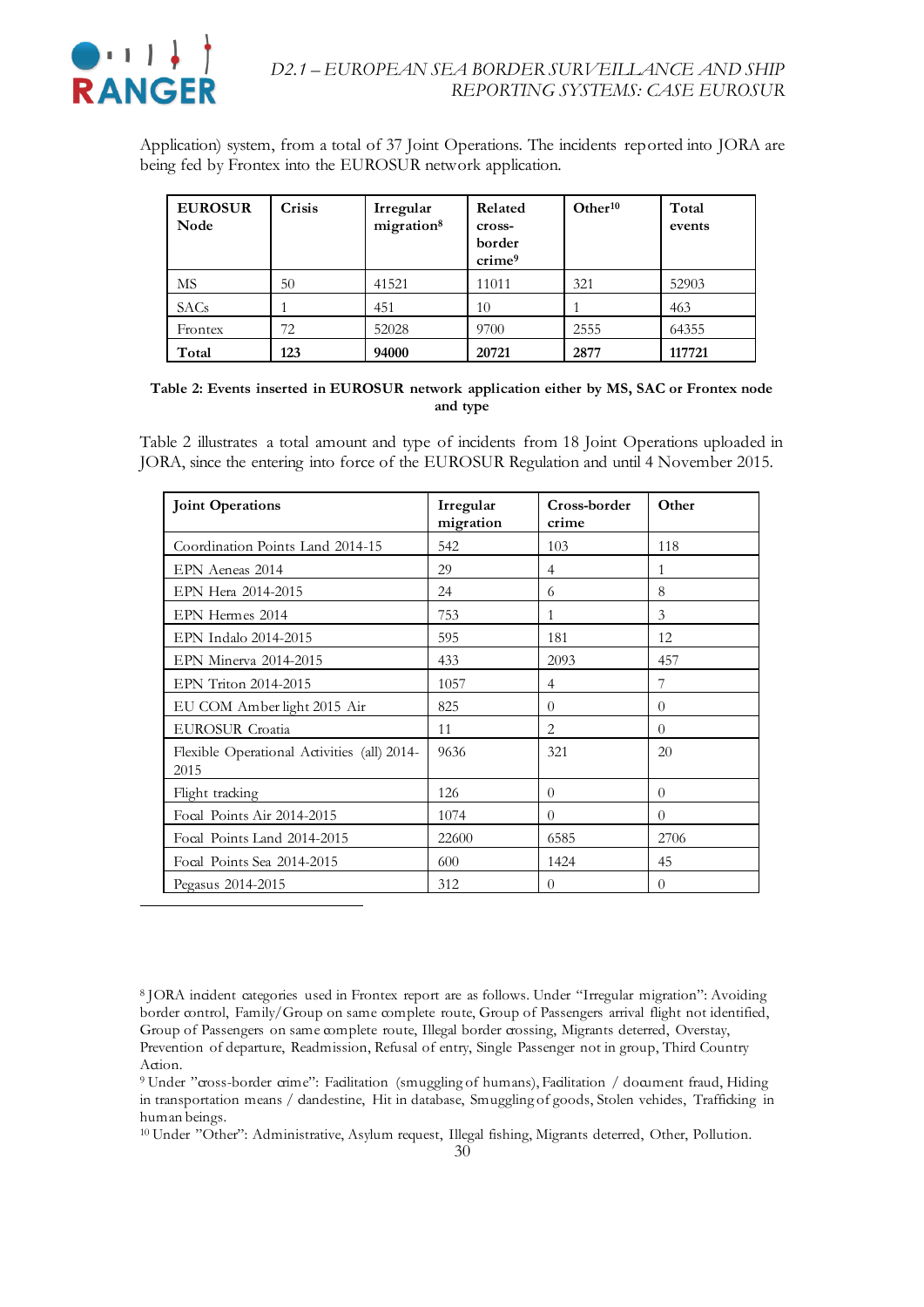

| <b>Joint Operations</b> | Irregular<br>migration | Cross-border<br>crime | Other |
|-------------------------|------------------------|-----------------------|-------|
| Poseidon Land 2014      | 527                    | 70                    |       |
| Poseidon Sea 2014-2015  | 8172                   | 936                   |       |
| <b>REX 2014</b>         |                        |                       |       |

#### **Table 3: Incidents inserted in JORA since enter into force of the EUROSUR Regulation, and until 4 November 2015.**

As the Tables 2 and 3 illustrate, the 'intensity' of Member States, Schengen Associated Countries and Frontex reporting to EUROSUR varies considerably. Frontex has been the most active node with more than 64.000 events. In terms of events "irregular migration" with 94.000 cases cover 80 % of all reported incidents followed by cross-border crime with 21.000 cases (18 %). It is worth mentioning that due to limited scope of EUROSUR Regulation for land and sea borders, Member States and Schengen Associate Countries have no obligation to report incidents at border control points and on air borders in EUROSUR application, which keeps the situational picture incomplete.

Besides statistical data, Frontex report on the functioning of EUROSUR presents examples on the ground. Selected cases illustrates how EUROSUR system has provided added-value in vessel apprehensions (contraband cigarettes and weapons) and migrant detection and rescue operations.

### <span id="page-30-0"></span>**4.2 EUROSUR in light of research**

Modern border control has been widely discussed in academia. Due to research economy and purpose of this document there is no need to discuss these common trends which all can be found in research papers focusing on EUROSUR. Anyway, this material is used (without citing it) to enrich the analysis of EUROSUR, especially in section 4.2.1 when illustrating mainly numerous negative '-zations' in the field of border control. As a general observation one can argue that academics, like media and human rights organizations have been highly critical concerning the creation and implementation of EUROSUR.

Besides the policy goals of the programme, critics have focused on enhanced surveillance and collection of data. Operation of EUROSUR system in general, expected efficiency in achieving its objectives, and the costs have been criticized, too. In the subsections 4.2.1 - 4.2.6 discussion around EUROSUR will be presented. Grouping of the findings is based on the affinity diagram (AD) method used on the one hand, and the requirements to produce information on the practical dimension of EUROSUR, as well as its technical feasibility, on the other.

#### <span id="page-30-1"></span>**4.2.1 Policy implications**

European integrated border management and especially the management of European maritime borders through maritime surveillance tools like EUROSUR has been heavily criticized in many fields of research (but not limited to) as sociology, geography, criminology, migration studies, mobility studies, border studies, critical security studies, surveillance studies, cultural anthropology, and governance as numerous emerging '-zations' like:

- depolitization of border
- delegitimization of border
- externalization of border
- virtualization of border
- technologization of border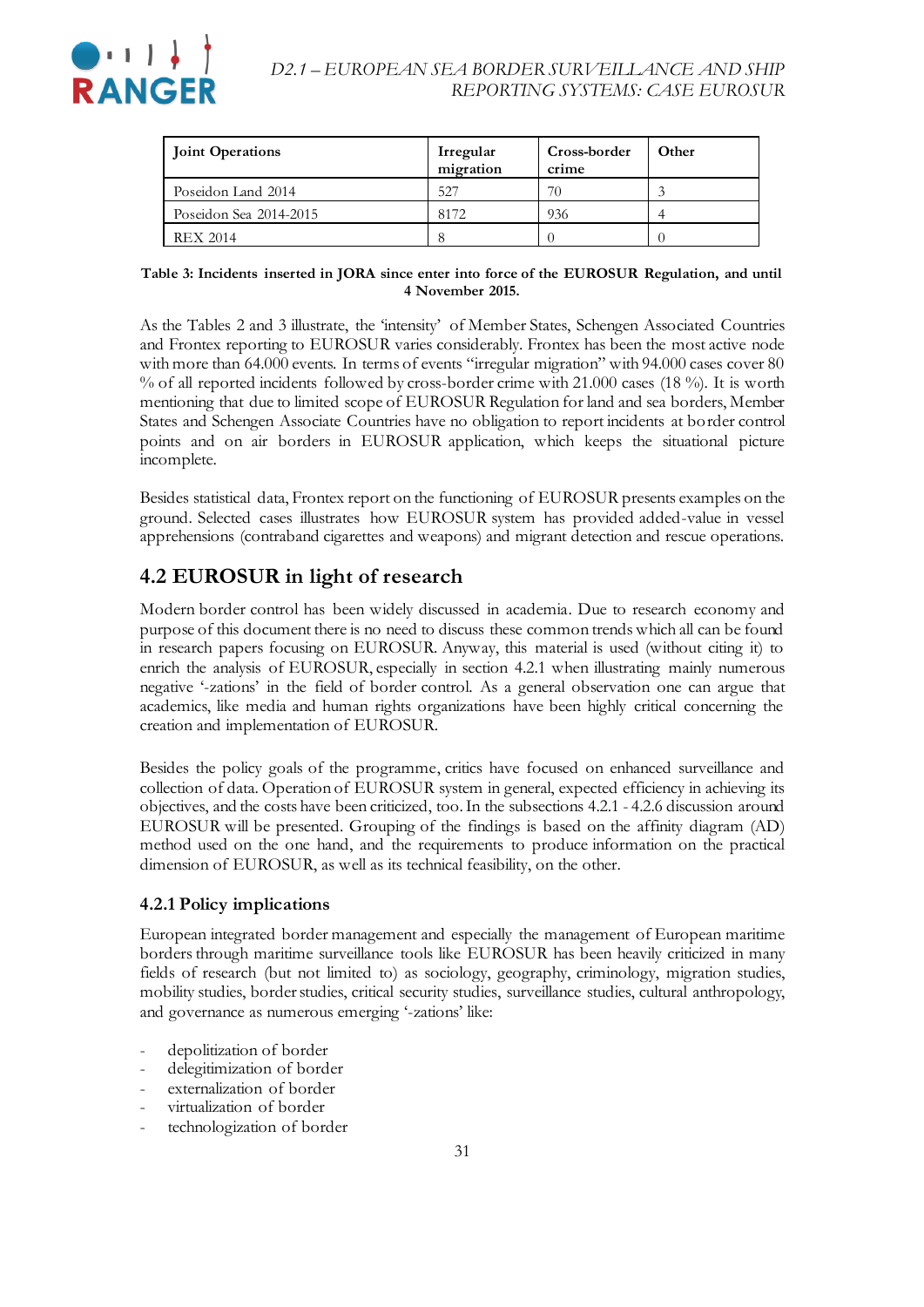

- automatization of border
- dehumanization of border
- criminalization of border
- militarization of border
- technocratization of border
- ecologization of border
- commoditization of border
- privatization of border

Countless observers have claimed how there is a 'deficiency of governance' (Lock 2010) and lack of political oversight in "European border project". One of the main critics have been the technocratic process, the EUROSUR development well in advance the establishment of a legal basis for the system and thorough political discussion over its necessity, proportionality, as well as societal and ethical implications (Jiménez 2013). Furthermore, EUROSUR system has not been subject to a proper technological risk assessment (Hayes & Vermeulen 2012). Amid involvement of Europe's defence industry and lack of political oversight, critics have lambasted the 'technocratic process' behind EUROSUR as well as the 'blank cheque' seemingly given for its development (Hayes & Vermeulen 2012). According to Jiménez (2013) European border management policies and practices are more influenced by 'expertocracy' and economic interests than being subject to a thorough political discussion opened to public security. Hence, border management efforts, instead of being just and humanitarian, have focused towards questions around the political economy of controls what may be termed as a 'border ecology' (Andersson 2016). According to Hayes & Vermeulen (2012) we have been witnessing convergence of business interests and the aims of political hardliners who view migration as a threat to the EU's homeland security. Due to the economic interest groups are not necessarily (social) problem-oriented actors, the technological solution offered by industry may not necessarily be problem solving, but driven by the pure logic of maximizing benefits.

The reconciliation between the security and humanitarian narratives to legitimize reinforcing the surveillance of EU borders has been widely challenged within the scholarly literature. These accounts have shown that tightening border controls has pushed migrants to undertake other, often riskier routes, to circumvent these ever more advanced controls with the consequence of increased number of fatalities at sea (Pickering & Cochrane 2012; Baldaccini 2010; De Haas 2008; Webber 2006) revealing that 'the practices of surveillance that are called upon to save lives are simultaneously putting the persons in question at risk' (Jeandesboz 2011, 7). According to Jiménez (2013) it is, thus, tempting to assume that EUROSUR may intensify or at least not reverse this dreadful tendency. In fact, European border surveillance tools (e.g. EUROSUR, SIVE, *Mare Nostrum*) have acted as a pull-factors for irregular migration due to potential migrants were to embark more readily on their journey if they expect to be intercepted, or rather rescued, and transferred to mainland Europe.

Martin (2013, 3) have warned that the principle of non-refoulement and the right to claim asylum may not be guaranteed since "asylum law obligations do not apply to situations in contiguous zones or on the high seas". Hence, EUROSUR fosters EU policies that undermine the rights to asylum and protection. In addition, Frontex has been criticized for its "push back" operations. EUROSUR is emblematic of a paradigm shift in the policing of the open seas. EUROSUR expands the territorial reach of maritime surveillance. Surveillance takes place along all EU coastal waters up to a range of 30 nautical miles as well as in "wide sea bands close to third countries" coastal waters, which again emphasizes the external dimension of the project (Rijpma & Vermeulen 2015, 458).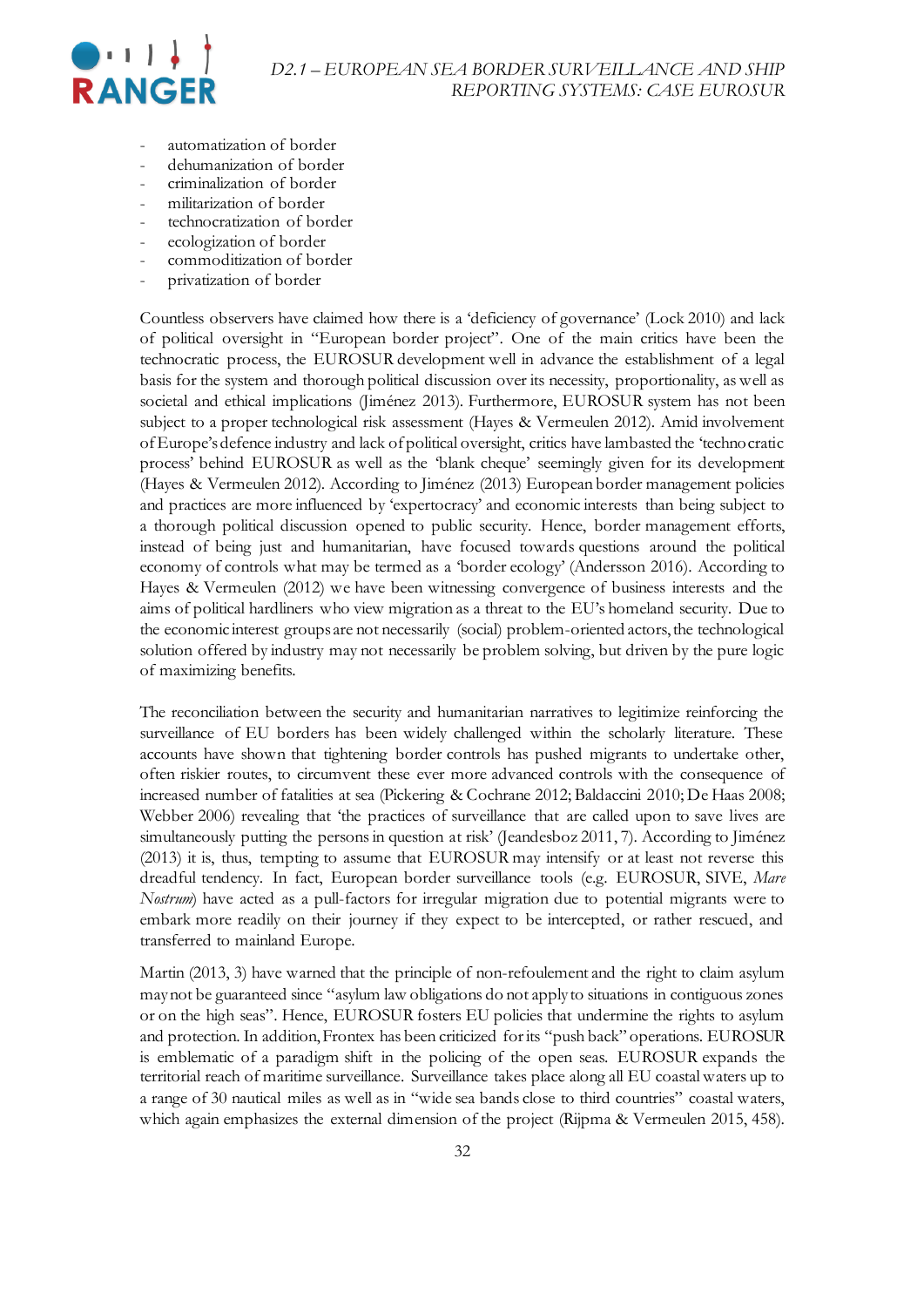

EUROSUR increases the possibilities for extraterritorial control since its 'territorial reach' into international waters and third states goes beyond EU member states' jurisdiction. Furthermore, third countries, implicating them not in a mutually beneficial partnership, but rather as gatekeepers for the EU effectively moving border controls beyond the actual borderline. This has been criticized as externalization of the border control.

Externalization of the border has been linked with virtualization of border. Linking the concept of the virtual border to the idea of a maritime border made it possible to open up the idea of precise territorial borders in their spatial dimension and introduce geographical ambiguity. This makes possible to carry out the classical tasks of border protection and border control beyond the frontier. According to critics the underlying principle is that the EU's 'sea border' extends to any country with which it shares an ocean, basically giving it the right to police the entire sea.

EUROSUR system is targeted to combat illegal migration and cross border crime while protecting and saving lives of migrants. According to researchers asylum seekers are connected to (1) illegality and stigmatized as individuals who try to circumvent the law by entering the Union undetected. EU surveillance systems, on an internal as well as external level, inherit and operate a coupling of asylum seekers with illegality and threat. Illegal person (transgressing the borders of the nationstate) who has been criminalized in advance of the fact of having actually committed any crime. Hence, EUROSUR has been described as criminalization of the border.

Current border control has been described in research literature as militarization of border. Militarization have been used in many meanings and studied in different contexts. In general, term 'militarization' is used to describe the use of military type organizations, equipment and tactics as well as hardening of policies, laws and discourses, 'militarizing the societal', to speak. Regarding EUROSUR system many researchers (Pugliese 2013; Sombetzki & Quicker 2016) have noticed a militarised lexicon in EUROSUR Regulation (1052/2013): 'platforms', 'situational awareness', 'situational crisis', 'reaction capability' and the 'combating [of] illegal migration' According to critics, the wording of EUROSUR Regulation has more in common with defence strategies than with border monitoring. Every migrant that attempts to cross borders, which includes asylum seekers, is clearly depicted here as an intruding, threatening and disruptive element which merits increased surveillance to prevent an unauthorized breach of the EU's borders. These terms all work to represent the border in terms of a 'theatre of war' (Pugliese 2013).

EUROSUR have been criticized of technologization of border, too. Bellanova and Duez (2016) have argued how the very general concept of EUROSUR translates de facto political goals migration flows control, internal security and humanitarian intervention—into measurable performances which would in turn orientate the actions of socio-technical assemblages. Tendency to seek agreement over initiatives that are deemed 'technical' in the face of persistent struggles in domains considered by Member States' governments as sovereign matters. Labeling a question as 'technical' is often a subterfuge of the political; an attempt to depoliticize sensitive matters (Brouwer 2008; Jeandesboz 2011).

The other aspect of technologization is the vast array of sensors, systems and information technology (IT) used in European border control. According to Pugliese (2013) the various scopic technologies and their integrated databases collectively work to constitute networked systems of virtual border control. EUROSUR, working with Frontex, will effectively integrate satellite imagery 'from GMES (Global Monitoring for Environment and Security)', geodata, border cartographies, 'Forward Looking Infrared (FLIR)' cameras, 'Night Vision Goggles (NVG)', 'unmanned static and mobile sensors, fixed seismic sensors, and fixed and mobile cameras and radars' in order to identify and track events and human beings create a regime of statist visuality. According to Pugliese 2013)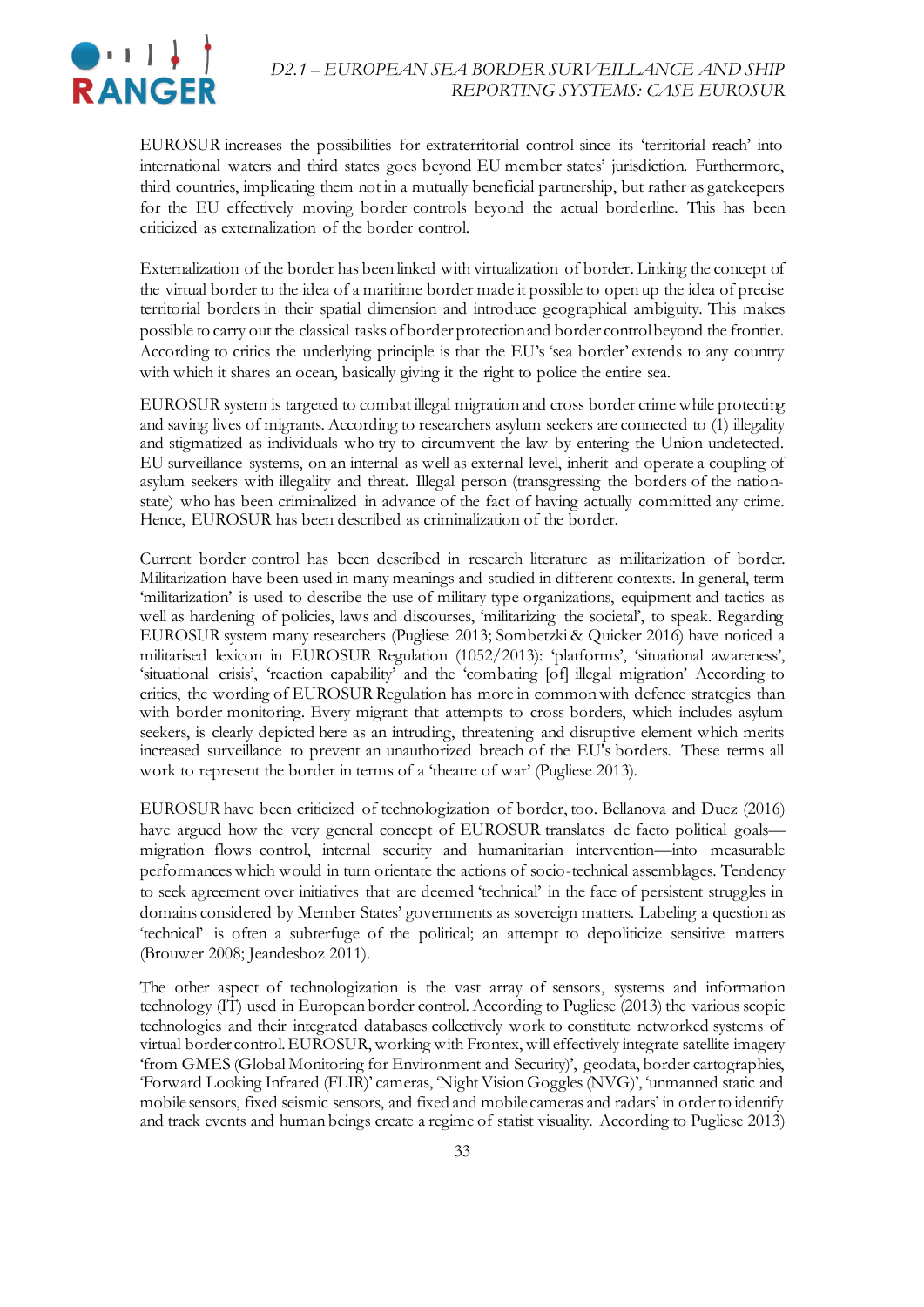

"The exhaustive array of visualising technologies that penetrate darkness, that detect body heat and movement, that track figures from the sky and so on all bring into sharp focus the configuration of a globally encompassing regime of statist visuality that dreams of leaving no corner of its territory and its extra-territorial spaces unobserved." (ibid. 582).

Technologization and virtualization of border signifies a 'dehumanizing' shift in political thought how migration and people in move are considered. Pugliese (2013, 588) claims convincingly that "*there is no longer a subject.*" Furthermore, what the new preventative policies primarily address is no longer individuals but factors liable to produce risk.

Working together with the objectifying effects of screen technologies, statist regime of visuality and risk probabilities works to render the material *abstract* (the human subject rendered into a digital node within interoperational networks), the individual generic (the figure in the landscape as mere stereotyped index of risk factors) and the subject *object* (the individual subject desubjectified as target object). These developments transform not only the way in which the European border is managed, but also the nature the border itself. (Pugliese 2013.)

Technocratization have been defined as a process, where decisions concerning security are taking out of the public debate and rendered to the expertise of those with the technical knowledge and skills to define it. In the same way Edkins (1999, 11) stresses, how technocratization 'works…by producing…a view of knowledge as separable from the political (or power)'. Jiménez (2013) has described this tendency as 'expertocracy' to highlight the leverage of expert knowledge on the design and technological configuration of EUROSUR. According to Jiménez (2013) technocratization becomes apparent tracing the decision-making process behind EUROSUR. Technocratic discursive strategy and the overreliance on technology have the inherent danger that border control problems as well as their solutions become increasingly 'framed in technical operability instead of normative terms' (Sitkin 2012). Another particular effect of technocratization is the 'objectification' of the migrant. As Feldman (2012, 116) points out, the BORTEC study largely replaces the words "immigrant" or "migrant" with "targets" of surveillance; whereby Frontex seemingly constructs the 'objectified migrant for analytic purposes versus the humanitarian subject for rhetorical purposes'. (Jiménez 2013.)

Finally, EUROSUR has been discussed in academic literature in the context of privatization and commoditization of security. Borders and border control are not any more privilege of state actors but scene of assemblage of various security providers. The participation of private actors (industry) is not a novelty, but one of the most common features of the setup of digital borders (both as providers of technologies and information, and enactors of surveillance and control). However, their role is often left on the margin of debates, as 'incidental' actors rather than main characters. (Bellanova & Duez 2016, 37.) Apart from this invisibility of the private actors, it is worth to note that the EUROSUR project explicitly foresees a key role for EU-founded research projects, which formally become an important actor of the setting (European Commission 2009, 7).

#### <span id="page-33-0"></span>**4.2.2 Fundamental and human rights**

 $\overline{a}$ 

Along with questioning European border policy one part of the critics have focused on issues concerning fundamental and human rights. The European Commission (2011b)<sup>11</sup> did not issue a fundamental rights impact assessment, but in two paragraphs in the explanatory memorandum

<sup>11</sup> European Commission (2011). Proposal for a Regulation of the European Parliament and of the Council establishing the European Border Surveillance System (EUROSUR), COM(2011) 873 final., p. 3.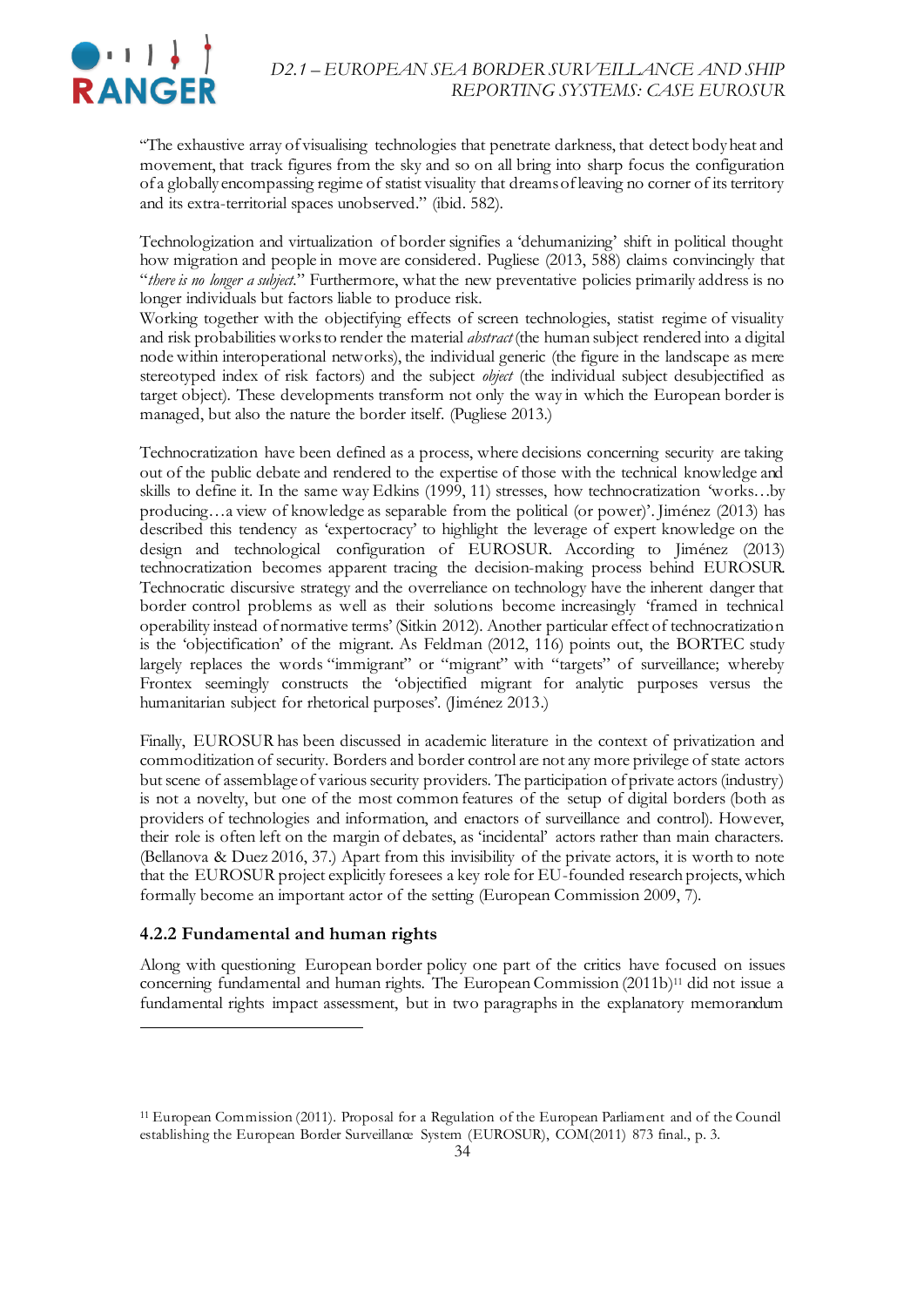

argued that EUROSUR's provisions would be "fully compatible with fundamental rights". This reassurance has been questioned by academia. Especially the following issues have been discussed in academic literature:

- enhanced collection of data
- lack of data protection safeguards
- collecting and processing of personal data
- sharing data with third countries
- restriction of the right to asylum
- violation of the principle of non-refoulement

Many researchers (Hayes & Vermeulen 2012; Jiménez 2013; Sombetzki & Quicker 2016) are concerned about the enhanced collection of data. According to them widened accessibility of information for a greater number of agents creates a logic of exclusion. It render different strands of information intelligible by evaluating their relevance and impact and by distributing them in a targeted way. Furthermore, when they pool data from different sources, whose primary goal is not to monitor the so-called irregular immigration or cross-border routes, the making sense of the situational pictures is, de facto, a re-enactment of these elements (as in the case of ship reporting systems). In other words, the ensemble formed by Frontex analysts, software and methodologies of risk assessment, are applying a new rationale to elements that were developed within a different discourse.

Enhanced information exchange change also the balance of power and nature of border control. The exchange of information regarding border-related incidents at the EU's common borders and the collection and representation of this information in a situational picture not only make proactive border management possible but make a visual suggestion that some course of action should be undertaken even by those who are not yet (geographically) responsible. Hayes & Vermeulen (2012) have described this common feature of modern law enforcement as "data juggernaut".

EUROSUR information can be used in international law enforcement missions. EUROSUR Regulation (EU) No 1052/2013 have been criticized due to lack of adequate data protection safeguards. Even though EUROSUR will not gather a massive amount of personal or biometric data, or result in the establishment of a centralized database that stores such information, personal data could be processed in a number of different "layers" of the situational pictures. In addition, different tools for EUROSUR system like unmanned aerial vehicles (UAV) have been considered as risks for personal data because of their potential hacking (Sombetzki & Quicker 2016). As a consequence there has been critical voices for establishment of data protection safeguards (e.g. strictly defined conditions for personal data exchange, establishment of supervision system, and introduction of logbooks).

EUROSUR is a system of systems collecting and processing large amounts of data. Basically EUROSUR will mainly process data on "incidents and depersonalised objects" and was not "intended as a system to regulate the collection, storage or cross-border exchange of personal data". Nonetheless, it would allow for the exchange of personal data using EUROSUR's communication network in accordance with applicable European data protection law. EUROSUR will only process personal data on an "exceptional" basis, with the result that minimal attention is being paid to privacy and data protection issues. The proposal did not contain a specific provision on the processing of personal data.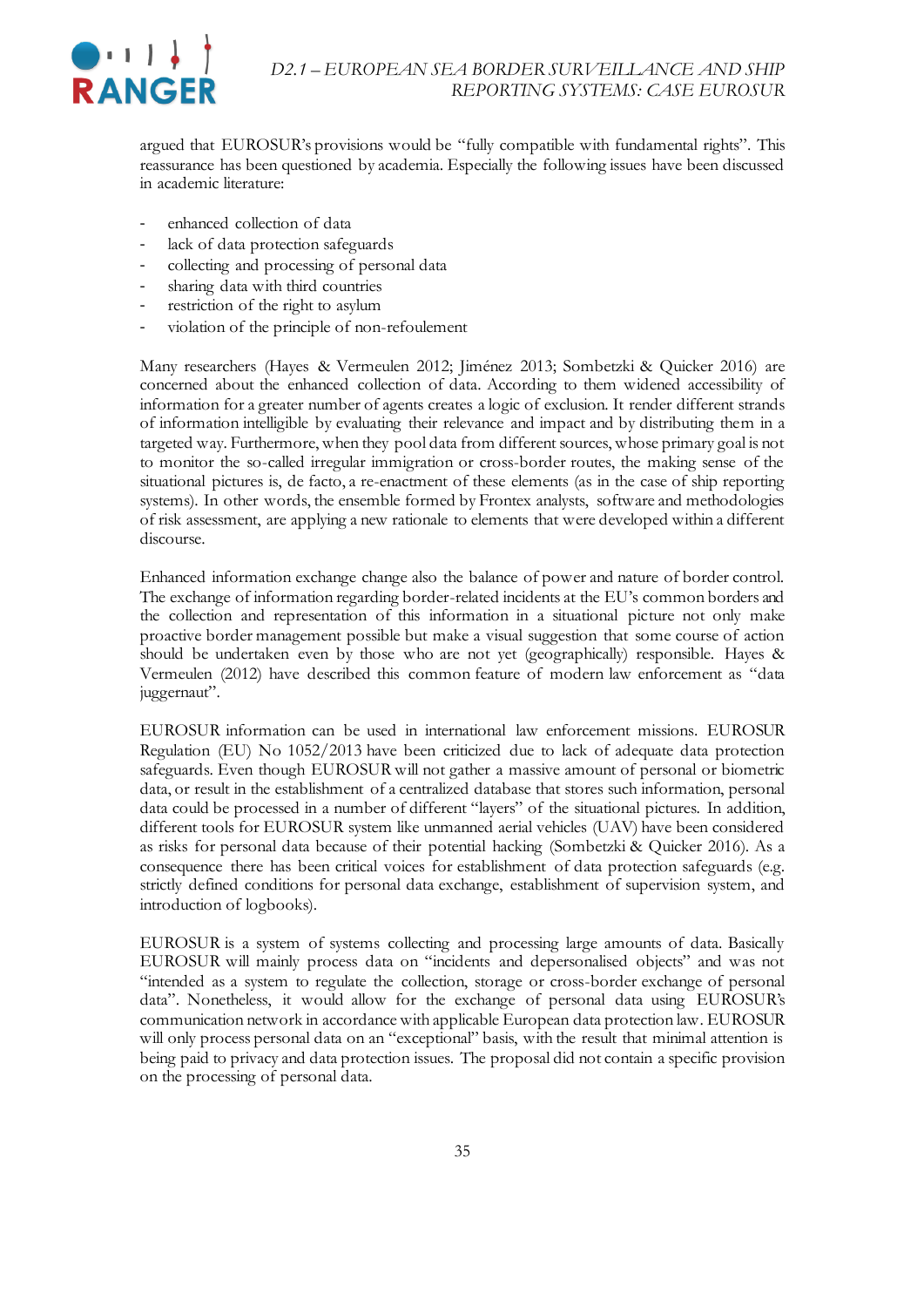

Hence, it is not surprising why EUROSUR also raises particular privacy and data protection concerns – especially regarding the foreseen use of drones and other means of aerial surveillance, which are currently not properly addressed in the current legislative proposal. However, all National Coordination Centres are allowed to process personal data, and this information can be included in their national situational picture. The description of the different "layers" of the national situation picture further suggests that personal data could be included in a range of scenarios. The required reporting on incidents concerning the illegal border crossings of migrants, trafficking in human beings, or smuggling of drugs in the "events layer" could for instance include personal data on both criminals and victims. When a suspicious vessel is being tracked, data about the ownership of the vessel, its operators, passengers, crew, agents, etc., is highly likely to be processed. (Hayes & Vermeulen 2012.)

Furthermore, as Hayes & Vermeulen (2012) reason, the analysis layer of the national situational picture can consist of an intelligence picture sub-layer, which can contain undefined "migrant profiles" and an "imagery and geo-data sub-layer, which shall contain reference imagery, background maps, intelligence validation assessments, change analysis (earth observation imagery) as well as change detection, georeferenced data and border permeability maps." It is as yet unclear whether such images could include images of identifiable persons, but this seems almost certain, they argue.

One alarming issue among academics has been sharing data with third countries. Potential sharing of personal data with third states and agencies might result in the future in violations of the protection of personal data. It is thus questionable if privacy can be entirely guaranteed. So far, there is clearly a lack of safeguarding measures that effectively prevent the dissemination of collected data to third parties (Hayes & Vermeulen 2012; Sombetzki & Quicker 2016). Parliament's resolution expressed several concerns as regards the protection of data and fundamental rights in particular when cooperating with third countries, echoing a critical study that had been commissioned by the LIBE Committee (Jeandesboz 2008).

As earlier discussed EUROSUR has been criticized because EUROSUR is the de facto restriction of the right to asylum. The restriction of the right to asylum constitutes a form of structural violence as well, as the collective expulsion of migrants lead to an exposition to the risks associated with human rights violations, discrimination, war and poverty in third-countries.

Finally, EUROSUR system has been criticized as violation of the principle of non-refoulement. Irregular migrants becomes a target of 'preventative' intervention, and is thereby precluded from travelling across the very same spaces that the travelers of the global North is privileged to traverse. This preventative intervention of refugees and irregular migrants may violate the principle of nonrefoulement and the 'regime of protection provided by the border of the European Community' (Pugliese 2013). According to Bigo (2006, 46) EUROSUR can be understood as "ban-opticon" which, unlike Foucault's neutral panopticon, adds a negative, exclusionary bias to its surveillance.

#### <span id="page-35-0"></span>**4.2.3 Expanded role of Frontex and new surveillance practices**

EUROSUR widens Frontex powers as a coordinator and provider of European border surveillance. Integration of EU border management enables both a more flexible approach to the geography of border controls and an expansion of the competencies of border services. But as Ellebrecht (2013, 234) puts it, "merely criticizing EUROSURas a surveillance behemoth overlooks the changes that an 'intelligent information system' brings at the inter-organizational and administrative levels". It can be assumed that the introduction of such a technologically advanced and proactive approach will lead to a shift in the everyday working practices of border protection.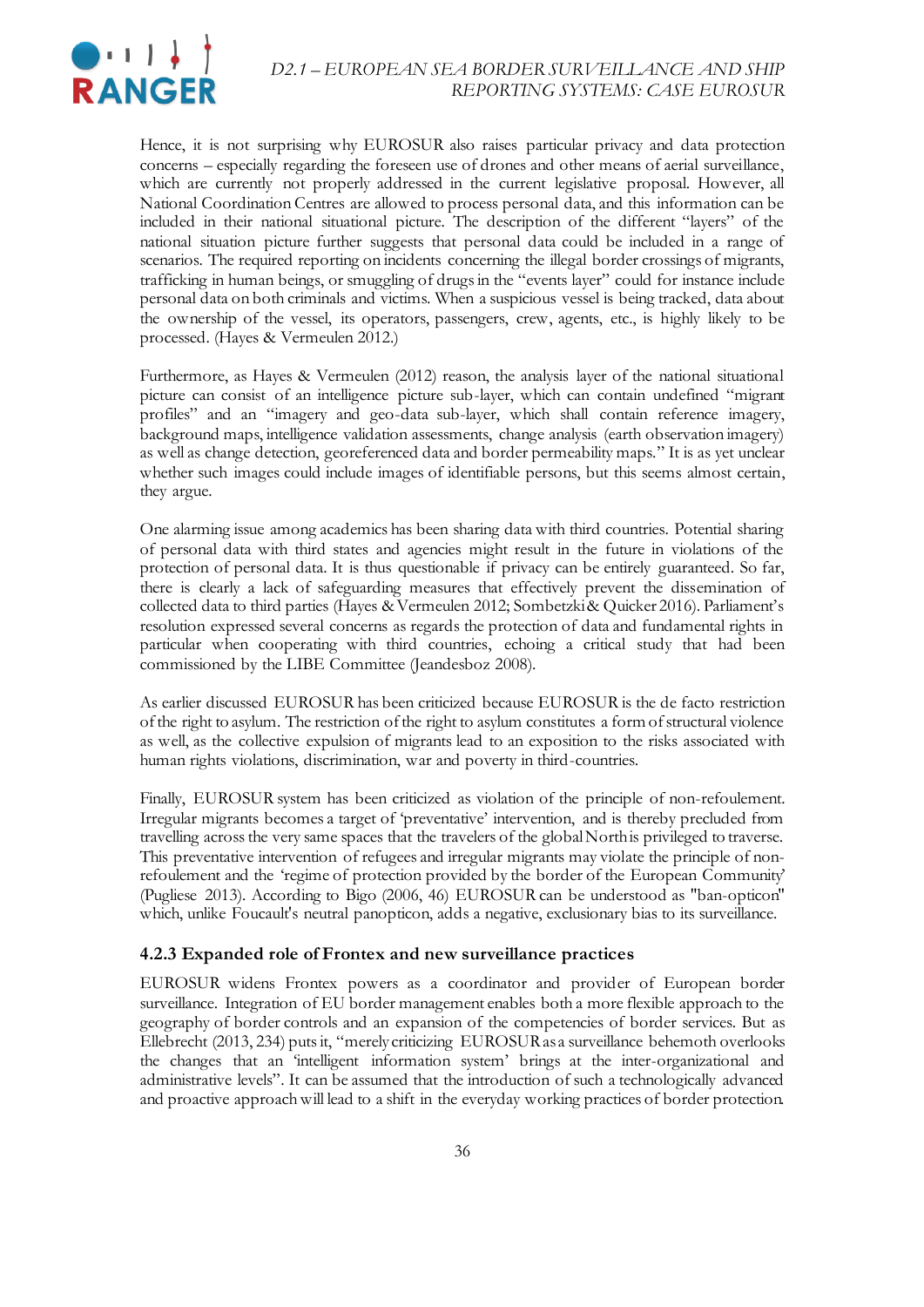

These observations are in line with what has been earlier discussed as technocratization of border and increased 'expertocracy' of European border surveillance (Jiménez 2013).

EUROSUR has the potential to establish a digital record of individuals, which would be certainly of interest for law enforcing agencies. According to Sombetzki and Quicker (2016) the most striking effect of the interoperability of EUROSUR with other surveillance systems such as SIS/II or VIS is the abuse of EUROSUR for law enforcement. This is partly due to lack of accountability. A lack of democratic oversight and safeguarding measures against its abuse raises legitimate concerns that the interoperability of EUROSURwith other surveillance networks may in fact result in Bigo's (2006) "banopticon".

It has been contested whether EUROSUR help save lives. EUROSUR is mainly *border surveillance* framework (Article 4). EUROSUR is targeted combatting illegal immigration and cross-border crime while contributing saving the lives of migrants. Nontheless, "saving lives of persons found in distress at sea is always one of main priorities at Frontex' Joint Operations (JO's)". Frontex (2015) report depicts some efforts made by Frontex to better manage SAR operations. All operational Plans (OPLANs) of JO's implemented in 2014 and 2015 have included very clear provisions as regards MS obligations for respecting fundamental human rights during JO's in line with Regulation 656/2014. All participants were briefed before implementation of Jos on aspects related to the application of fundamental human rights in practice during Jos. Furthermore in accordance with Article 4(8) of the Regulation, Frontex has developed a project to implement the new obligatory training on search and rescue. The pilot started as of March 2015.

One of the main criticisms of the EUROSUR has been secrecy and lacking transparency of the project. Generally it has been argued that private sector or security agencies commissioned to carry out the assessments on this additional border surveillance instrument have little interest in a 'neutral evaluation' of its necessity, proportionality or effectiveness. Their biggest worry has been associated with the promotion of their business opportunities and capitalizing (in)security.

#### <span id="page-36-0"></span>**4.2.4 Efficiency**

By using affinity diagram (AD) method for qualitative analysis of research data effectiveness and efficiency were highlighted in many research papers. For clarification, effectiveness is about doing or using the right things — things that yield positive results. Efficiency is simply about doing things right — i.e., completing a task cheaper or faster. Effectiveness is only goal orientated whereas efficiency (along with its goal orientation) is effort, process and time orientated, too. Due to efficiency is wider paradigm to evaluate performance, it is used for this analysis. The following issues were raised in research data questioning the functioning and efficiency of EUROSUR:

- feasibility of multi-purpose system
- necessity and proportionality
- rivalry and tensions between authorities and member states
- difficult and piecemeal implementation
- rudimentary English of law enforcement
- resource-heavy and labor-intensive system
- running and implementation costs
- lack of real-time information
- limitations and practices of data exchange
- missing detection capabilities for small vessels
- negative side-effects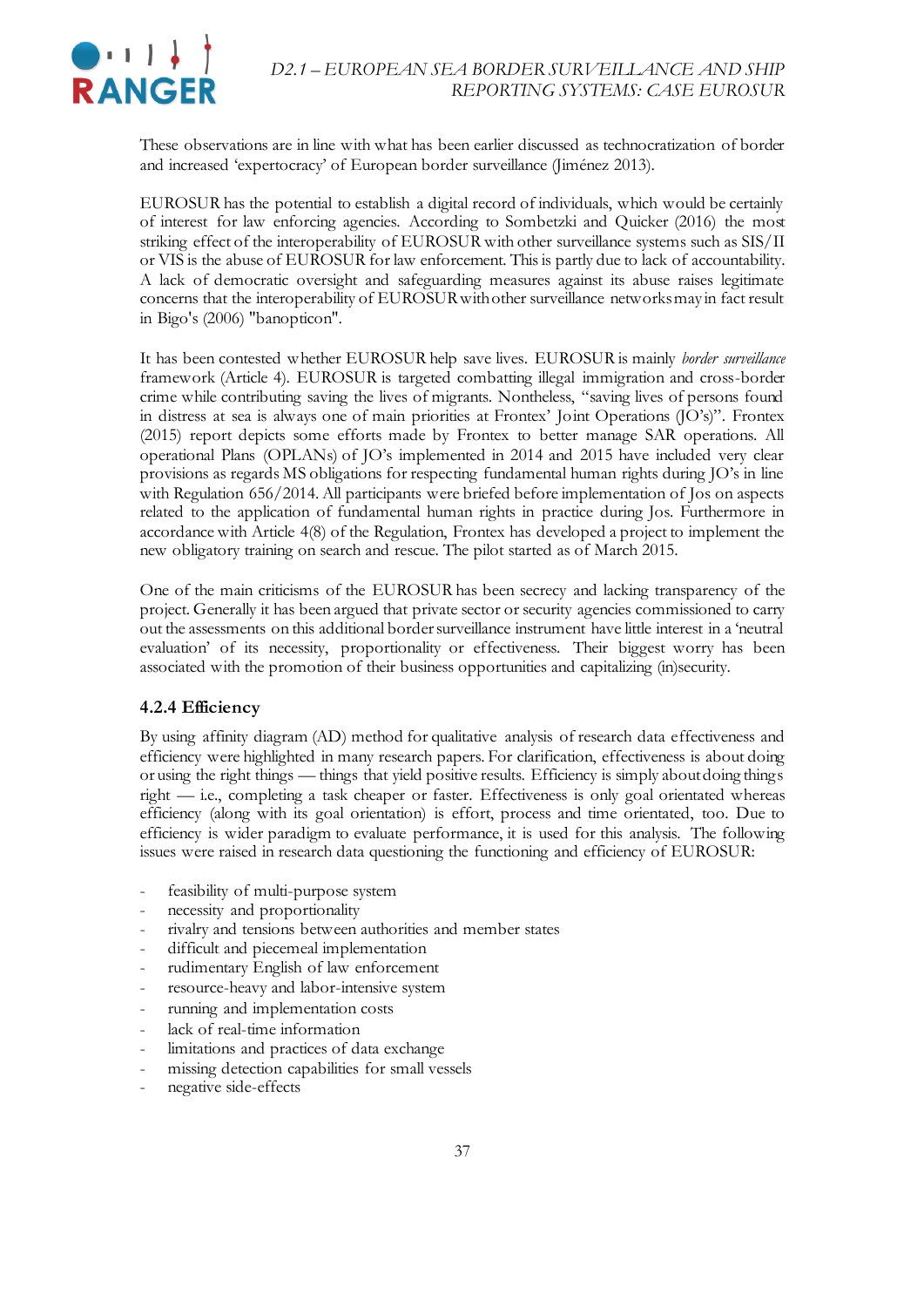

There has been technical and political debates concerning the feasibility of the multi-purpose system. Not every EU member state takes the view that EUROSUR should be used as a multipurpose system, i.e. both for detecting unauthorized immigrants, preventing cross-border crime, and carrying out border patrols, and in the co-ordination of maritime rescue operations. In other words, EUROSUR has failed to demonstrate the necessity of the planned systems in terms of effectively controlling immigration, significantly enhancing the security of EU citizens, and facilitating travels of third-country nationals. In the absence of such justifications, the proportionality of EUROSUR, EES, and RTP is strongly open to question.

In addition, a larger factor hampering EUROSUR's efficacy was its piecemeal imposition, or how it unevenly overlapped with existing systems (Andersson 2016). Hayes & Vermeulen (2012) are concerned that the sheer scope of the planned system is a potential recipe for technical failures and cost overruns. EUROSUR have been described as a resource-heavy and labour-intensive system. Also, little attention is dedicated to the very articulation of the controlling elements, and their difficult implementation (Bigo 2014; Leese & Koenigseder 2015). According to most critical voices some member states fear that situational awareness will also reveal situational failure. According to Ellebrecht (2013) under these circumstances it is unlikely that the EUROSUR network will unfold its potential as a multipurpose system, even if this would be technically possible.

In addition, EUROSUR have created new political battles along new fronts (Carrera & den Hertog 2015). According to Andersson (2016) it added tensions among security forces, among memberstates, and even among EUROSUR officers themselves, who held different ideas of the future functionalities of the system. EUROSUR was clearly a Frontex rather than a local priority. Rudimentary English of border guards is also mentioned as a barrier to an efficient implementation of EUROSUR.

Besides general criticism, almost all functionalities of EUROSUR have been criticized. Search and rescue (SAR) operations have been questioned due to EU member states do not share a generally accepted definition of maritime distress (Ellebrecht 2013). To the contrary, they have been fiercely opposing the inclusion of rules on search and rescue. Admittedly, there is no explicit legal basis on search and rescue in the Treaties.

How about situational awareness and reaction capability? EUROSUR is supposed to increase situational awareness of border authorities in Europe. Improved situational awareness should contribute to a more frequent and earlier detection of vessels in distress triggering Member States responsibilities for search and rescue at sea under public international law. In practice there are many challenges to do so. Some surveillance tools such as satellites do not provide continuous realtime information, and so are of little use in time-sensitive interceptions (Andersson 2016, 33). Furthermore, the operational layer, which provides the most up-to-date information, where applicable, is so far only accessible by management and not staff working on the ground.

Data protection Regulation may also hamper efficient implementation of EUROSUR. Only some 'raw data' was sent on to Frontex, with the rest not shared owing to national data protection limits. The dilemma is simple: how to deal with the imperative to keep, rather than share, sensitive border information since such information proves the reason for each security force's existence and role at the borders? Nobody wants to give up anything', one EUROSUR officer said at Frontex headquarters. If I give up the information', the border agencies reasoned, I will give up responsibility and my funding will be diminished.' (Andersson 2016.)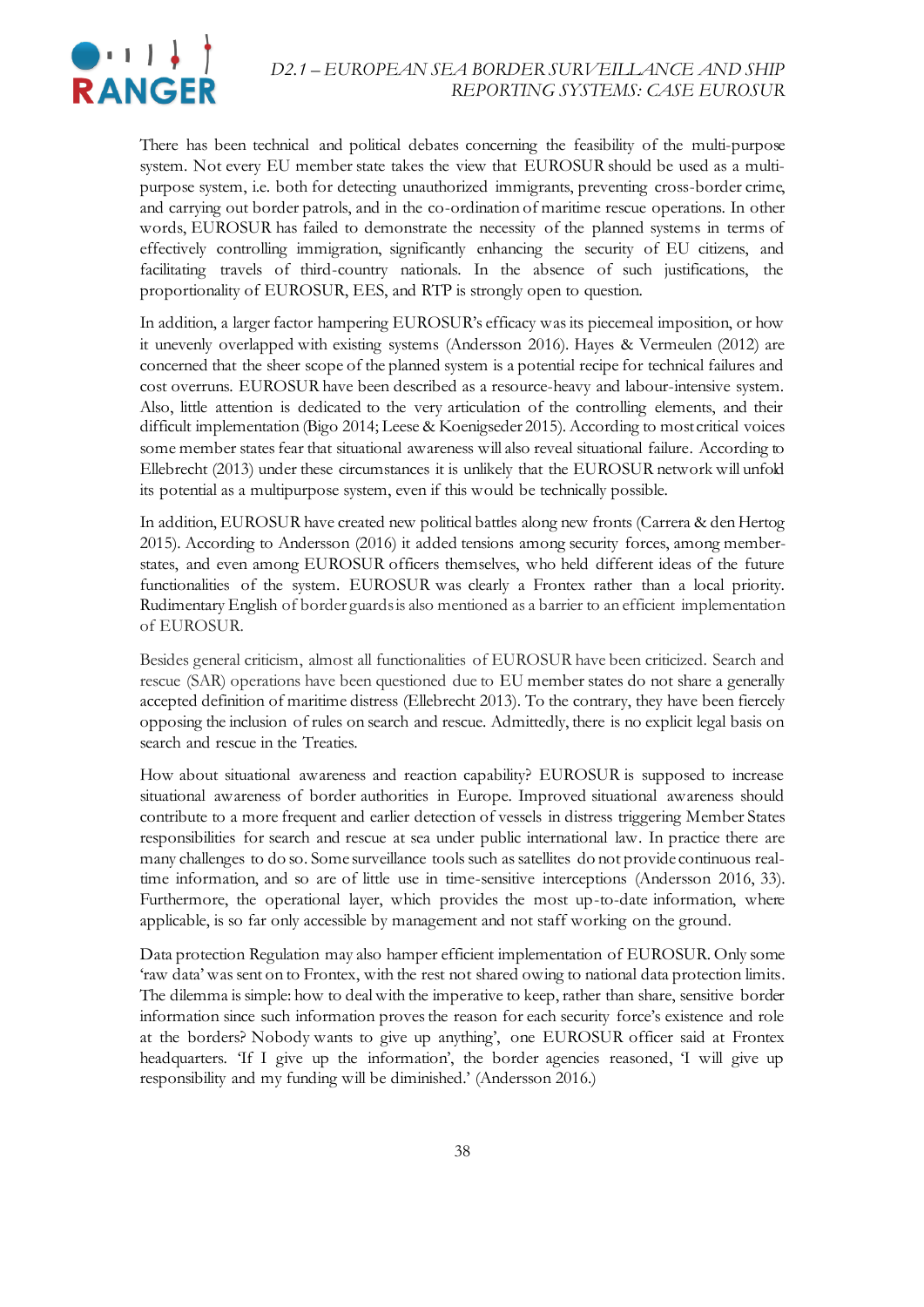

Efficiency of EUROSUR may also endanger due to lack of detection capabilities of small and unseaworthy vessels. FRONTEX Director a.i. Gil-Arias has admitted that EUROSUR lacked the technological capacity to detect small boats carrying migrants and as such did not contribute to saving lives at sea (Nielsen 2014). It is relevant to note that RANGER project will improve vessel detection, recognition and identification capacities far beyond existing radars in terms of target size and distance.

Efficiency of EUROSUR has been questioned due to the alleged side effects, too. EUROSUR has been described as disproportionate 'tool' and socially ineffective solution that endangers preventing access to the EU territory. It was creating more risky migrant strategies, as the 'pre-frontier' of controls and pushed back operations were performed. It raises serious questions as to what can be expected from European member states with regards their obligations to the principle of nonrefoulement, appropriate asylum application procedures and effective remedy.

The experience in the first years of its operation have proven wrong the assumption that EUROSUR can guarantee a fully controlled and patrolled border. Moreover, it should be kept in mind that if better surveillance of some stretches of the external borders is indeed achieved, this in turn will have inevitable displacement effects, potentially opening up new and more dangerous routes (Spijkerboer 2007). In fact, increased controls at the Greek–Turkish border have already increased pressure on the Bulgarian border and led to casualties in the Black Sea.

Finally, EUROSUR project has been criticized due to impartial scrutiny or review. Many researchers have questioned the prospects of EUROSUR achieving its key operational objective (continuous surveillance of the wide areas of open seas in order to detect and track small vessels from the point they depart the territorial waters of a third state). As the BORTEC study noted, "although it is theoretically possible to carry out the surveillance of all areas of the Open Sea 24/7, it would need an unbearable amount of resources without really knowing the outcome of such endeavour." (BORTEC study, p. 98; cited in Hayes & Vermeulen 2012, 51). 12

#### <span id="page-38-0"></span>**4.2.5 Costs**

 $\overline{a}$ 

One of the criticism has focused on the economic costs of EUROSUR project. Border control and surveillance has turned into a costlier-than expected venture for the EU budget (Jeandesboz 2008, 13). Whilst the initial budget of FRONTEX amounted to 19.2 million Euros in 2006, the figure had risen to 94 millions by 2013 (Frontex 2014, 30). In all 1.820 million have been allocated the External Borders Fund (EBF) over the period 2007–2013. The cost of implementing the EUROSUR system during the period 2011–2020 is estimated at  $€340$  million. According to Heyes & Vermeulen (2012) EUROSUR could easily end up costing two or three times the Commission's estimate, as much as  $E874$  million. But, even worse than that, is that the legislative and financial framework for EUROSUR appears to give a blank cheque to FRONTEX and the European Commission to keep funding R&D from the EU budget until they find something that works.

The EUROSUR system relies on a host of new surveillance technologies and the interlinking of 30 different national surveillance systems and coordination centers, bilaterally and through

<sup>12</sup> A summary of the BORTEC Study is available in Annex 8 of the Impact Assessment (European Commission 2008, 85–89).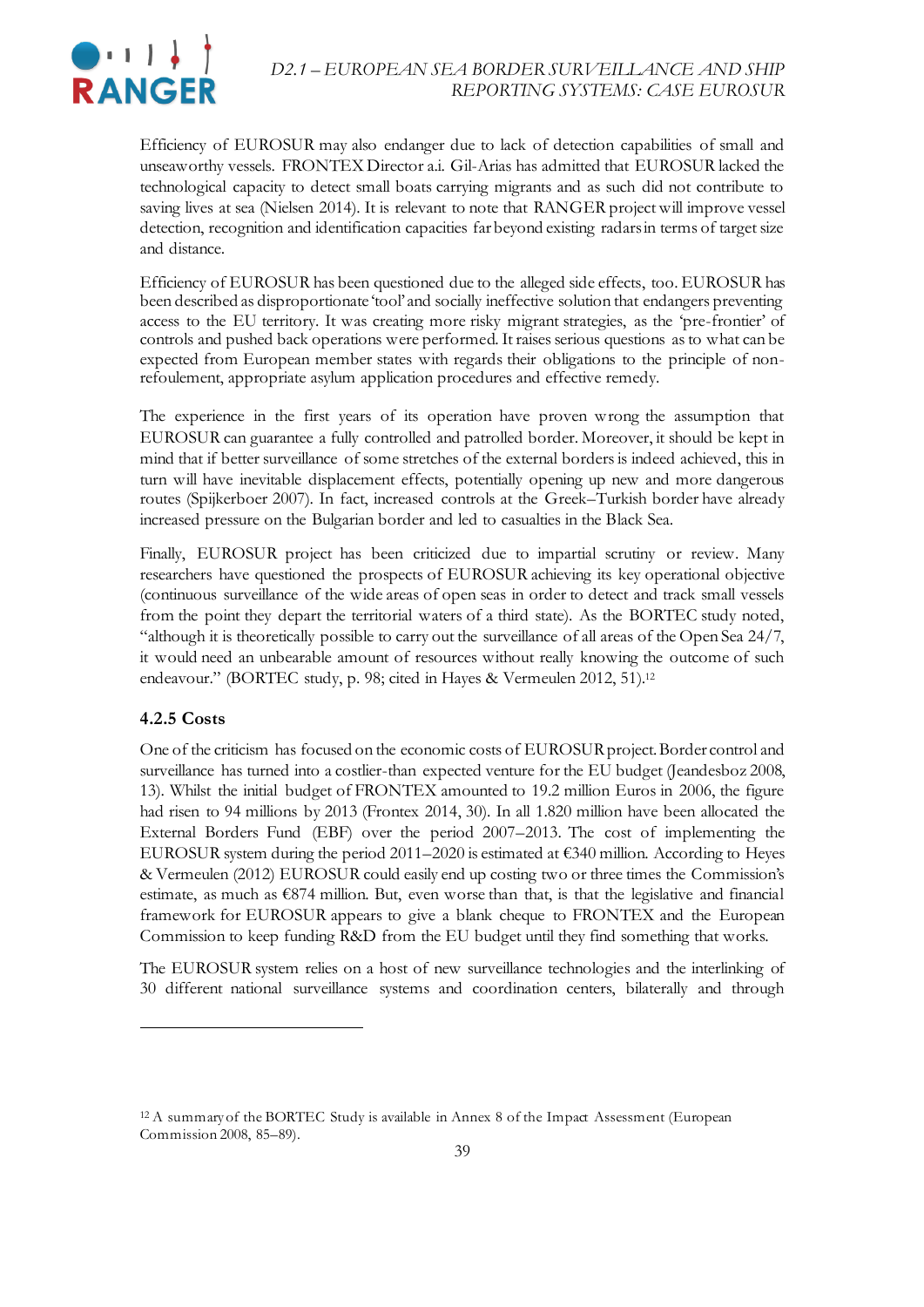

FRONTEX. Despite the high-tech claims, however, the planned EUROSUR system has not been subject to a proper technological risk assessment. The development of new technologies and the process of interlinking all national surveillance systems and coordination centres – bilaterally and through FRONTEX – is both extremely complex and extremely costly, yet the only people who have been asked if they think it will work are FRONTEX and the companies selling the hardware and software. The European Commission estimates that EUROSUR will cost €338 million, but its methods do not stand up to scrutiny. Based on recent expenditure from the EU External Borders Fund, the framework research programme, and indicative budgets for the planned Internal Security Fund (which will support the implementation of the EU's Internal Security Strategy from 2014– 2020), it appears that EUROSUR could easily end up costing two or three times more: as much as €874 million. Practitioners (border guards) have also been concerned about the potential costs of the systems as it was gradually implemented (Andersson 2016).

The Commission utters concerns that only 505,000 migrants have been apprehended in 2010 and that this is only a small proportion of the estimate total population of *overstayers*, e.g. persons who reside in a country even though their legal permission to do so has expired. However, even if there are more overstayers, the number of "illegal" immigrants ranges between 1-5% of the total population of the EU. It should raise concern that this number is used to justify Union wide surveillance measures that register fingerprints and face scans of millions of migrants every year (Sombetski & Quicker 2016). According to Hayes & Vermeulen (2012) it is regrettable that the European Commission has not apparently considered perceived successes and failures with regard to comparable large-scale border control initiatives in the United States. Based on Briefing Paper "Proposed new EU Border Control Systems" from Civil Liberties, Justice and Home Affairs they argue how the US system (US VISIT and Secure Border Initiative/SBI-net) has led to 1300 refusals at the border, at the cost of \$1.5 billion. This amounts to a cost of over \$1 million per refused entrant – although it is possible that the US system has had other results as regards the objectives of immigration control.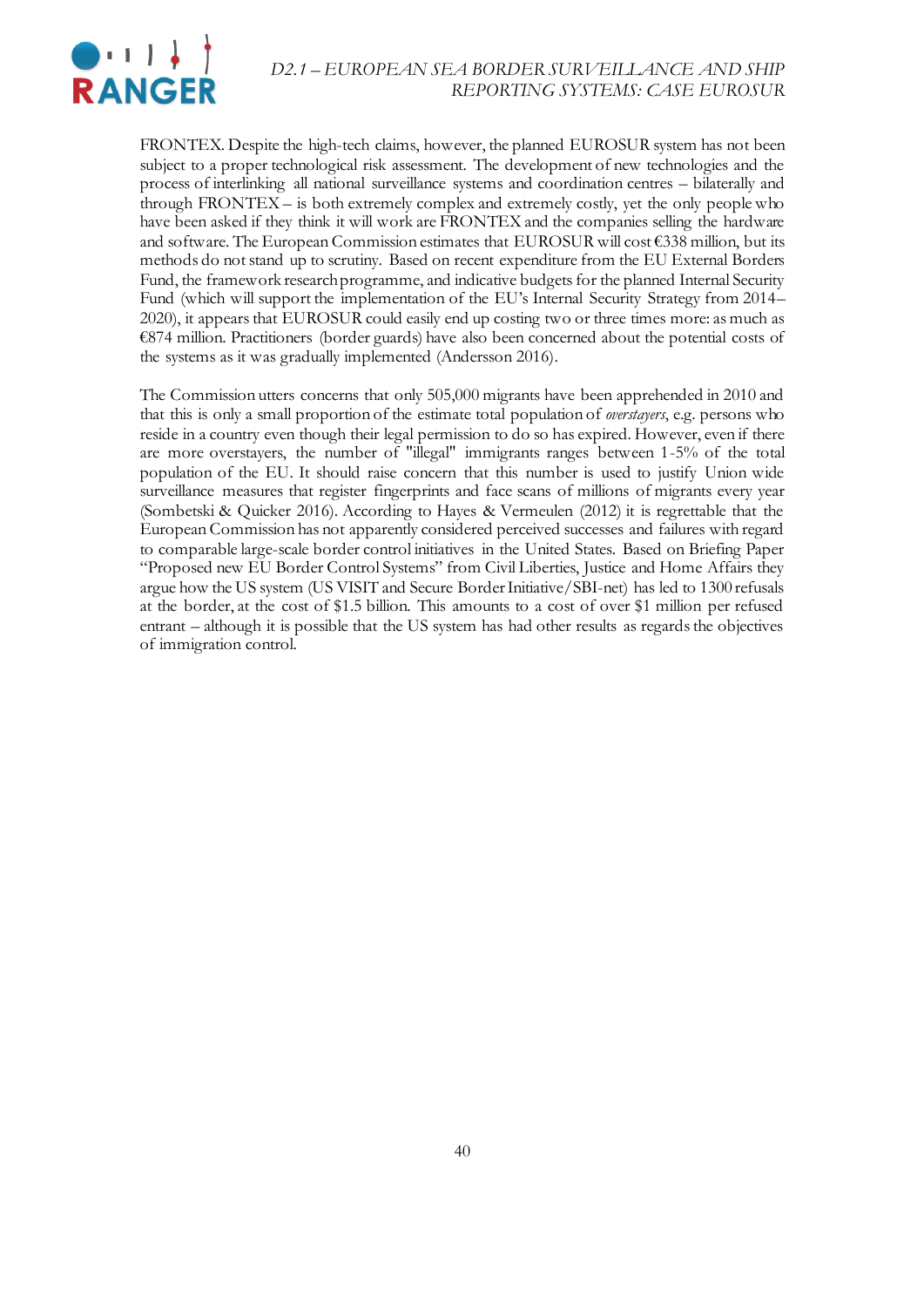

# <span id="page-40-0"></span>**5. Defining criteria for Benchmarking**

This report will define the criteria for benchmarking the RANGER project against EUROSUR framework. These common requirements for benchmarking will be drafted based on EUROSUR Regulation (EU) No 1052/2013 and technical features of the EUROSUR system as described in above sections.

Without prejudice to further work within Task 2.3 (Gap Analysis) and Task 2.4 (System Requirements Elicitation and Functional Specifications and success criteria) common criteria for benchmarking in the areas of vessel detection, recognition, and identification, situational awareness and reaction capability will be identified and drafted to provide guidance for RANGER user and system requirements (D2.3 and D2.5).

### <span id="page-40-1"></span>**5.1 Vessel Detection, Recognition, and Identification**

From a technical point of view, maritime border surveillance is more challenging than land border surveillance. The maritime borders are a vast space, which is filled with a huge number of legitimate activities such as fishing, commercial shipping and pleasure boating. The fact that traffickers are currently using small wooden and glass-fibre boats for smuggling irregular migrants and illicit drugs poses a major challenge to law enforcement authorities because it is extremely difficult to detect, identify and track such small, non-metallic boats on the high seas.

Technical solutions have to be found to improve the situational awareness in the maritime domain and detect these small boats, such as the use of earth observation satellites and unmanned aerial vehicles (UAV) in combination with ship reporting systems. Use of small, unseaworthy boats is the main reason for the huge loss of lives of migrants at sea. Hence, increased situational awareness will also contribute to reaction capability helping to save lives at the external borders.

The monitoring of merchant vessels also represents a major challenge. The detection of abnormal behaviors could reveal illegal or suspicious activities (e.g. the case of "East Sea" in February 2001 when 910 irregular migrants embarked in France.). For these reasons both EUROSUR and RANGER have to operate with a high level of availability.

Therefore RANGER aims to enhance EUROSUR in particular at improving the detection, identification and tracking of all sizes of boats, thereby supporting search and rescue (SAR) missions without prejudice to the functions and tasks which fall within the responsibility of the Maritime Rescue Coordination Centres.

Traditional surveillance methodsincluding visual observation - the use of audible warnings such as foghorns, bridge-to-bridge Very High Frequency (VHF) radio communications - and radar (including the Automatic Radar Plotting Aid) have all improved over the years but still suffer from lack of accuracy and time delays due to limited detection range. Therefore it is important to exploit current and emerging technological advancements, and when combined with legacy systems, will lead to significant reduction of the loss of lives and better control of irregular migration while safeguarding internal security by preventing cross-border crime such as trafficking and smuggling.

RANGER project will improve the current EUROSUR system by developing and optimising the new Over-The-Horizon (OTH) Radar system and Photonics enhanced MIMO radar configuration/system (PE-MIMO). Diginext has already developed Stradivarius which is the last generation High Frequency Surface Wave (HFSW) Radar built on key patents that cover the areas of antenna array design and signal transmission encoding. The new OTH radar will cover a range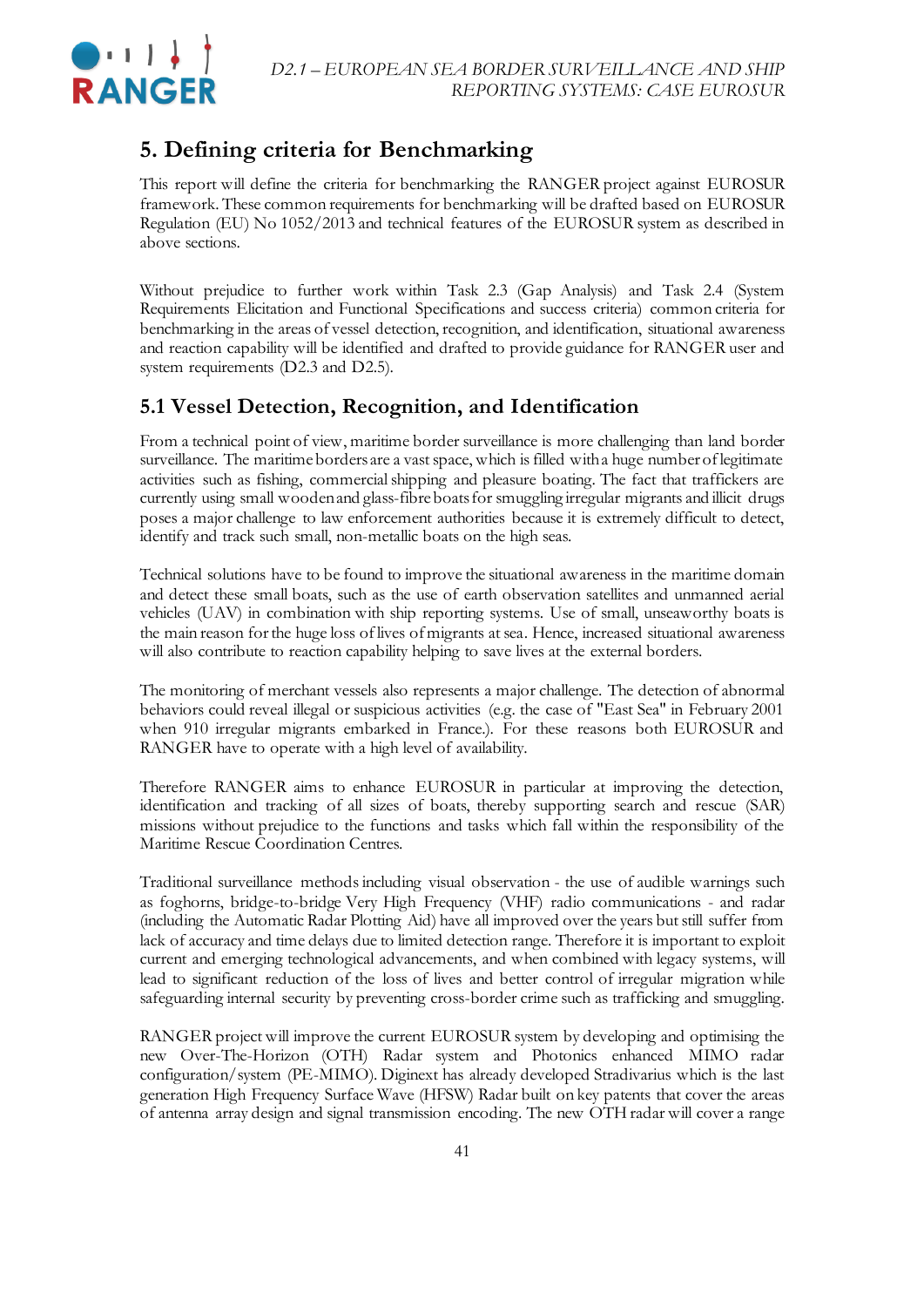

of 150 Nm and increase the state of the art radar performance in terms of resolution and detectable target speed by order of magnitude. It will even support different sea configurations (e.g. open seas, semi-enclosed seas with limited basin like the Aegean Sea).

More specifically, the new OTH radar will contribute to the detection, recognition and identification of vessels in the following way:

- higher detection ratio of actual targets: 99% comparing with AIS and using cooperative boats during pilots
- reduce the ratio of false positives up to 10-4
- increase the spatial accuracy of the target localisation with a range accuracy up to 100 meters and an azimuthal accuracy up to 0.2 degrees
- increased detection of small vessels with a height above the sea level of less than 5 meters
- a range resolution, which is the minimal distance between targets almost of the same speed in order the radar to be able to distinguish them, of less than 3 km
- refresh rate of 30/60 seconds.

The Photonics Enhanced MIMO (PE-MIMO) Radar would act as a complement technology to the OTH radar by bringing the following contributions:

- a ratio of false positives reduced twice compared to other radar systems
- target manoeuvring: detection and tracking of vessels which are rapidly changing the direction
- accurate detection of small vessels of length higher than 3 meters and less than 12 meters within a minimum range of 10-14 km.

These two radars will improve the detection of small vessels far beyond the horizon and help to recognize unidentified small, medium and large vessels.

The RANGER project aims to correlate the data from these two RADAR systems with different technologies and different detection ranges (coastal versus over-the-horizon). This allows a continuously monitoring of target from the coast to high sea and vice versa. This enhances the traceability and integrity of identification. Identification of cooperative vessels can still be pursued with traditional systems such as Automatic Identification System (AIS) and Vessel Monitoring System (VMS).

### <span id="page-41-0"></span>**5.2 Situational awareness**

The situational awareness for maritime domain is based on fusion of data from various sensors and data sources of every administration responsible for maritime surveillance in the MSs of the EU. Due to the enhanced size of the monitoring area and the improved target resolution provided by the developed radar RANGER project helps improving the global maritime situational awareness much before and with a much higher accuracy than using the current radar technologies in use.

RANGER will run continuously (update each 30 to 60 second) unlike the satellite radar which provides one pictures each 4 to 6 hours. After detection by RANGER, targets will be tracked with sophisticated single and multi-sensors data-fusion algorithms able to distinguish between clutter (islands, non-moving objects) generating false-alarms detections and together with current traditional technologies or satellite images could still be exploited to keep under control and recognize the detected non-cooperative vessels.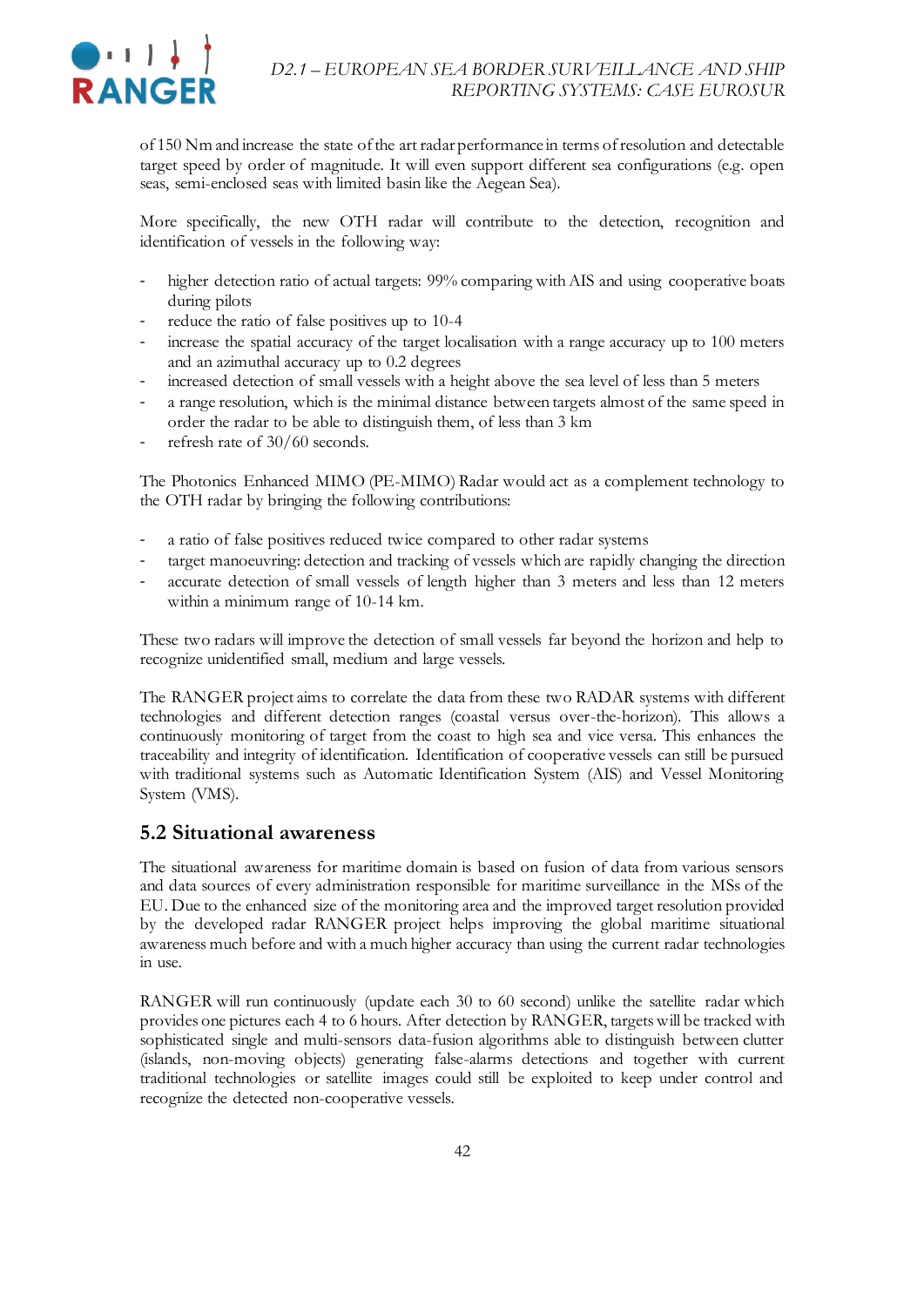

Furthermore, RANGER will improve situational awareness at national and European level at least in the following ways:

- facilitation of cooperation of law enforcement both nationally and internationally due to Advanced User interface which is specially designed to provide multiple categories of users
- increased situational awareness due to visualization of data through Graphical User Interface (GUI)
- facilitation of improved data exchange between different systems in maritime surveillance (such as transport, customs, fisheries control and defence) and with neighbouring third countries due to common interface
- improved quality of data due to integration of new kinds of data, merging process of various data, and use of learning algorithms in data analysis process.

The operational objectives could be achieved through the implementation of the RANGER component into EUROSUR Fusion Services providing the following benefits:

- increased situational awareness at the external borders and in the pre-frontier area due to merging data and integration of OTH Radar
- improved interagency cooperation at national and EU level due to contributing national and European situational picture as well as CPIP
- improved cooperation between Member States as well as with Frontex by sharing ship tracking data and information related to identification of vessels
- increased monitoring and tracking of vessels sailing inside the Blue Belt.

Improved maritime situational awareness along with enhanced capability to detect all types of vessels will provide more time and information for risk analysis potentially reducing the number of immigrants entering the Schengen area and therefore, the number of deaths of migrants at sea.

### <span id="page-42-0"></span>**5.3 Reaction capability**

According to Regulation (EU) No 1052/2013 EUROSUR should support the Member States in reaching full situational awareness at their external borders and increase the reaction capability of their law enforcement authorities. Surveillance of maritime areas requires increased coordination between Member States and within each State. This process requires a form of legitimacy of the services. RANGER must demonstrate to end-users its utility by including all needs and requirements. Without prejudging of the future work within WP2 and WP3, it is possible to outline some benchmarking criteria that demonstrates efficiency of RANGER project and can be used when assessing both the objectives and the final results of RANGER. It will improve reaction capability at least in the following ways:

- exchange of data, information and intelligence in close-to-real time and whenever needed in a secure manner, thereby tending towards a more intelligence driven approach based on risk analysis
- effective management of personnel and resources, including sensors and patrols
- advanced Graphical User Interface (GUI) with colour codes based on confidence of urgency
- integrated Early Warning System (EWS) providing automatic target recognition (ATR) and tracking
- fully automated and self-learning platform that will be able to generate on its own early warning and detection alerts of potentially suspicious vessels
- improved system performance due to settings and tuning ability that adapts to different sea configurations and weather conditions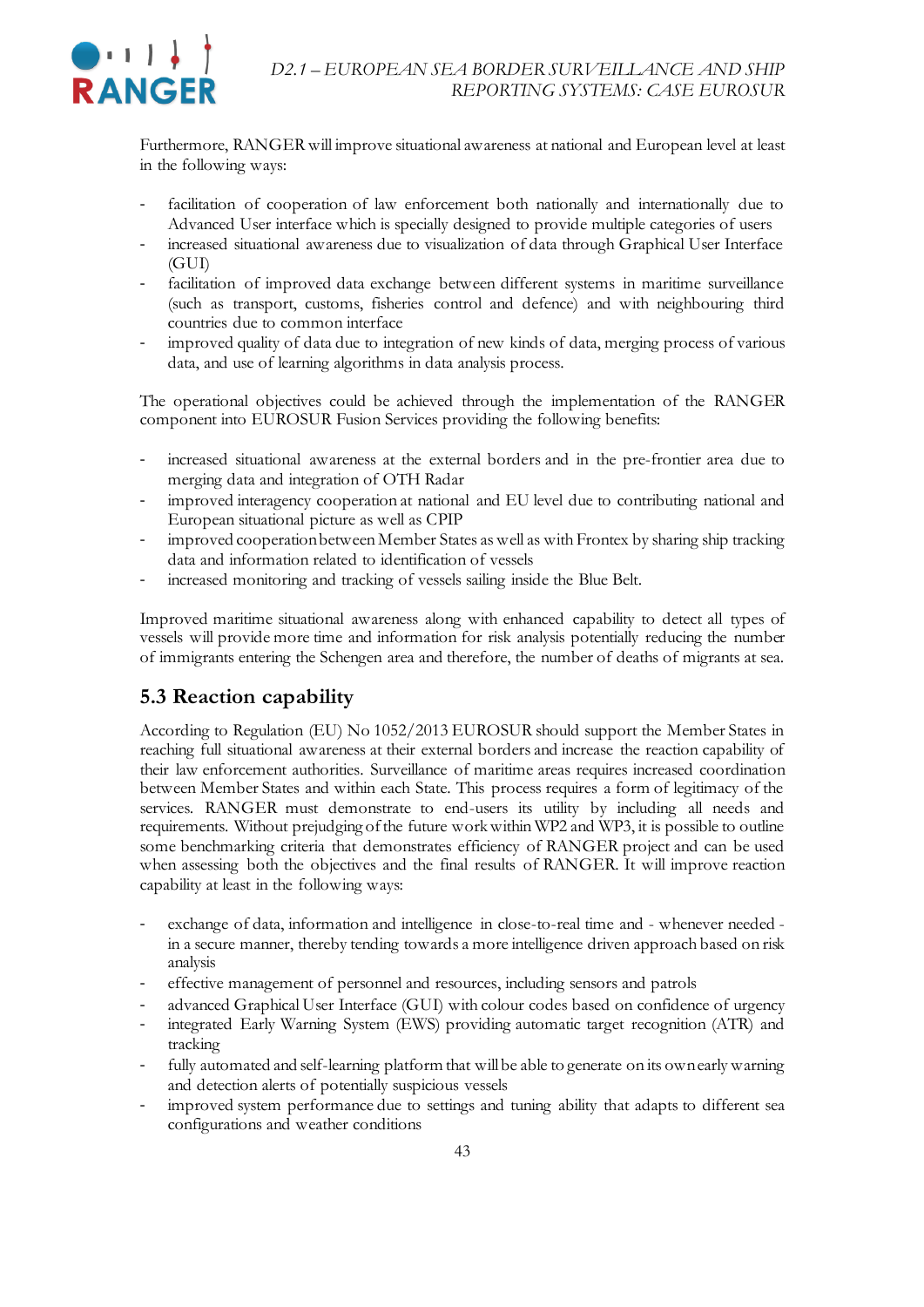

- improved availability of different sensors and processing systems providing more flexibility and adaptability for RANGER's scalable and modular stand-alone system.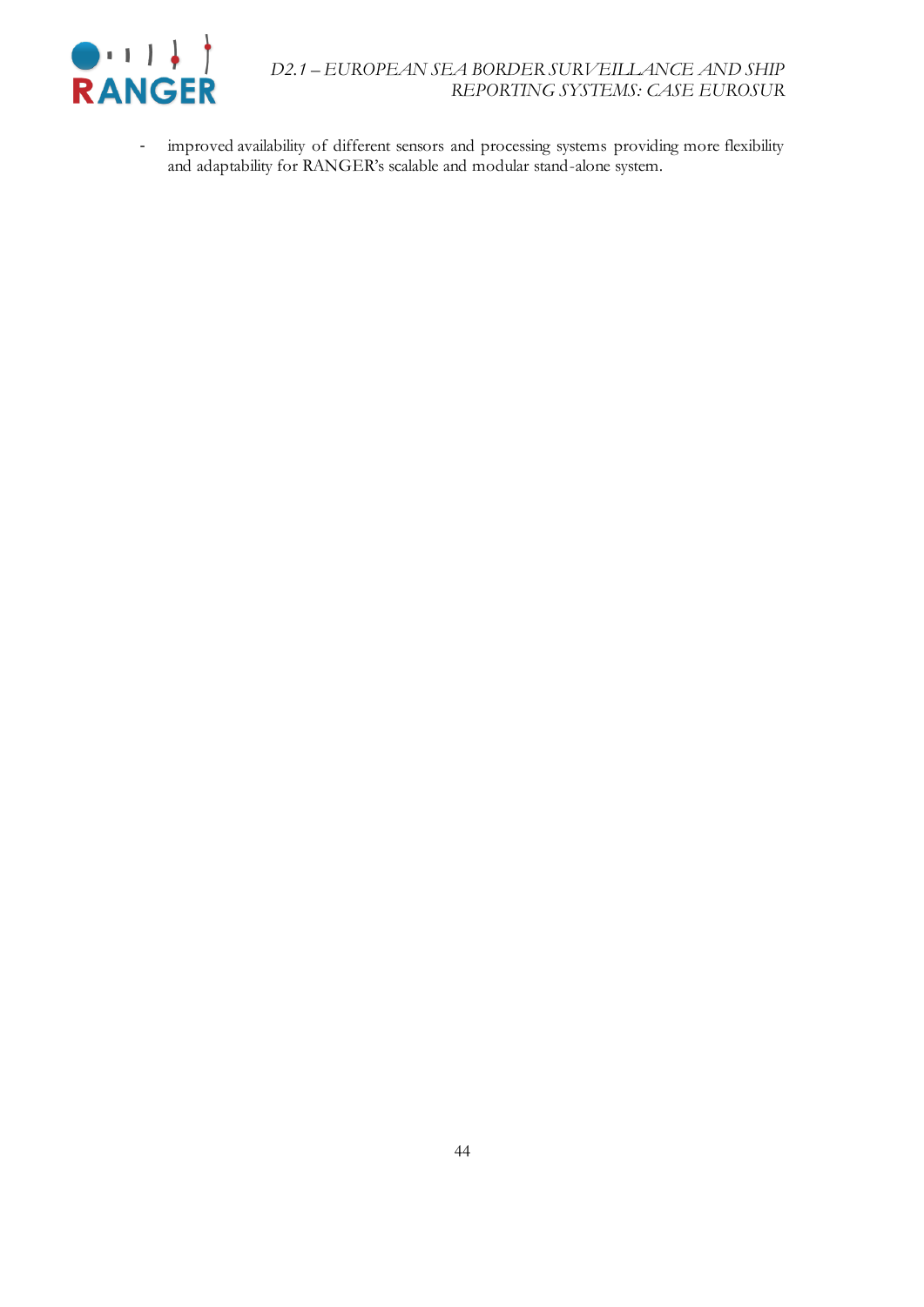

# <span id="page-44-0"></span>**6. Means for Strengthening EUROSUR**

Current state of EUROSUR system has to be analysed to provide guidance for RANGER project for strengthening EUROSUR. Analysis is based on this research and official reports. Affinity Diagram (AD) and brain storming methods have been used during analysis. The results will be distributed according to SWOT analysis matrix. Sub-section 6.1 review EUROSUR as such while sub-section 6.2 analyse RANGER project against EUROSUR framework. Means for strengthening EUROSUR will be discussed in the next section (7. Conclusions).

### <span id="page-44-1"></span>**6.1 SWOT analysis on EUROSUR**

The following features of EUROSUR have been identified as strengths, weaknesses, opportunities and threats. Strengths and weaknesses relates to internal factors of EUROSUR and they usually describe the present moment. Opportunities and threats are regarded as external factors of EUROSUR environment and they are future orientated. Categorization among internal and external factors have remain flexible to avoid limiting tendency (see section 2.5) to reach wide knowledge on EUROSUR.

| <b>Strengths</b><br>cost-efficient tool<br>decentralised architecture<br>scalable approach from local<br>up<br>to<br>national and regional level<br>third country participation<br>developing services              | Weaknesses<br>non-uniform implementation in national<br>level<br>different roles of NCCs<br>slowness to make changes in law<br>different organizational cultures<br>lack of confidence                                                          |
|---------------------------------------------------------------------------------------------------------------------------------------------------------------------------------------------------------------------|-------------------------------------------------------------------------------------------------------------------------------------------------------------------------------------------------------------------------------------------------|
| <b>Opportunities</b><br>harmonization on maritime surveillance<br>standardization on concepts, procedures,<br>etc.<br>situational<br>improved<br>and<br>awareness<br>reaction capability<br>enhanced SAR capability | <b>Threats</b><br>unpredictability of criminal trends<br>prevention requires<br>crime<br>more<br>sophisticated and expensive solutions<br>discrepancy of EU and maritime policies<br>function creep from border surveillance<br>to SAR missions |

#### **Table 4: SWOT analysis on EUROSUR**

#### **Strengths**

- EUROSUR is cost-efficient tool for maritime surveillance providing enhanced situational awareness and reaction capability with flexible use of human and material resources.
- EUROSUR follows a decentralised approach. NCCs form the backbone for the operation of EUROSUR. Hence, most information is managed in NCCs offering the capacity to provide maritime information and added-value services to the Member States and EU community.
- Due to networked structure of EUROSUR all MSs already have the minimum required capability for further development of EUROSUR by upgrading and connecting their national infrastructures.
- FRONTEX has agreements with many European agencies and third countries and news are to come that allows EUROSUR to expand its maritime situational awareness.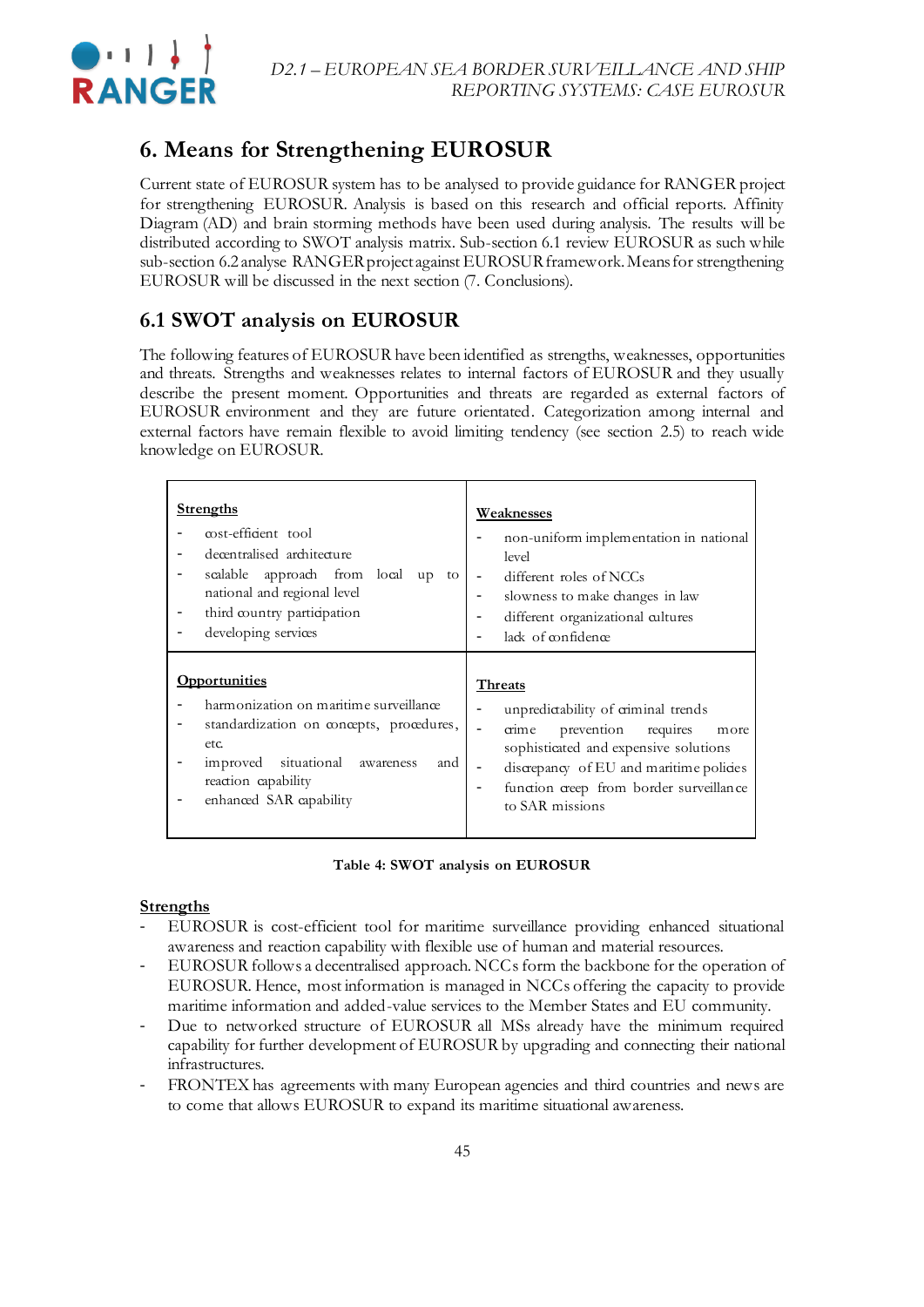

Projects have been conducted by FRONTEX to develop new services for EUROSUR operators. These projects have contributed to the edition of the "service catalogue".

#### **Weaknesses**

- Numerous national jurisdictions and overlapping powers among national agencies in maritime surveillance cause inconsistency in operation of EUROSUR in MS level.
- Different roles and powers of each NCC hamper the daily cooperation and smooth information exchange.
- Difficulty and time-consuming processes making changes into national legislation and interests conflicts among law enforcement slow down the development of EUROSUR.
- Different organizational cultures and sensitivity to exchange security related information does not encourage cooperation and information exchange.
- Due to the exclusive use of the AIS lack of national surveillance data in the maritime domain, in particular to detect and track small boats used for irregular migration and illicit drug smuggling.

#### **Opportunities**

- EUROSUR may constitute a new policy instrument which streamline cooperation and enable systematic information exchange between Member States on border surveillance.
- EUROSUR's technical and operational framework canconsiderably improve its own maritime situational awareness and thus the reaction capability of national authorities. It leads over time to a unified approach of actors at tactical, operational and strategic levels, allowing for informed and timely decision making and coherent execution based on the seamless and efficient sharing and exploitation of information by properly tailored processes and networks.
- EUROSUR can improve the detection, identification and tracking of all kind of boats, thereby supporting search and rescue (SAR) missions without prejudice to the functions and tasks which fall within the responsibility of Maritime Rescue Coordination Centres.
- EUROSUR can integrate up to date technology, such as s
- atellites or other surveillance tools for the tracking of vessels for border security purposes especially in high sea.

#### **Threats**

- Pressure from irregular migration at the EU external borders, largely facilitated by criminal networks, which are highly innovative and flexible in finding new methods and quick in redirecting migration routes. This may lead continuous change in operation environment and "arms race" between syndicates and law enforcement.
- Cross-border crime activities such as smuggling, counterfeit, trafficking in human beings, illicit drug trafficking, illicit arms trafficking, trafficking in radioactive and nuclear substances, and terrorism.
- Possible discrepancy of EU policies and critical voices of social interest groups may cause political struggles slowing down the development and implementation of EUROSUR.
- Enhanced situational awareness and improved reaction capability of EUROSUR may direct resources of border authorities from maritime surveillance to SAR missions.

### <span id="page-45-0"></span>**6.2 Comparative SWOT analysis on EUROSUR/RANGER**

In this section RANGER is compared against EUROSUR framework. Comparative SWOT analysis of EUROSUR and RANGER is performed to recognize which ways the RANGER Project will enhance the operational capacity of EUROSUR. Since RANGER solutions and services will be part of EUROSUR framework, observations done in section 6.1 concerning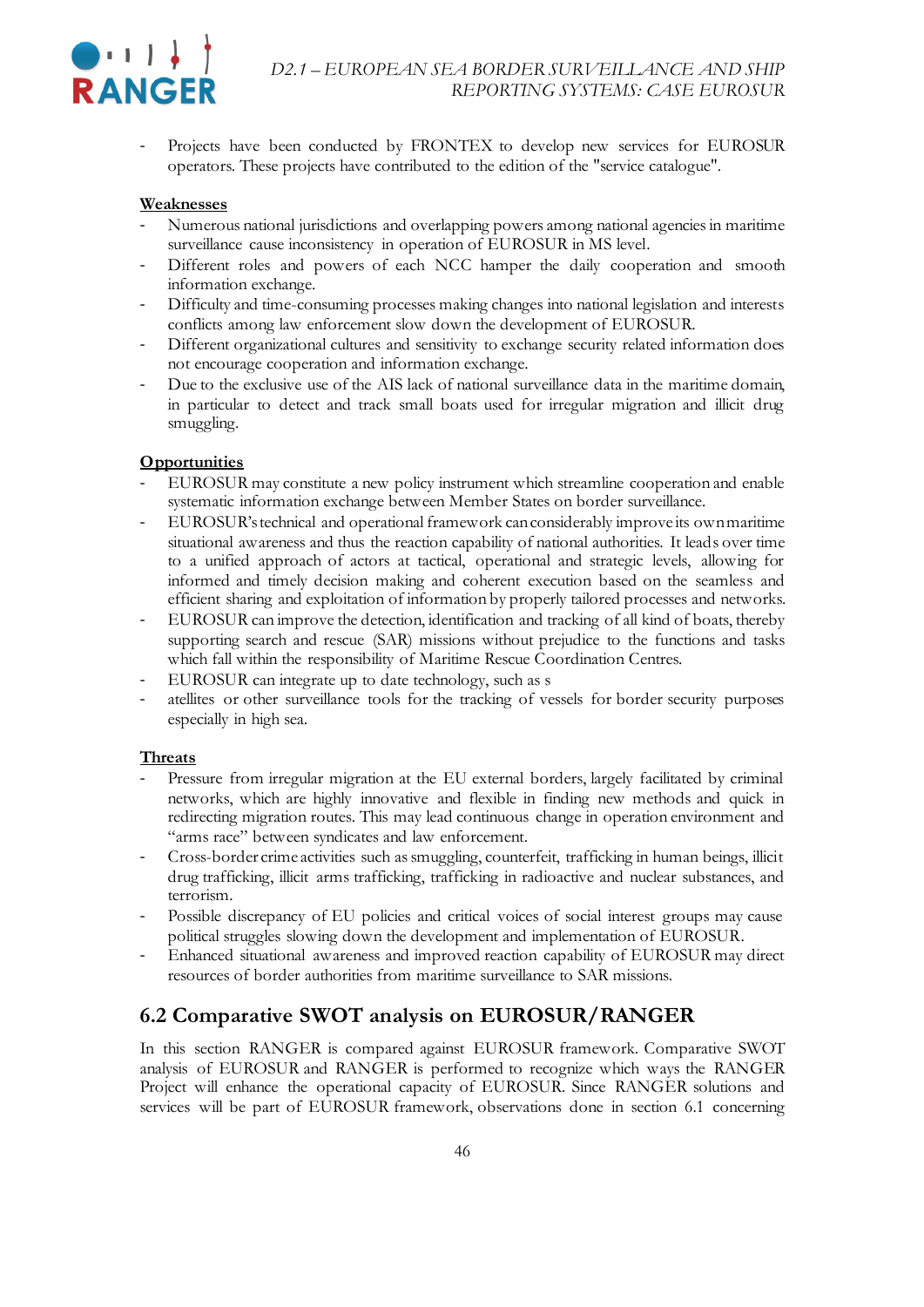

EUROSUR are mainly valid for the RANGER project, too. Hence, they will not be repeated here. Section 6.2 emphasize on issues which are directly related to RANGER.

| <b>Strengths</b><br>compliance with EUROSUR framework<br>state-of-the-art radar technology<br>cost-efficient and labour-saving solution<br>Early Warning Engine (EWE)<br>standalone and modular architecture                                                                                                                                                   | Weaknesses<br>different technology readiness levels in<br>MIMO and OTH radars<br>use of multi-source data<br>data<br>protection<br>(with<br>concerns<br>reservations)<br>RANGER solution depends on the<br>success of the project                                                                   |
|----------------------------------------------------------------------------------------------------------------------------------------------------------------------------------------------------------------------------------------------------------------------------------------------------------------------------------------------------------------|-----------------------------------------------------------------------------------------------------------------------------------------------------------------------------------------------------------------------------------------------------------------------------------------------------|
| <b>Opportunities</b>                                                                                                                                                                                                                                                                                                                                           | <b>Threats</b>                                                                                                                                                                                                                                                                                      |
| integration of EU mantime surveillance<br>third country participation in maritime<br>surveillance (new markets)<br>RANGER compatibility of legacy<br>surveillance<br>mantime<br>system s<br>may<br>promote implementation of RANGER<br>budgetary constraints of law enforcement<br>may force them to search for more cost-<br>efficient and advanced solutions | radar systems are expensive and long-<br>lived systems delaying new acquisition<br>national concerns towards European<br>integrated maritime surveillance<br>interest conflicts between authorities<br>-<br>organizational cultures<br>objection of EUROSUR can affect the<br>RANGER implementation |

#### **Table 5: Comparative SWOT analysis between EUROSUR and RANGER**

#### **Strengths**

- Compliance with EUROSUR Regulations and CISE environment towards the creation of a network allowing different public actors such as coast guards, traffic monitoring, environmental, pollution prevention, fisheries, border control, tax and general law enforcement authorities as well as navies to better communicate in view to efficiently cope with real time events.
- RANGERcan promote implementation of EUROSUR through the adoption of cost effective technologies (OTH against satellite and aircraft).
- RANGER is able to provide continuous tracking to ensure the detection of anomaly or abnormal behavior and so raise relevancy of alarms while providing aid for optimization of resources.
- RANGER is able to strengthen the range of radar detection to expand the situational awareness especially on vessels of interest which are generally non cooperative (without identification such as AIS).

#### **Weaknesses**

- Difference in technological readiness levels (TRL) between MIMO and OTH radars which could distort the conclusions of the contributions of RANGER to EUROSUR.
- Enhanced capability to connect various data and complex data management processes may cause a risk to disclose personal and sensitive data.
- Failure of one or several of the consortium members may endanger RANGER to achieve its objectives.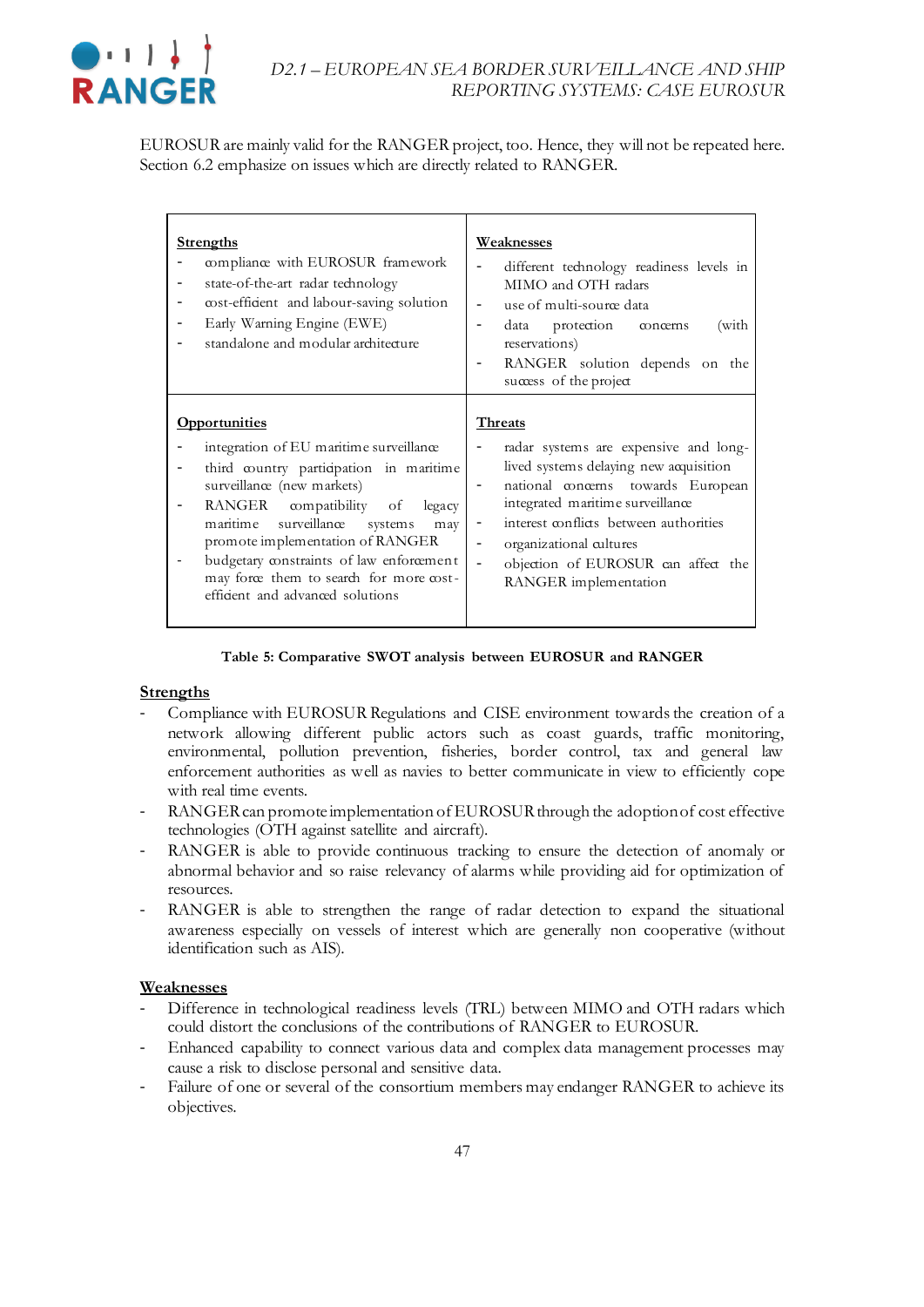

#### **Opportunities**

- Integration of European maritime surveillance and maritime policies have a positive impact on the synergistic approach promoting implementation of RANGER.
- Ensuring RANGER system compatibility and interoperability with legacy systems and EUROSUR Fusion Services (including internal/external connectivity, data exchange standards and mechanisms, security standards, etc.) promotes implementation of RANGER.
- Due to stand-alone architecture of RANGER it is easy to introduce in the third countries and adapt it to legacy maritime surveillance systems.

#### **Threats**

- Radars are long-lasting and expensive systems resulting slow progress in the introduction of new solutions like RANGER.
- National concerns towards European integrated maritime surveillance may delay implementation of RANGER solution in the MSs of the EU.
- Interest conflicts between authorities. How to share sensitive border information since such information proves the reason for each security force's existence and role at the borders.
- Due to every new interface requires learning process it may retard the deployment of RANGER.
- Changes in legislative framework in one or more European Countries may cause delays for the RANGER project.
- Objection and/or slow progress of EUROSUR may impact negatively on implementation of RANGER.

### <span id="page-47-0"></span>**6.3 Recommendations and requirements for RANGER**

This section summarizes the most important findings of this document. Research results have been translated into recommendations and requirements for RANGER project.

The requirements can be grouped in several ways. Often the requirements are divided into technical and operational requirements. As illustrated by deliverable D2.2, the same requirement can be viewed at the same time, either an operational or technical point of view. As a result, the requirements in this report is grouped on the one hand based on EUROSUR Regulation, and on the desktop research, on the other.

| Recommendation                                                                                                           | <b>Requirement for RANGER</b>                                                                                                                                                        |  |
|--------------------------------------------------------------------------------------------------------------------------|--------------------------------------------------------------------------------------------------------------------------------------------------------------------------------------|--|
| Interoperability                                                                                                         |                                                                                                                                                                                      |  |
| Ensure RANGER system compatibility and<br>interoperability with legacy mantime surveillance<br>systems in Member States. | Compatibility with huge range of mantime<br>surveillance<br>systems and data<br>management<br>processes.                                                                             |  |
| Ensure RANGER system compatibility<br>and<br>interoperability with mantime surveillance systems<br>in third countries.   | maritime<br>Compatibility with<br>third-country<br>surveillance systems, which have<br>different<br>technology readiness level.                                                      |  |
| Ensure RANGER system compatibility and<br>interoperability with EUROSUR Fusion Services.                                 | Internal/external connectivity, data exchange<br>standards and mechanisms, service delivery criteria<br>and processes (e.g. service interruption times),<br>security standards, etc. |  |
| Improve availability of different sensors and<br>processing systems providing more flexibility and<br>adaptable system.  | Scalable and modular architecture and stand-alone<br>system.                                                                                                                         |  |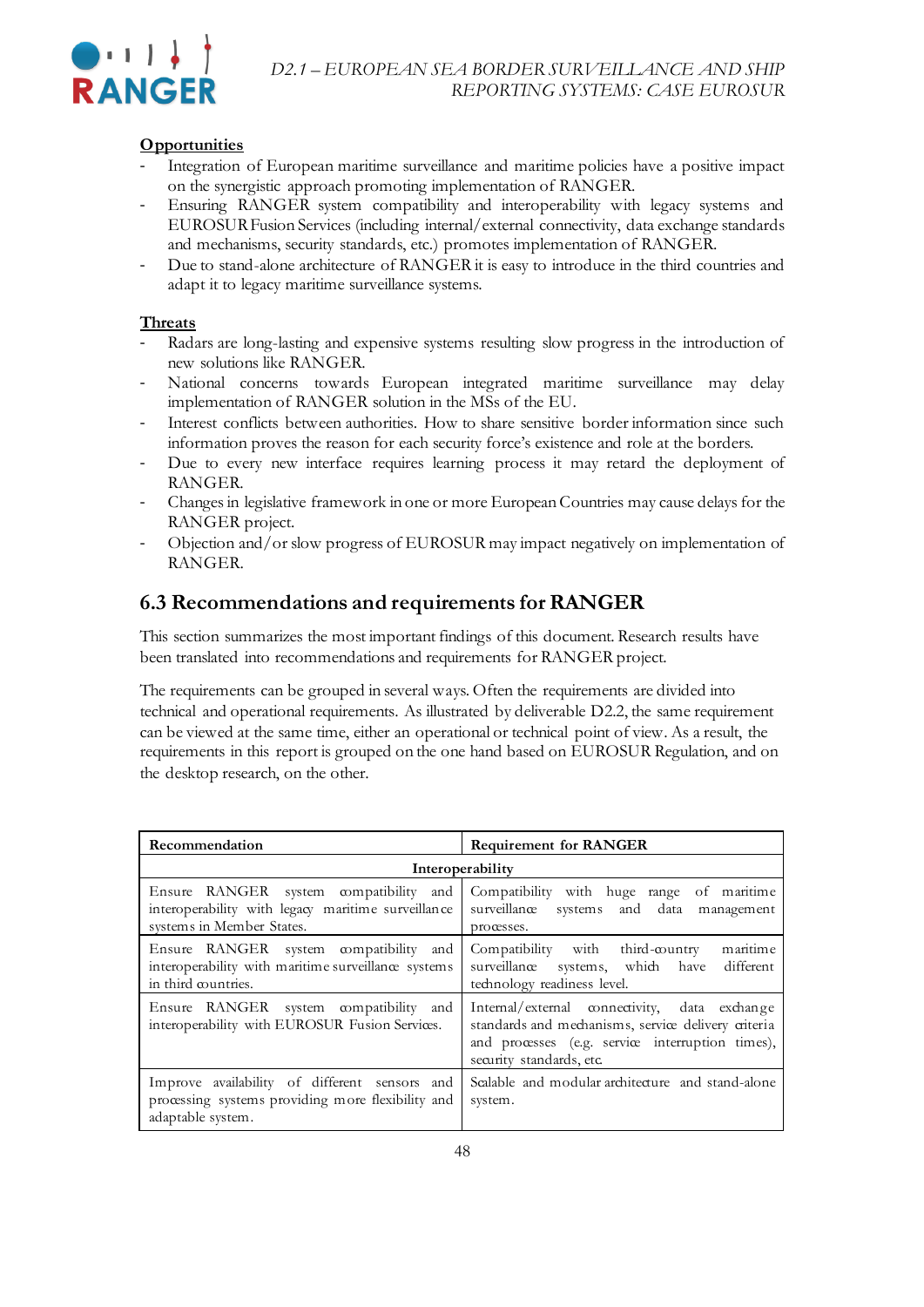

| Recommendation                                                          | <b>Requirement for RANGER</b>                                                                                                                                                            |  |
|-------------------------------------------------------------------------|------------------------------------------------------------------------------------------------------------------------------------------------------------------------------------------|--|
| <b>Situational awareness</b>                                            |                                                                                                                                                                                          |  |
| RANGER shall increase situational awareness.                            | Improved detection, verification and identification<br>of small boats (higher detection rate, increased<br>spatial accuracy of target accuracy).                                         |  |
|                                                                         | Increased surveillance area, increased information<br>from pre-frontier area.                                                                                                            |  |
| Reaction capability                                                     |                                                                                                                                                                                          |  |
| RANGER shall increase reaction capability.                              | Improved tracking of vessels, improved detection<br>of abnormal behaviour in the high seas.                                                                                              |  |
|                                                                         | Fully automated and self-learning platform that<br>generates its own early warning and detection alerts<br>of potentially suspicious vessels.                                            |  |
|                                                                         | Integrated Early Warning System (EWS) that<br>provides automatic target recognition (ATR) and<br>tracking.                                                                               |  |
|                                                                         | Advanced Graphical User Interface (GUI) with<br>colour codes based on confidence of urgency.                                                                                             |  |
|                                                                         | Use of near-to-real time information on mantime<br>surveillance (refresh rate of 30/60 seconds).                                                                                         |  |
| Costs and efficiency                                                    |                                                                                                                                                                                          |  |
| Proven efficiency of RANGER.                                            | Due to EUROSUR<br>follows research<br>based<br>approach RANGER solution and services<br>shall<br>demonstrate cost-efficiency<br>and prospects<br>of<br>labour-saving working procedures. |  |
| Improved general system performance.                                    | Adaptability to different sea configurations and<br>weather conditions (e.g. through modification of<br>antenna array).                                                                  |  |
|                                                                         | Demonstration of reduced number of false alarms.                                                                                                                                         |  |
| RANGER shall be a cost-efficient system.                                | Demonstration on costs concerning establishment,<br>running and maintenance of RANGER system.                                                                                            |  |
| RANGER shall be a labour-saving solution.                               | Development of visually informative and user-<br>friendly graphical user interface (GUI)                                                                                                 |  |
| Fundamental and human rights                                            |                                                                                                                                                                                          |  |
| Improved quality of data.                                               | Integration of multi-source data, data verification<br>criteria and processes, use of learning algorithms in<br>data analysis.                                                           |  |
| Readiness for future development of EUROSUR.                            | Readiness to process personal data.                                                                                                                                                      |  |
| Full consideration of societal, ethical and legal<br>aspects of RANGER. | Use of privacy by design approach in data<br>management.                                                                                                                                 |  |

#### **Table 6: Recommendations and requirements for RANGER**

The aforementioned requirements will be included, analyzed and classified according to their priority level in D2.5 (RANGER System Requirements (first version).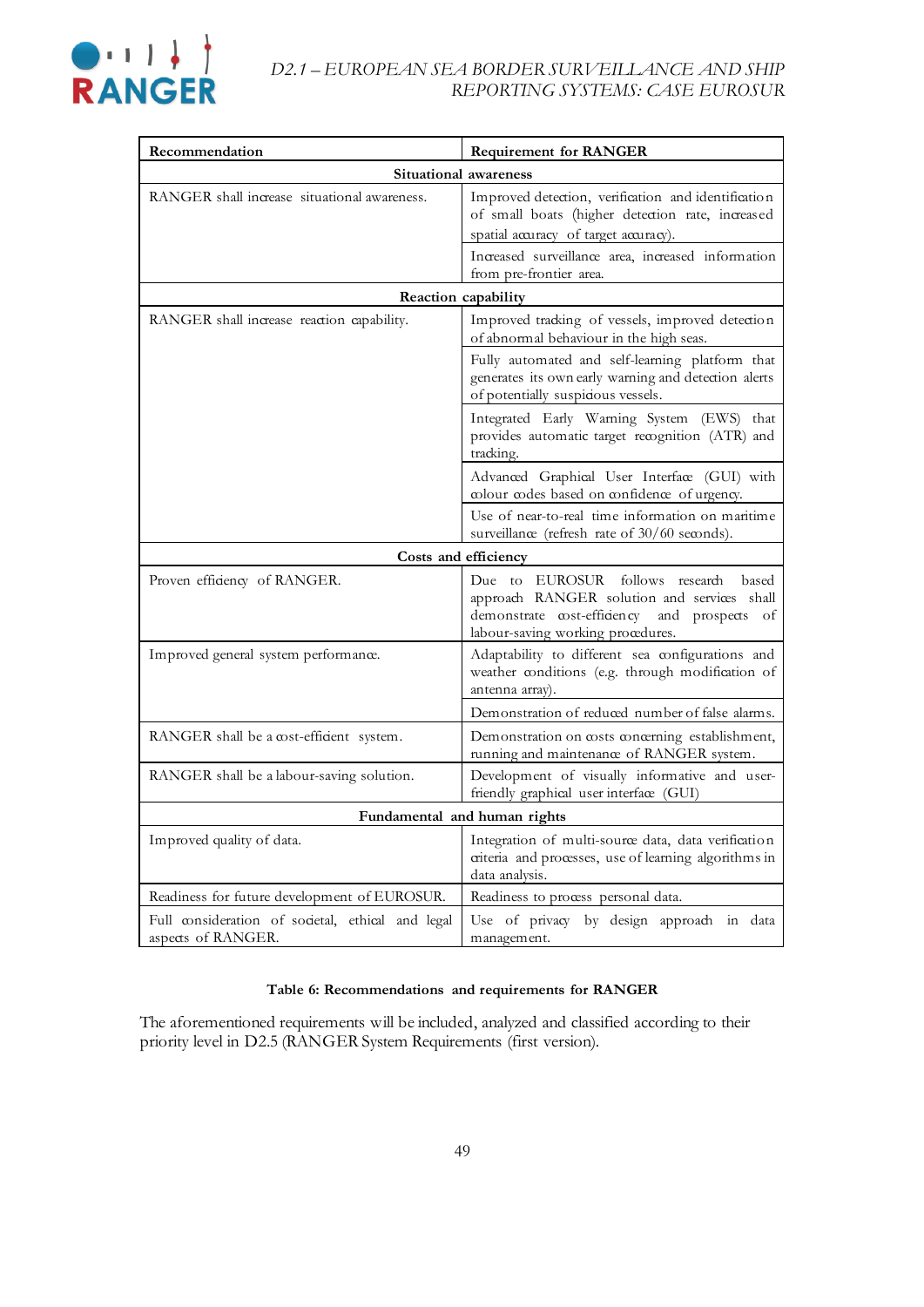

 $\overline{a}$ 

# <span id="page-49-0"></span>**7. Conclusions**

There is limited availability on information on European maritime surveillance and EUROSUR. This is the main reason why this report have established different approach and methodology to review EUROSUR. It has been examined by a multi-disciplinary framework providing possibly divergent interpretation of EUROSUR. Use of sense-making theories and communities of practice approaches highlights different interpretations of "reality" – in this case EUROSUR. Even though these conception may differ what have been considered as the "official truth" one can claim that there are not such as a matter than "truth" or fixed knowledge of EUROSUR, rather, a number of different interpretations of reality. According to Wenger (1998, 55), within communities of practice, meaning is negotiated through a process of participation and reification. In this study "negotiation" was performed through discussion analysing official documents and research reports.

Discussion on EUROSUR in section 4 indicates that opinions were sharply divided between official bodies and civil society. When the official reports point EUROSUR benefits, research is mainly focused on EUROSUR system disadvantages for individuals and societies. EUROSUR allegedly marginalize the migrants placing them at risk and inhumane treatment. Criticism against intensified maritime surveillance and use of the-state-of-the-art technology has to be taken seriously in RANGER project. It seems obvious to disseminate relevant data (e.g. through project website, leaflets, presentations, articles, etc.) and communicate about the benefits of RANGER (enhanced situational awareness and reaction capability, cost-efficiency, etc.). Use of participatory measures (surveys, interviews, workshops) for end-user involvement whenever possible may promote RANGER solution implementation in the future. Concerns regarding data protection and privacy can be taken into account by adhering to privacy by design approach.

Implementation of EUROSUR has met numerous challenges like political struggles, technical problems, administrative (judicial) conflicts, etc. Hence, it is highly important (and to avoid further objection) to follow concepts, models, standards, methods, procedures, etc. that are fully compliance in EUROSUR framework. For that purpose EU policy papers (e.g. EU Regulation No 1052/2013, EUROSUR Handbook 2015), Frontex documents and project reports shall be used to reconcile RANGER with the EUROSUR framework.

Analysis on patterns and trends of migration to Europe clearly indicates that it will be a growing challenge for the future. Official reports (e.g. from Frontex, the EU, and project reports) highlights the importance to further develop EUROSUR. BORTEC Feasibility Study<sup>13</sup> recommended that "serious consideration" be given to the "further development of sensors, airborne and space borne unmanned means" to detect any vessel "of any size and material and an estimation of its speed and tack "in all weather conditions/sea state, day and night." (Hayes & Vermeulen 2012, 15). Thus, there is a clear need for sophisticated maritime surveillance systems like RANGER.

In many EU countries law enforcement are struggling with ever-diminishing public funding. It is highly important that future technological applications demonstrate not only improved performance but improved cost efficiency. Frontex has also emphasized adapting EUROSUR to the declining resources. According to Frontex report (2015) on the functioning of EUROSUR:

<sup>13</sup> Study on technical feasibility of establishing a surveillance system (European Surveillance System), Warsaw, presented by FRONTEX on 12 January 2007.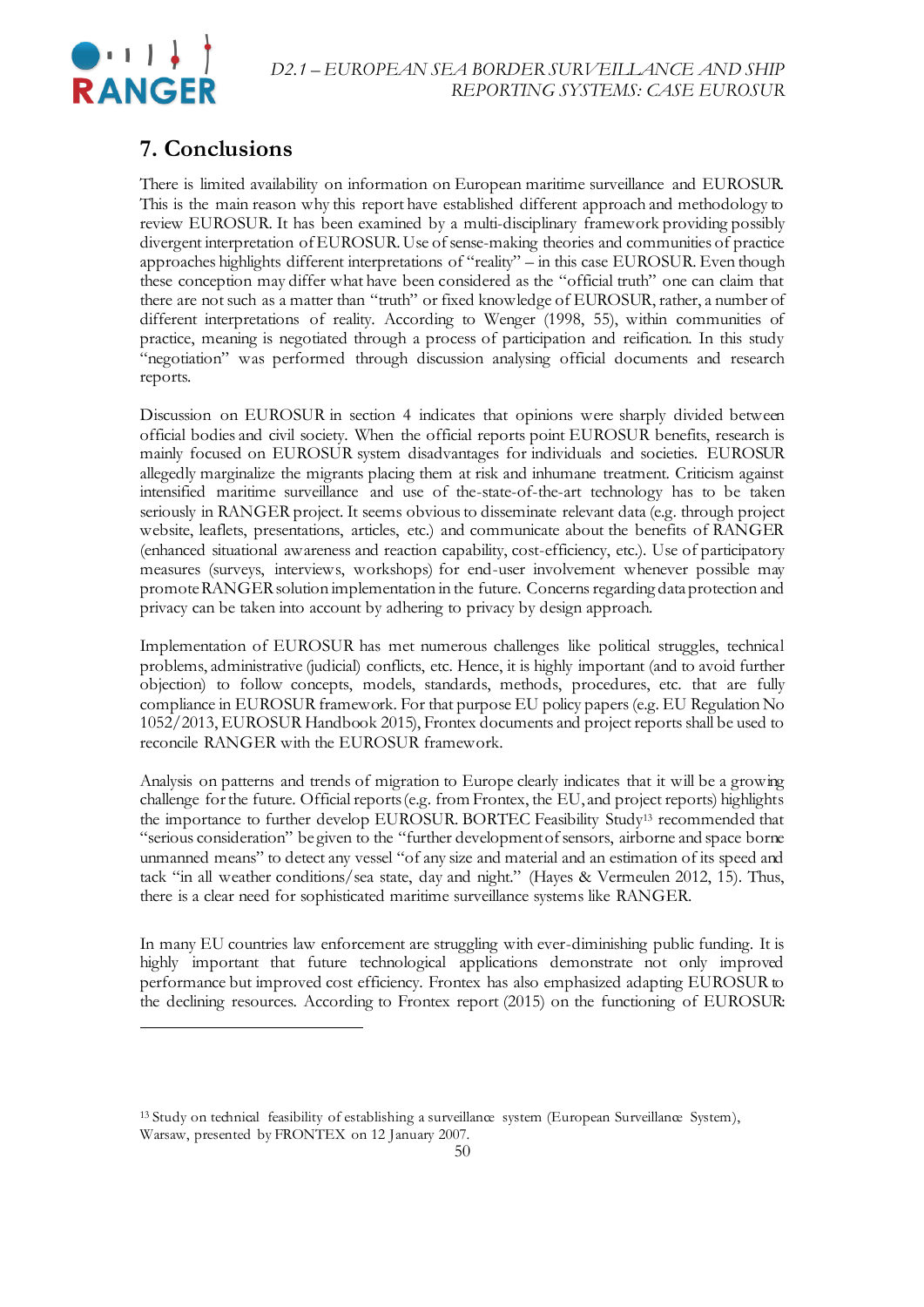

"For the development of Operational Layer further integration work will be carried out as requested by the Member States aiming at increased effectiveness, reduced operator workload and improved user experience (ibid. 12)".

In order RANGER to achieve its objectives and become part of the future EUROSUR system, it is important to demonstrate the operational, functional, and economic benefits of RANGER solution during the project, and thereafter. More specifically:

- 1) RANGER shall be aligned with EUROSUR framework.
- 2) RANGER shall demonstrate added-value for EUROSUR in regards to:
	- enhanced situational awareness
	- enhanced reaction capability
	- cost-efficiency
- 3) RANGER shall meet requirements of:
	- various communities of interest
	- service-orientation and standardisation
	- technical flexibility and adaptability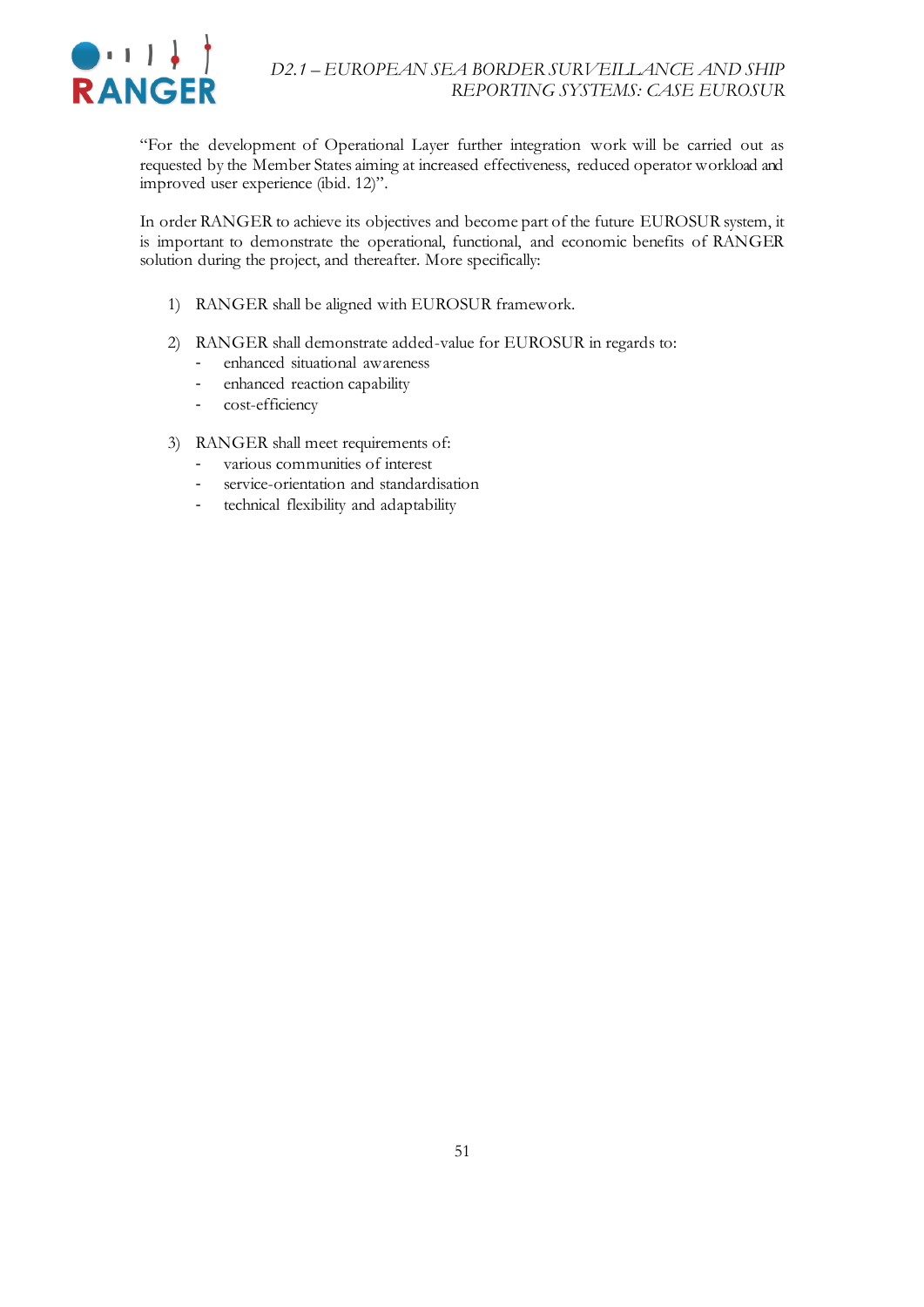

# <span id="page-51-0"></span>**Annex A - List of Tables**

| Table         | Title                                                                                                      |
|---------------|------------------------------------------------------------------------------------------------------------|
|               | SWOT analysis matrix                                                                                       |
| $\mathcal{D}$ | Events inserted in EUROSUR network application either by MS, SAC or<br>Frontex node and type               |
| 3             | Incidents inserted in JORA since enter into force of the EUROSUR<br>Regulation, and until 4 November 2015. |
| 4             | <b>SWOT</b> analysis on EUROSUR                                                                            |
| 5             | Comparative SWOT analysis between EUROSUR and RANGER                                                       |
| 6             | Recommendations and requirements for RANGER                                                                |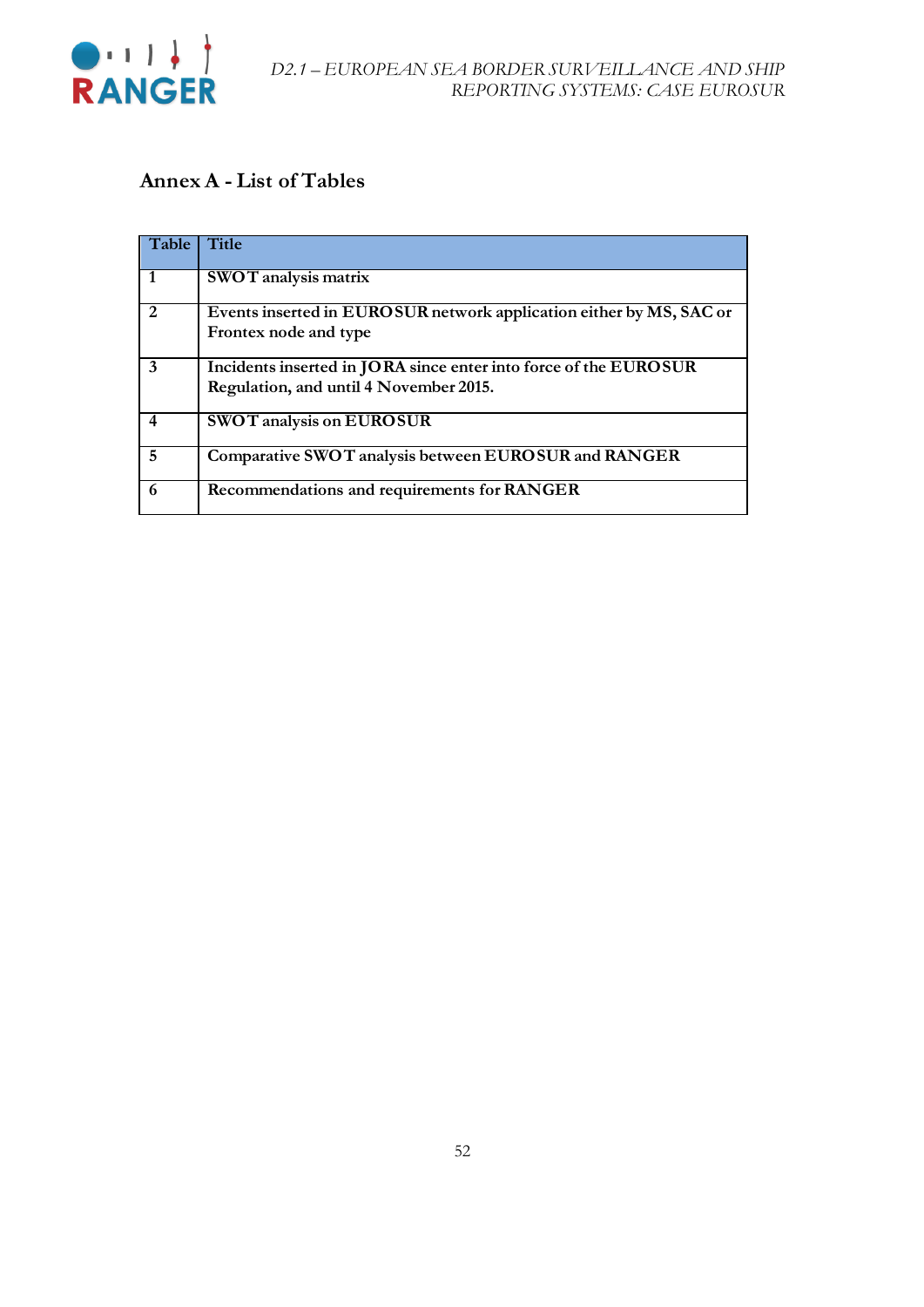

# <span id="page-52-0"></span>**Annex B - List of Acronyms**

| Acronym              | Meaning                                        |
|----------------------|------------------------------------------------|
| AD                   | Affinity Diagram                               |
| <b>AIS</b>           | Automatic Identification System                |
| <b>ALUG</b>          | (Frontex EUROSUR) Analysis Layer User Group    |
| <b>ATR</b>           | Automatic Target Recognition                   |
| <b>CBA</b>           | Cost-Benefit Analysis                          |
| <b>CIRAM</b>         | Common Integrated Risk Analysis Model          |
| CoP                  | Communities of Practise                        |
| <b>CPIP</b>          | Common Pre-Frontier Intelligence Picture       |
| EBF                  | External Borders Fund                          |
| <b>ECN</b>           | <b>EUROSUR Communication Network</b>           |
| <b>EES</b>           | Entry/Exit System                              |
| <b>EFCA</b>          | European Fishery Control Frontex               |
| <b>EFS</b>           | <b>EUROSUR Fusion Services</b>                 |
| <b>EMSA</b>          | European Maritime Safety Frontex               |
| <b>ESP</b>           | European Situational Picture                   |
| EU                   | European Union                                 |
| <b>EUROSUR</b>       | European Border Surveillance System            |
| <b>EWE</b>           | Early Warning Engine                           |
| <b>FCOI</b>          | Frontex Compatible Operational Image           |
| <b>FLIR</b>          | Forward Looking InfraRed                       |
| <b>FPS</b>           | Frontex Positioning System                     |
| <b>FRAN</b>          | Frontex Risk Analysis Network                  |
| <b>FSC</b>           | Frontex Situation Centre                       |
| <b>GMES</b>          | Global Monitoring for Environment and Security |
| <b>GPS</b>           | Global Positioning System                      |
| GUI                  | Graphical User Interface                       |
| <b>HFSW</b>          | High Frequency Surface Wave                    |
| $\rm IA$             | <b>Impact Assessment</b>                       |
| ICC                  | International Coordination Centre              |
| $\mathop{\text{IT}}$ | Information Technology                         |
| JО                   | (Frontex) Joint Operation(s)                   |
| <b>JORA</b>          | Joint Operations Reporting Application         |
| MCA                  | Multi-Criteria Analysis                        |
| <b>MRCC</b>          | Maritime Rescue Coordination Centre            |
| MS                   | Member State                                   |
| $\rm NCC$            | National Coordination Centre                   |
| <b>NSP</b>           | National Situational Picture                   |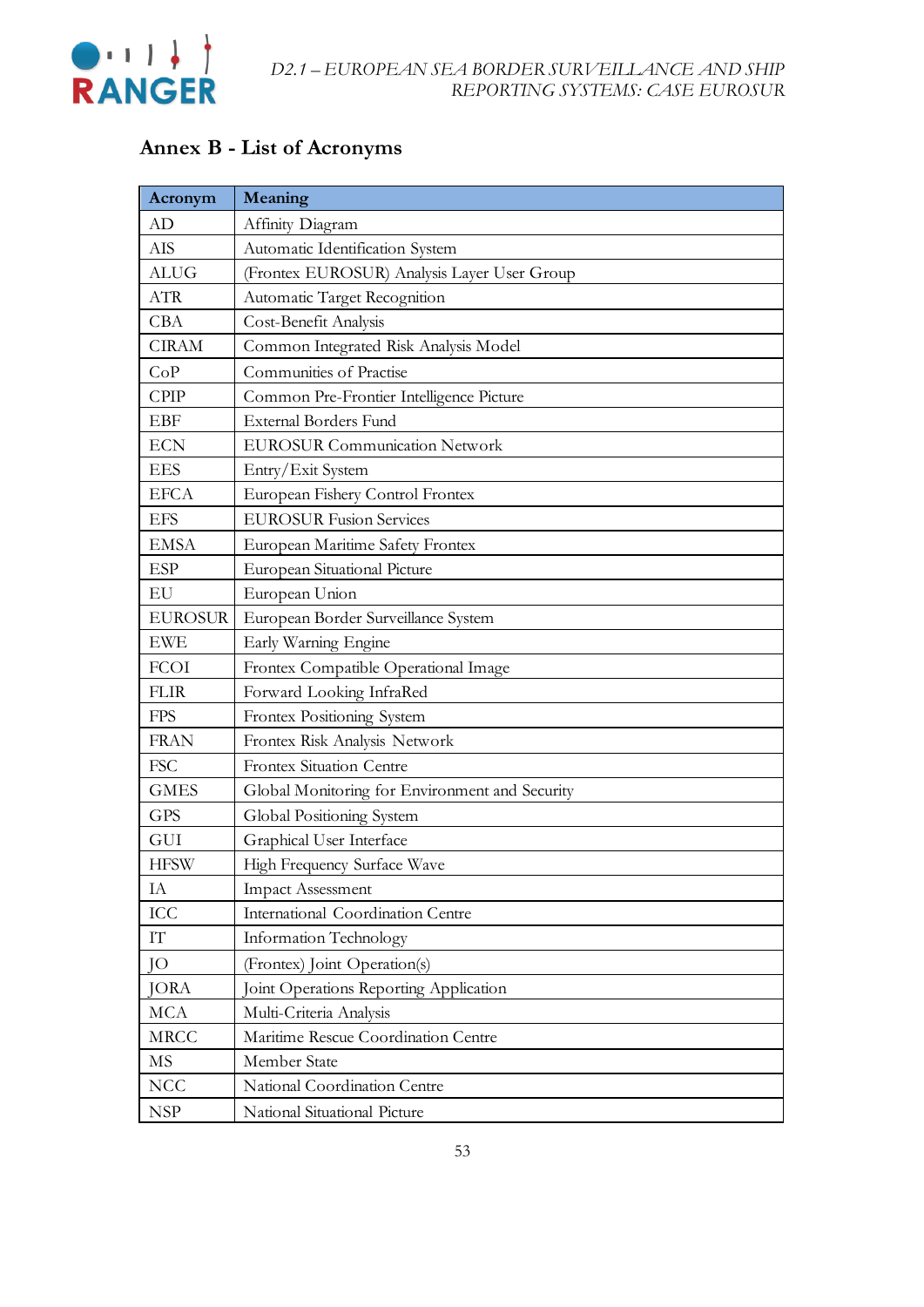

| <b>NVG</b>      | Night Vision Goggles                                   |
|-----------------|--------------------------------------------------------|
| <b>OPLAN</b>    | Operational Plan                                       |
| <b>OTH</b>      | Over-The-Horizon (Radar)                               |
| PE-MIMO         | Photonics Enhanced MIMO (Radar)                        |
| <b>PEST</b>     | Political, Economic, Social and Technological Analysis |
| <b>RAU</b>      | (Frontex) Risk Analysis Unit                           |
| <b>RTE</b>      | Real-Time Evaluation                                   |
| <b>RTP</b>      | Registered Traveller Programme                         |
| <b>SAC</b>      | Schengen Associated Country(ies)                       |
| <b>SAR</b>      | Search and Rescue                                      |
| <b>SAT CEN</b>  | Satellite Centre                                       |
| <b>SBI</b>      | Secure Border Initiative                               |
| <b>SLA</b>      | Service Level Agreement                                |
| TRL             | Technology Readiness Level                             |
| <b>UAV</b>      | Unmanned Aerial Vehicle                                |
| <b>USP</b>      | Unique Selling Point                                   |
| <b>US-VISIT</b> | US Entry/Exit system                                   |
| <b>VDS</b>      | <b>Vessel Detection Service</b>                        |
| VMS             | Vessel Monitoring System                               |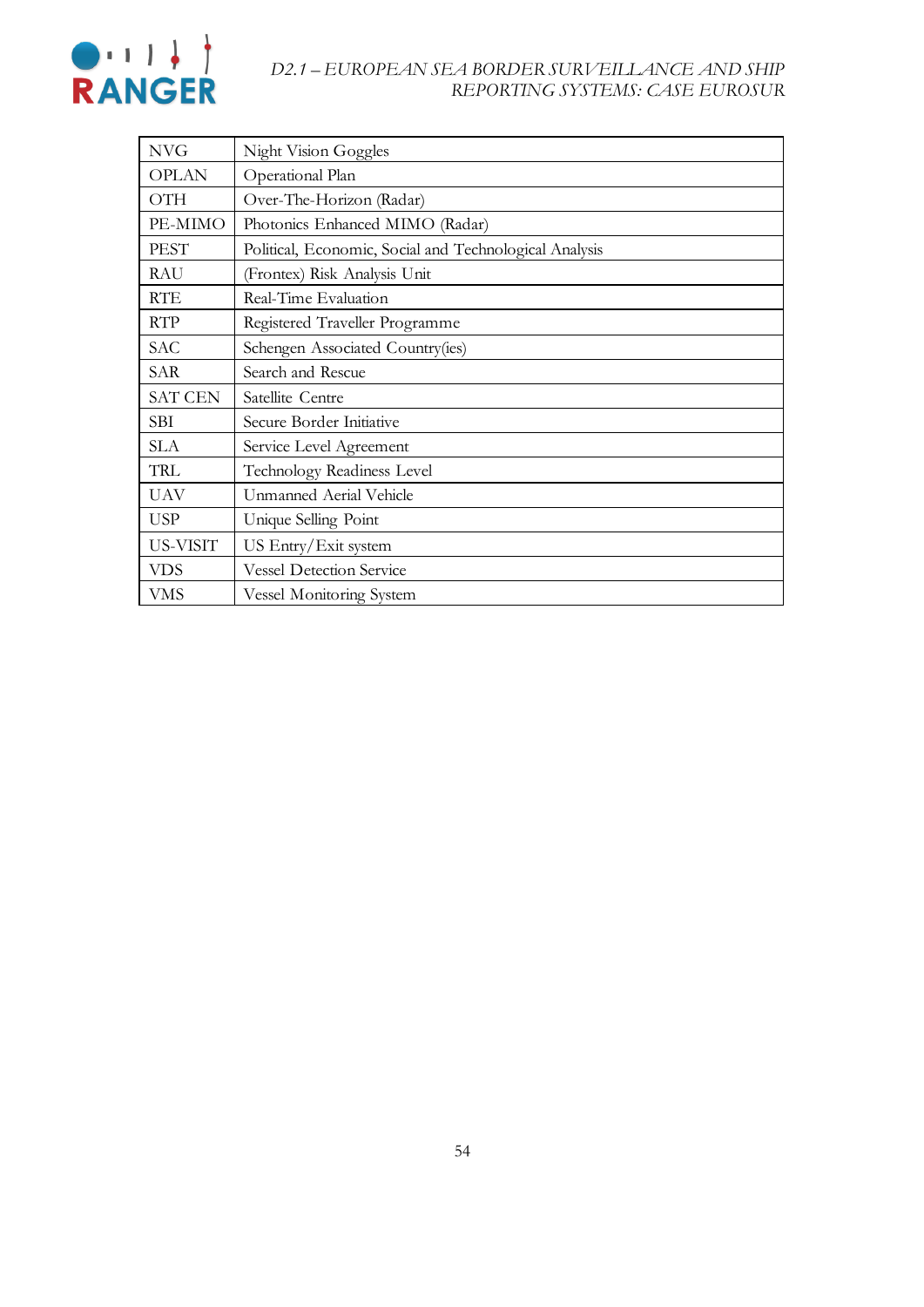

#### <span id="page-54-0"></span>**Annex C - References & Relevant Readings**

Abelson, J. & F.-P. Gauvin (2006). *Assessing the Impacts of Public Participation: Concepts, Evidence and Policy Implications.* Research Report P/06. Ottawa: Canadian Policy Research Networks Inc.

Adelle, C. & S. Weiland (2012). Policy assessment: the state of the art. *Impact Assessment and Project Appraisal*, 30(1), 25-33.

Adler, E. (2008). The Spread of Security Communities: Communities of Practice, Self-Restraint, and NATO's Post-Cold War Transformation. *European Journal of International Relations*, 14(2), 195- 230.

Agarwal, N.K. (2012). Making sense of sense-making: tracing the history and development of Dervin's Sense-Making Methodology. International perspectives on the history of information science and technology: Proceedings of the ASIS&T 2012 Pre-Conference on the History of ASIS&T and Information Science and Technology.

Alvesson, M. (2004). *Knowledge Work and Knowledge-Intensive Firms.* Oxford: Oxford University Press.

Andersson, R. (2016). Hardwiring the frontier? The politics of security technology in Europe's 'fight against illegal migration'. *Security Dialogue*, 47(1), 22-39.

Baldaccini, A. (2010). "Extraterritorial Border Controls in the EU: The Role of Frontex in Operations at Sea", in B. Ryan & V. Mitsilegas (eds.) *Extraterritorial Immigration Controls: Legal Challenges*, 229-257. New York: Brill.

Barnes, M., Hall, D., Leurs, R., McIver, S. & J. Stewart (1997). *Citizen Participation: A Framework for Evaluation*. Occasional Paper 11. Birmingham: University of Birmingham.

Bellanova, R. & Duaz. D. (2016). "The Making (Sense) of EUROSUR: How to Control the Sea Borders", in R. Bossong & H. Carrapico (eds.) *EU Borders and Shifting Internal Security*, pp. 23-44.

Bigo, D. (2006). "Security, exception, ban and surveillance" in D. Lyon (ed.) *Theorizing surveillance. The panopticon and beyond*, 46-68. Devon: Willian Publishing.

Bigo, D. (2014). The (in)securitization practices of the three universes of EU border control: Military/Navy – border guards/police – database analysts. *Security Dialogue*, 45(3), 209-225.

Boaz, A. & C. Hayden (2002). Pro-active Evaluators: Enabling Research to Be Useful, Usable and Used. *Evaluation*, 8(4), 440-453.

Boin, A., Ekengren, M. & M. Rhinard (2014). *Making Sense of Sense-Making: The EU's Role in Collecting, Analysing, and Disseminating Information in Times of Crisis.* The Swedish National Defence College.

Brouwer, E. (2008). *Digital borders and real rights: Effective remedies for third-country nationals in the Schengen information system*. Leiden: Martinus Nijhoff Publishers.

Caragliu, A. & C.F. Del Bo (2015). Do Smart Cities Invest in Smarter Policies? Learning From the Past, Planning for the Future. *Social Science Computer Review*, 1-16.

Carrera, S. & L. den Hertog (2015). *Whose Mare? Rule of law challenges in the field of European border surveillance in the Mediterranean.* CEPS Paper in Liberty and Security in Europe No. 79 / January 2015.

Castells, M. (1996). *The Rise of Network Society*. Oxford: Blackwell. Cecez-Kecmanovic, D. Jerram, C. & L. Treleaven (2003). "A Sense-making View of Knowledge in Organisations: The insiders' tale", in H. Hasan H & M. Mandzic (eds.) *Australian Studies in* 

*Knowledge Management*, University of Wollongong Press, Wollongong, NSW, pp. 92 – 135.

Chapman, A. (2010). *SWOT analysis*. Retriewed from <http://www.businessballs.com/swotanalysisfreetemplate.htm> [Accessed 15 September 2016].

Chilvers, J. (2007). Deliberation Competence: Theoretical and practitioner perspectives on effective participatory appraisal practice. *Science, Technology & Human Values*, 33(3), 155-185.

Cox, A. (2005). What are communities of practice? A comparative review of four seminal works. *Journal of Information Science*, 31(6), 527-540.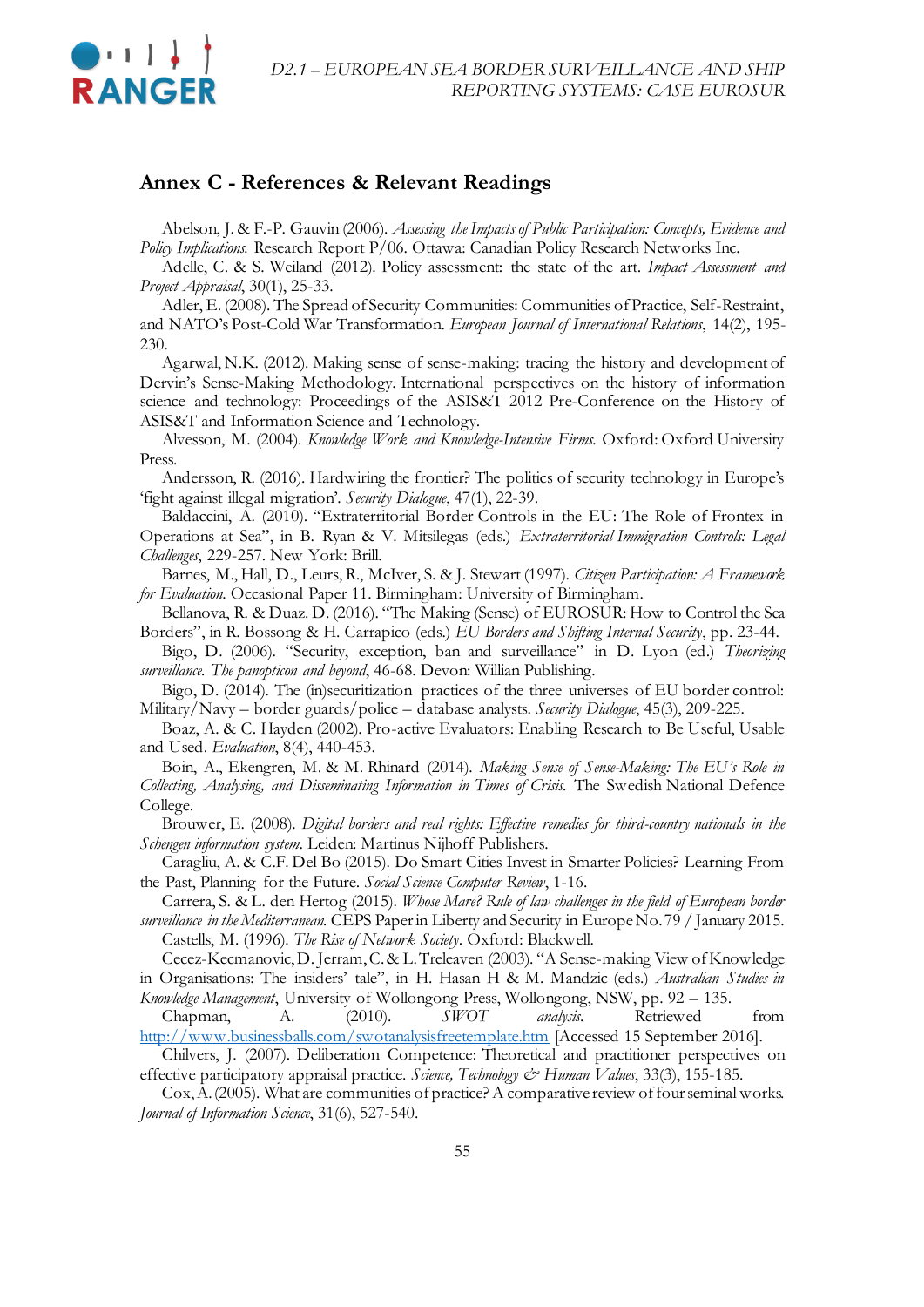

De Haas, H. (2008). The myth of invasion: The inconvenient realities of migration from Africa to the European Union. *Third World Quarterly*, 29(7), 1305-1322.

Dervin, B. (1998). Sense-making theory and practice: an overview of user interests in knowledge seeking and use. *Journal of Knowledge Management*, 2(2), 36-46.

Edkins, J. (1999). *Post-structuralism and International Relations: Bringing the Political Back In*. London: Lynne Rienner.

Ekblom, P. (2014). "Securing the Knowledge", in M. Gill (ed.) *The Handbook of Security*, 2nd ed. Hampshire, UK & New York, NY: Palgrave Macmillan, 487-515.

Ellebrecht, S. (2013). The European Border Surveillance System EUROSUR: the Computerization, Standardization, and Virtualization of Border Management in Europe. *OSCE Yearbook 2013*, Volume 19, 231-243.

European Commission (2008). Commission staff working document. Accompanying Document to the Communication from the Commission to the European Parliament, the Council, the European Economic and Social Committee and the Committee of the Regions. Examining the Creation of a European Border Surveillance System (EUROSUR). Impact Assessment. Brussels: European Commission. SEC(2008) 151, Brussels 13.2.2008.

European Commission (2009). Report on progress made in developing the European Border Surveillance System (EUROSUR), SEC(2009) 1265 final, Brussels 24.9.2009.

European Commission (2011). Proposal for a Regulation of the European Parliament and of the Council establishing the European Border Surveillance System (EUROSUR), COM(2011) 873 final.

European Commission (2014). Establishing rules for the surveillance of the external sea borders in the context of operational cooperation coordinated by the European Agency for the Management of Operational Cooperation at the External Borders of the Member States of the European Union. Regulation (EU) No 656/2014, 15 May 2014.

European Commission (2015). Annex 1 to European Commission Recommendation adopting the Practical Handbook for implementing and managing the European Border Surveillance System (EUROSUR Handbook). C(2015) 9206 final, 15.12.2015.

European Council (2013). Regulation (EU) No 1052/2013 of the European Parliament and of the Council of 22 October 2013 establishing the European Border Surveillance System (EUROSUR).

Feldman, G. (2012). *The Migration Apparatus: Security, Labor, and Policymaking in the European Union.*  Stanford: Stanford University Press.

Foster, S.T. (2010). Managing Quality: Integrating the Supply Chain. (fourth ed.). Prentice Hall. Frontex (2014). *Twelve seconds to decide. In search of excellence: Frontex and the principle of best practice*. Luxemburg: EU Publication office.

Frontex (2015). Report to the European Parliament and the Council on Art 22(2) of Regulation (EU) No 1052/2013 – The functioning of EUROSUR. Warsaw, 1 December 2015.

Gabbay, J., le May, A., Jefferson, H., Webb, D., Lovelock, R., Powell, J. & J. Lathlean (2003). A case study of knowledge management in multi-agency consumer-informeed 'communities of practice': implications for evidence-based policy development in health and social services. *Health: An Interdisciplinary Journal for the Social Study of Health, Illness and Medicine*, 7(3), 283-310.

Geva-May, I. & L.A. Pal (1999). Good Fences Make Good Neighbours. Policy Evaluation and Policy Analysis – Exploring the Differences. *Evaluation*, 5(3), 259-277.

GRANGER, R.C. & R. Maynard (2015). Unlocking the Potential of the "What Works" Approach to Policymaking and Practice: Improving Impact Evaluations. *American Journal of Evaluation*, 36(4), 558-569.

Granovetter, M. (1973). The Strength of Weak Ties. *American Journal of Sociology*, 78(6), 1360- 1380.

Green, J., Roberts, H., Petticrew, M., Steinbach, R., Goodman, A., Jones, A. & P. Edwards (2015). Integrating quasi-experimental and inductive designs in evaluation: A case study of the impact of free bus travel on public health. *Evaluation*, 21(4), 391-406.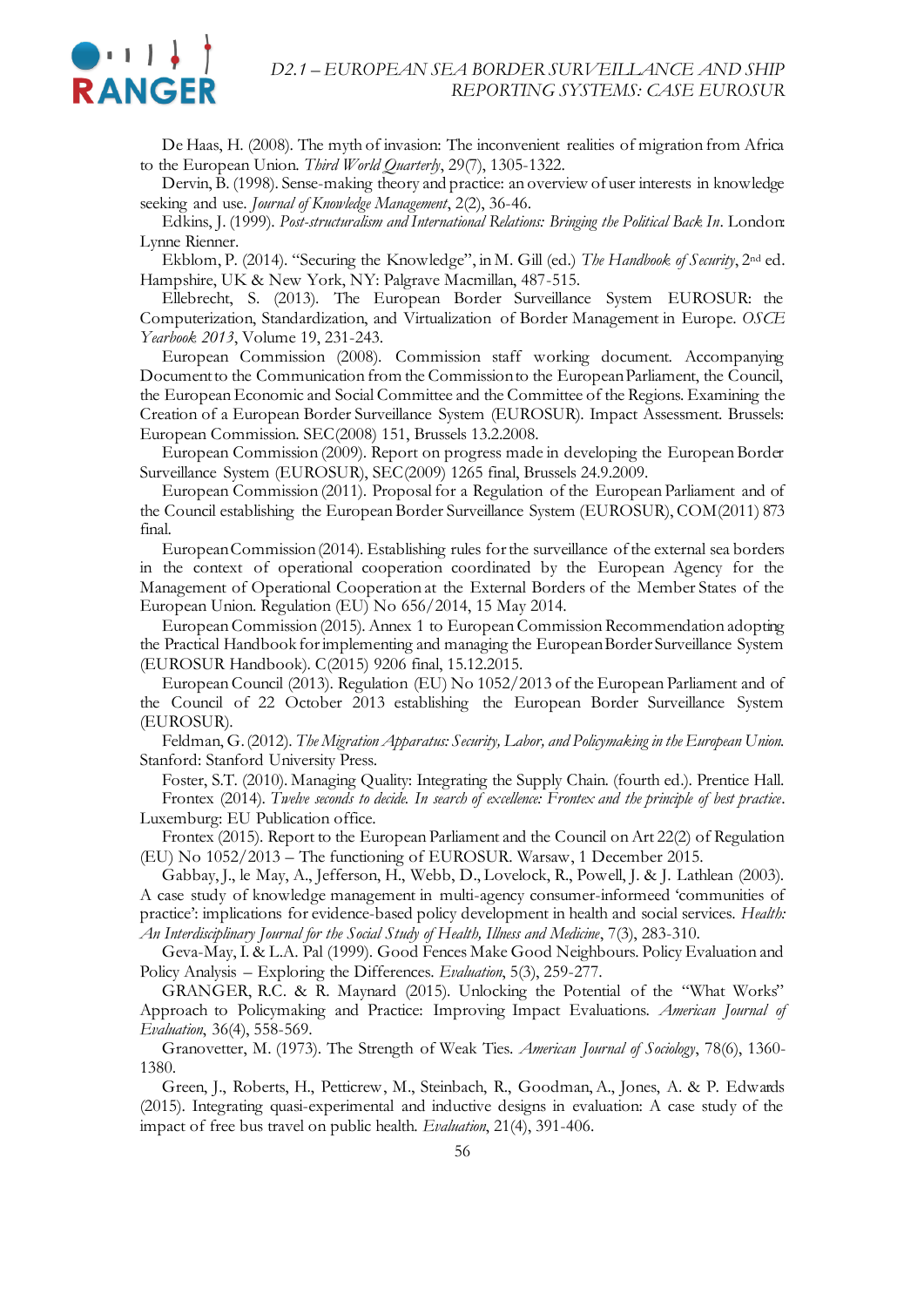

Hayes, B. & Vermeulen, M. (2012). Assessing the Costs and Fundamental Rights Implications of EUROSUR and the "Smart Borders" Proposals. *Borderline* – The EU's New Border Surveillance Initiatives. Berlin: Heinrich Böll Stiftung.

Hellstern, G.-M. (1986). "Assessing Evaluation Research" in F.-X. Kaufmann, G. Majone, V. Ostrom & W. Wirth (eds.) *Guidance, Control and Evaluation in the Public Sector*. Berlin: Walter de Gruyter.

House, E.R. (1993). *Professional Evaluation: Social Impact and Political Consequences*. Newbury Park, CA: Sage Publications.

Jandezboz, J. (2008). *Reinforcing the Surveillance of EU Borders. The Future Development of FRONTEX and EUROSUR*. ISBN-13: 978-92-9079-812-2.

Jandezboz, J. (2011). "Beyond the Tartar steppe: EUROSUR and the ethics of European border control practices", in J.P. Burgess & S. Gutwirth (eds.) *A threat against Europe? Security, migration and integration,* 111-132. Brussels: VUB Press.

Jenkins-Smith, H. & P.A. Sabatier (1993). "The Study of Public Policy Processe" in P.A. Sabatier & H. Jenkins-Smith (eds.) *Policy Change and Learning: An Advocacy Coalition Approach*. Boulder, CO: Westview Press.

Jiménez, M. (2013). *European Border Surveillance System: Humanitarianism and (In)security for Sale*? Master Thesis Political Science – Global Migration. Universiteit van Amsterdam.

Klein, G., Moon, B. & Hoffman, R.F. (2006). Making sense of sensemaking Ii: [a macrocognitive](https://en.wikipedia.org/wiki/Macrocognition) model. *IEEE Intelligent Systems*, 21(5), 88–92.

Kugler, R.L. (2006). *Policy Analysis in National Security Affairs: New Methods for a New Era.* Washington, D.C.: Center For Technology and Security Policy by National Defense University Press.

Langer, J., Alfirevic, N. & J. Pavicic (2005). *Organizational change in transition societies*. Hampshire, England: Ashgate.

Leese, M. & A. Koenigseder (2015). Humor at the airport? visualization, exposure, and laughter in the "War on Terror". *International Political Sociology*, 9(1), 37-52.

Lock, P. (2010). Economic profiles of general border security and their opportunity costs. *Liberty & Security*, Working Package 4, deliverable 249.

Martin, M. (2013). "If at first you don't succeed"… European Commission proposes new rules on interception and disembarkation during Frontex sea operations. Statewatch. <http://www.statewatch.org/analyses/no-224-frontex-sea-operations.pdf> [Accessed 15 September 2016].

McConnell, A. (2015). What is policy failure? A primer to help navigate the maze. *Public Policy and Administration*, 30(3-4), 221-242.

Nielsen, N (2014). EU border surveillance system not helping to save lives. Available from: <http://euobserver.com/justice/124136> [Accessed 1 September 2016].

O'Cathain, A. (2010). Assessing the quality of mixed methods research: Towards a comprehensive framework. In A. Tashakkori & C.B. Teddlie (eds.) *Handbook of mixed methods in social and behavioral research*, 2nd ed., 531.555. Thousand Oaks, CA: Sage.

Petts, J., Gerrard, S., Murrell, L., Delbridge, P. & E. Eduljee (1996). *Perceptions and Communication Issues for Waste Management*. CWM 151/96. Bristol: Environment Agency.

Petts, J. & B. Leach (2000). *Evaluating Methods for Public Participation: Literature Review*. R&D Technical Report E135. Bristol: Environment Agency.

Pickering. S. & B. Cochrane (2012). Irregular border-crossing deaths and gender: Where, how and why women die crossing borders. *Theoretical Criminology*, 0(0), 1-22.

Pugliese, J. (2013). Technologies of Extraterritorialisation, Statist Visuality and Irregular Migrants and Refugees. *Griffith Law Review*, 22(3), 572-597.

Randaelli, C.M. (2004). Getting to grips with quality in the diffusion of regulatory impact assessment in Europe. *Public Money and Management*, 5, 271-276.

Rijpma, J. & Vermeulen, M. (2015) EUROSUR: saving lives or building borders? *European Security*, 24(3), 454-472.